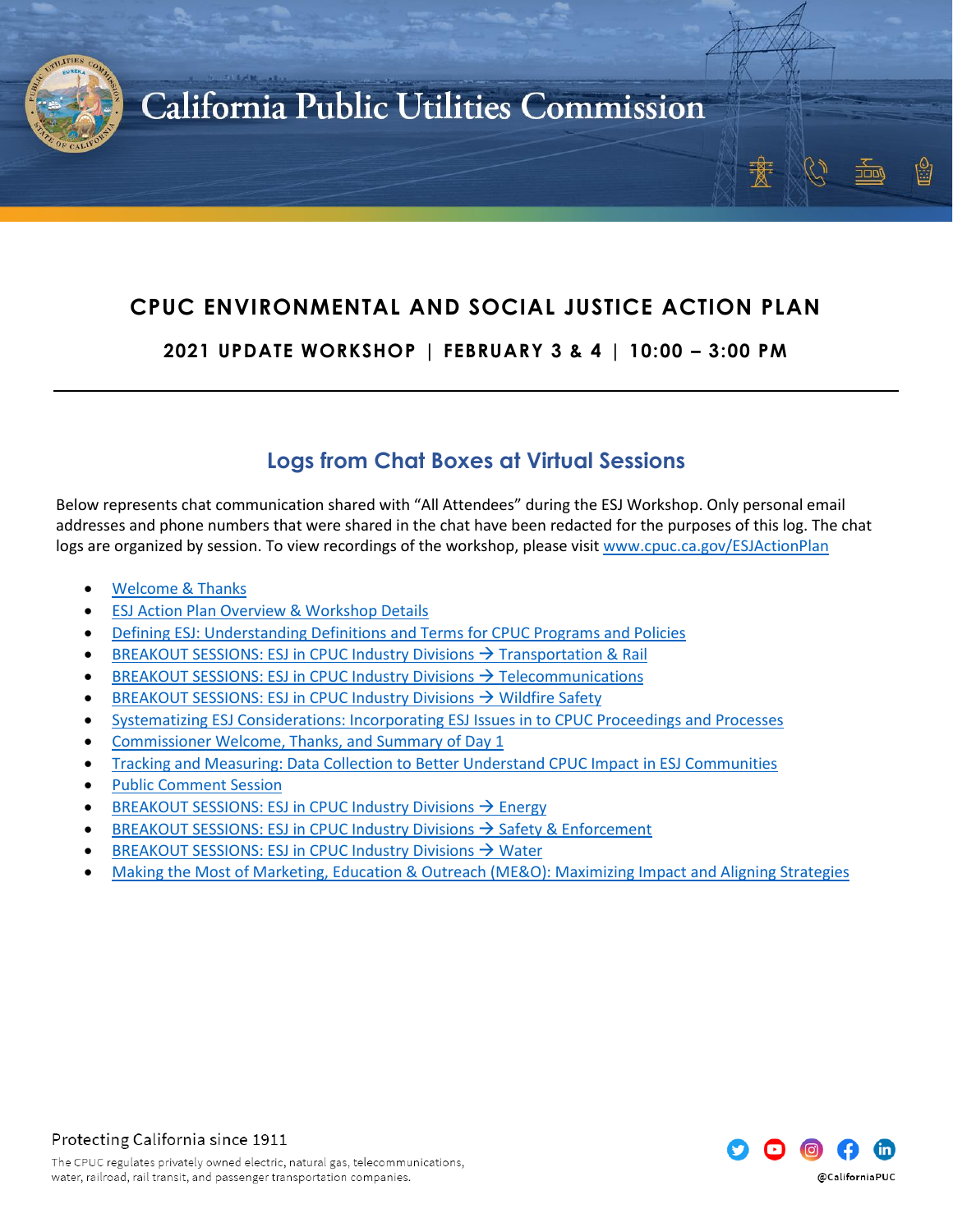

### **Wednesday February 3, 2021**

#### <span id="page-1-0"></span>**Welcome & Thanks**

from Monica Palmeira to all attendees: 10:00 AM Hi everyone, thank you for joining! We will give folks a few more minutes to join and then we will kick things off. Thanks!

from Matthew George to everyone: 10:02 AM Good Morning, Everyone! Hope you are all well

from Rachel Peterson to everyone: 10:06 AM is sergio translating in real time? do we need to adjust speaking pace?

from Jennifer Reyes Lagunero to everyone: 10:08 AM I may have missed it, but is this workshop being recorded?

from Monica Palmeira to all attendees: 10:09 AM Yes, this workshop will be recorded and available after the workshop.

from Daniel Taillant to everyone: 10:10 AM Hello Everyone ... Daniel Taillant (he/him) here from the Center for Human Rights and Environment (CHRE) / IGSD

from Martha Armas-Kelly to everyone: 10:12 AM Good morning Martha Armas-Kelly Catholic Charities EJ Program Stanislaus Co, marmaskelly

from Jennifer Capitolo to everyone: 10:12 AM Hello all! Will the breakout sessions also be recorded? I'd like to attend more than one but the recording would also be helpful. Thank you!

from Daphne Lee to everyone: 10:13 AM Will this be recorded?

from Monica Palmeira to all attendees: 10:13 AM Hi everyone, yes the workshop will be recorded and posted after the workshop.

from Matthew George to everyone: 10:14 AM



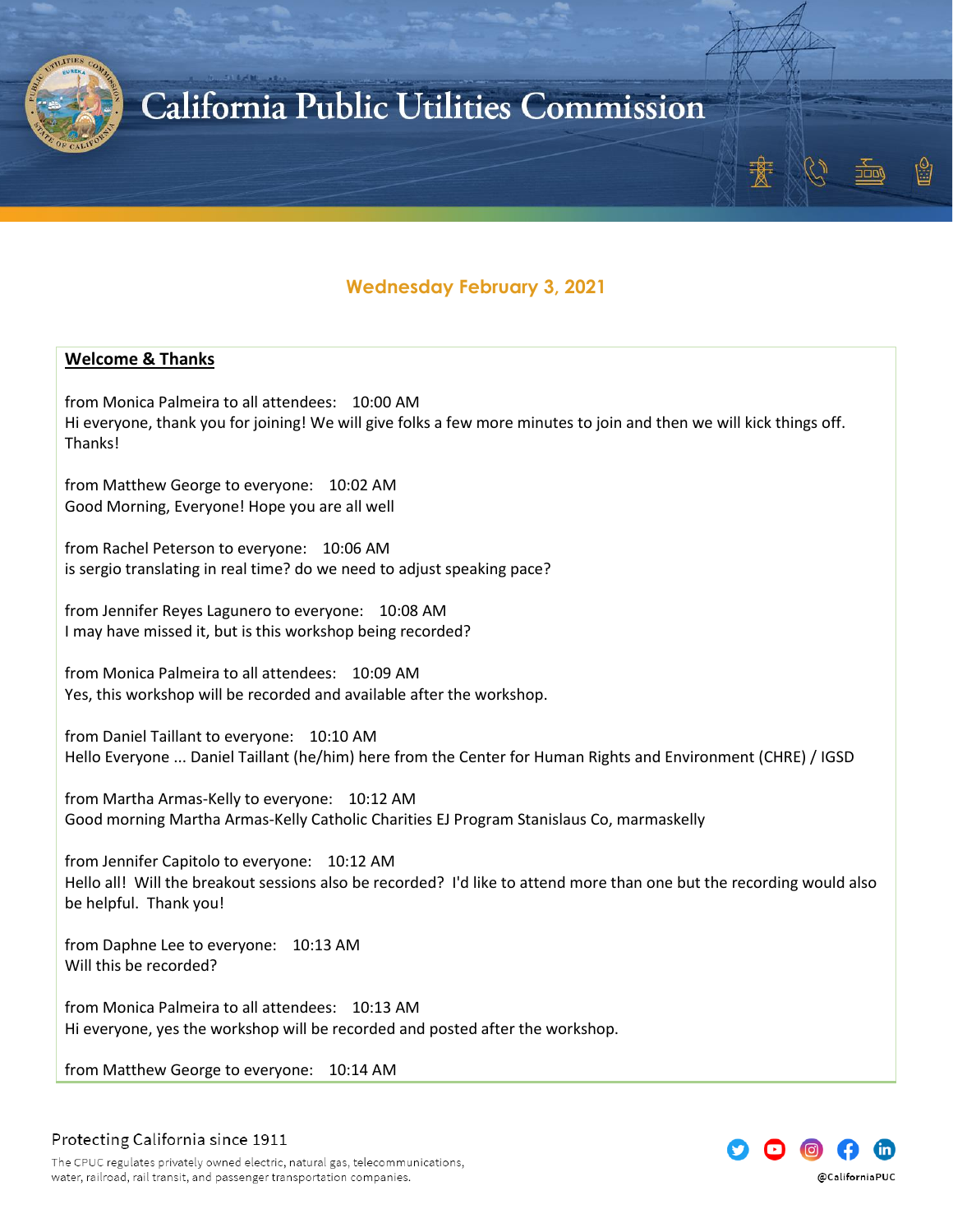

Matthew George (He/him but any pronouns ok). I represent Caltrans before the Commission in several matters. I assume my attendance will not raise any ex parte concerns. but if they do, I will reluctantly wait for the recording rather than attend in person.

#### from Alexandra McGee to everyone: 10:19 AM

Good morning and my thanks to the CPUC Commissioners and staff, as well as the DAC AG and others for all your work leading up to this workshop, My name is Alexandra McGee (she/ella) and I'm listening as a member of MCE, California's first Community Choice Agency, serving Napa, Marin, Contra Costa, and Solano Counties. Looking forward to learning from this workshop!

#### from Doug Karpa to everyone: 10:22 AM

Good morning all! Thanks very much for hosting this important conversation. I am Dr. Doug Karpa (he/him) andI am participating from Peninsula Clean Energy, which is the Community Choice Aggregator for San Mateo County. Looking forward to working together with our fellow agencies and other stakeholders on these critical efforts.

from Karalee Browne to everyone: 10:24 AM

Good Morning! Karalee Browne, Institute for Local Government. We are the statewide nonprofit affiliate of the League of California CIties, CSAC and CSDA. (Good to see you again, Monica!)

#### <span id="page-2-0"></span>**ESJ Action Plan Overview & Workshop Details**

from Deborah Kaplan to everyone: 10:27 AM How can the captions be turned on?

from Haga, Joseph to everyone: 10:29 AM Captioned stream: http://www.adminmonitor.com/ca/cpuc

from Abigail Solis to everyone: 11:01 AM Thank you for your responses. I look forward to working on this topic!

from Marybel Batjer to everyone: 11:01 AM Sorry everyone I must leave the workshop but will return this afternoon.

from Gwen Chang to everyone: 11:02 AM Hi this is Gwen (she/her) from CEJA - will these slides be shared with us?

from Monica Palmeira to all attendees: 11:02 AM Hi Gwen! Yes the slides will be made available after the workshop



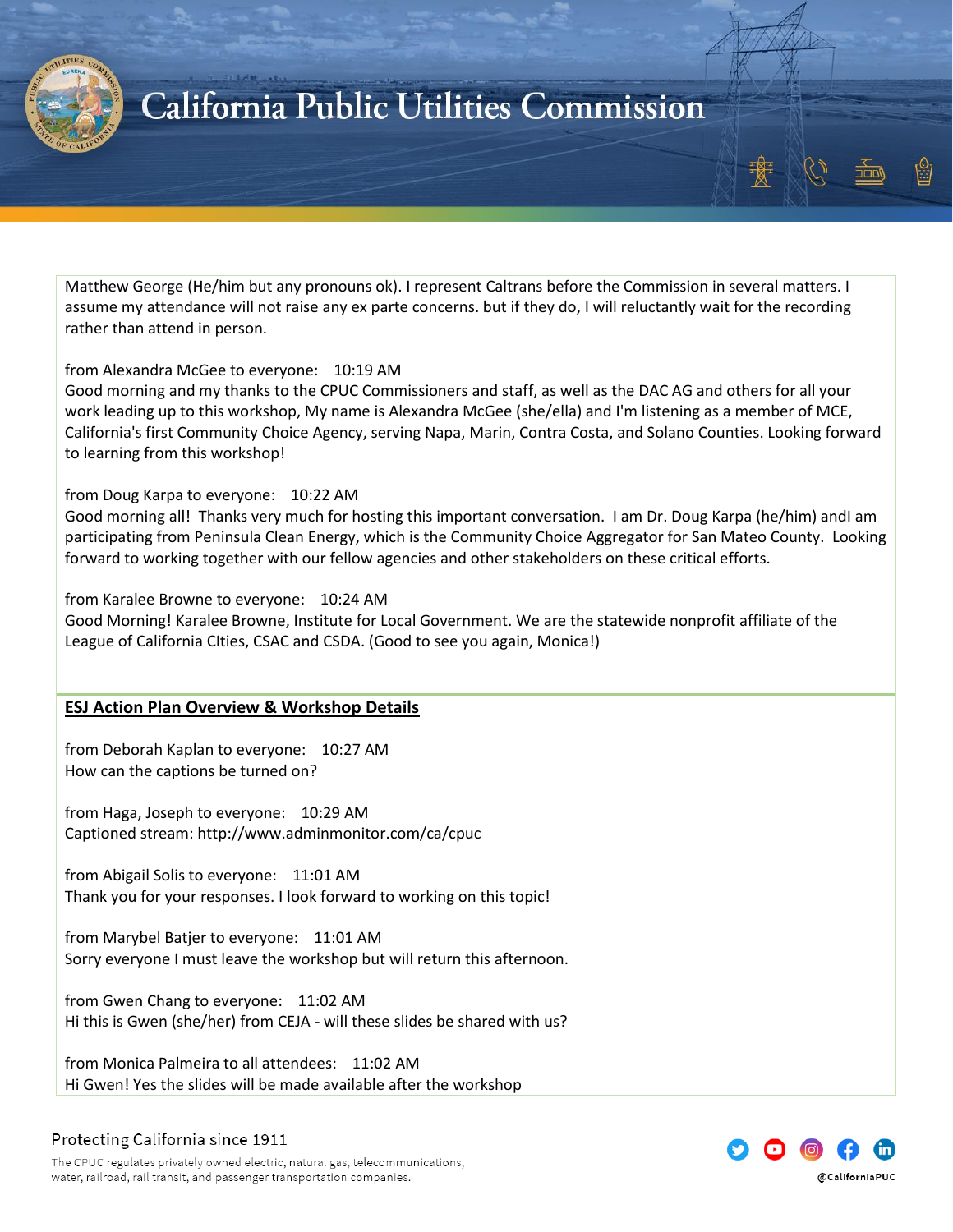

from Gwen Chang to everyone: 11:02 AM Thank you!

### <span id="page-3-0"></span>**Defining ESJ: Understanding Definitions and Terms for CPUC Programs and Policies**

from The Central Valley Urban Institute to everyone: 11:09 AM Eric Payne | Executive Director | The Central Valley Urban Institute

from Nathan to everyone: 11:22 AM

Will the development of the framework or baseline definition process consider existing state policy definitions that exist but are not widely in use? For example, ICARP has an existing definition of climate vulnerability that has been sort of sidelined in other agency actions.

### from Amee Raval to everyone: 11:27 AM

Yes, part of that is because ICARP's definition is qualitative but provides a framework for a quantitative set of indicators and data visualization platform that OPR is soon to begin. They are also hiring for a associate planner to execute this work. More to come, but very exciting to make this concrete

from Nathan to everyone: 11:27 AM Thanks, Amee!

from Roberto Carlos Torres to everyone: 11:29 AM

Hello, I am Roberto Carlos Torres, Climate Equity Specilaist for the City of San Diego. I need to hop off, but wanted to add that our communities can be very diverse and how we define our disadvantaged communities or communities of concern is very important. It can be hard for the state to capture these diverse definitions and names, so what is most important to addressing equity is ensuring they have their voices reflected in these definitions. It is good to have a baseline for the definitions, but some flexibility should be allowed for jurisdictions that have done their own work to define and understand communities of concern. Here in San Diego, we developed our Climate Equity Index to identify our Communities of Concern.

from Daniel Taillant to everyone: 11:33 AM

Resend to Everyone: Hello everyone ... one comment on general approach and content ... The World is Changing, and our global and our federal policy, as well as CA State Policy is accelerating on Climate Change, Environmental Justice, Inclusivity and Social Equity. It would be great that the revision of the plan take into account these evolving changes ... I hope it will be possible to do so. For example, running the ESJ Action Plan through the recent Biden Executive Orders on Climate and Racial Equity, for example will be key. Daniel Taillant - Center for Human Rights and Environment CHRE/IGSD)

Protecting California since 1911

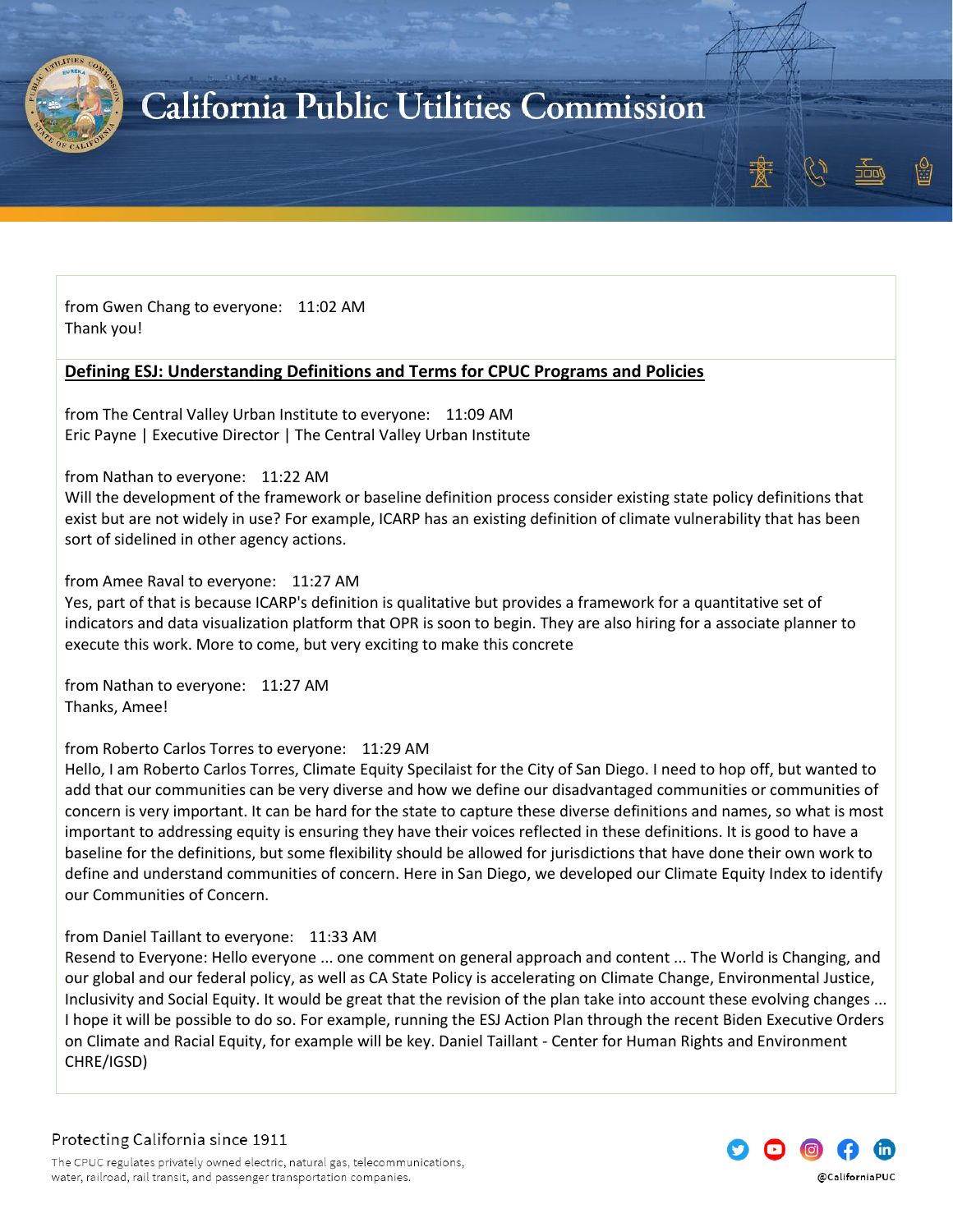

from Syche Cai to everyone: 11:35 AM How do you envision the baseline definition that was mentioned earlier to be structured? Will it be a series of questions?

from Lupe Reyes to everyone: 11:36 AM would you provide a list of the 95 actions items. thank you.

from Monica Palmeira to all attendees: 11:36 AM

Hi everyone, if you have given your comment, please click the hand icon again to lower your hand. Will help us keep track of who wants to speak. Thank you!

from Alice Sung to everyone: 11:37 AM

This has been a great conversation, and thanks to Amee GIS -spatial data based data sources that would be great to overlay in filters in a single compatible platform. some of these are from DOE, NREL, and oinclude energy burdens by census tracts, etc. and it would be good to get standardized data for these indicators in formats from sources that can be imported and overlaid to visualize where PRIORITIES can lie.

from Monica Palmeira to all attendees: 11:37 AM

Hi Lupe here is the report:

http://www.cpuc.ca.gov/uploadedFiles/CPUCWebsite/Content/UtilitiesIndustries/Energy/EnergyPrograms/Infrastruct ure/DC/Env%20and%20Social%20Justice%20ActionPlan\_%202019-02-21.docx.pdf

from Kapil Kulkarni to everyone: 11:37 AM Hi Lupe - action plan is here: https://www.cpuc.ca.gov/esjactionplan/

from Monica Palmeira to all attendees: 11:37 AM Thanks Kapil !

from Lucas Duffy to everyone: 11:37 AM In your efforts to develop baseline definitions, have you aggregated all the definitions relevant to ESJ that have already been used by the CPUC in formal proceedings?

from The Central Valley Urban Institute to everyone: 11:43 AM I have my hand raised, but I'm not sure if my icon is highlighted

from Martha Armas-Kelly to everyone: 11:44 AM Yes it is but we can make those changes ..someone has to break the mold

from Gwen Chang to everyone: 11:44 AM



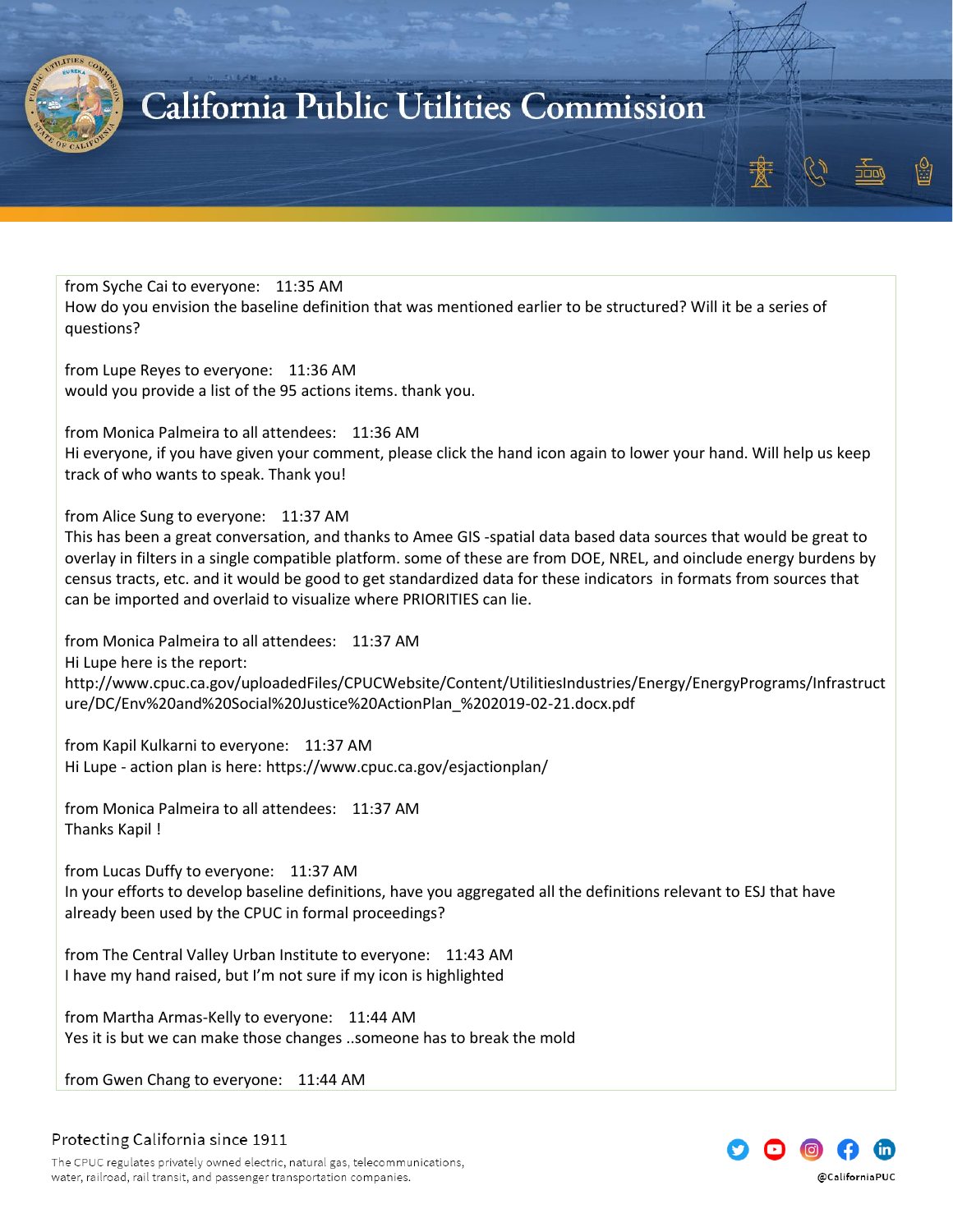

I want to uplift Amee's comment on lack of access to or knowing how to access technical assistance in programs is often a barrier to participation in DAC communities. That's something that I've seen through implementation of SOMAH, especially when conducting outreach to DACs that CEJA serves. I don't have a solution to this but want to uplift it from an implementation perspective.

from Martha Armas-Kelly to everyone: 11:45 AM yes

#### from Jack Peach to everyone: 11:47 AM

I'd just like to second the questions posed by Syche and Lucas - Is it the intention of the CPUC to aggregate all definitions that have already been used by the CPUC in proceedings? What will that look like for staff? Will it be a series of questions to determine what definition should be used?

#### from Alice Sung to everyone: 11:47 AM

How can we, the public listening in now but make comment in the future, and is there a timeline cutoff to submit comments? Sorry, I need to hop off this call.

from Monica Palmeira to all attendees: 11:48 AM H Alice - feel free to send thoughts to ESJActionPlan@cpuc.ca.gov. No real cut off as far as deadline.

#### from Amee Raval to everyone: 11:50 AM

^ Yes great example Gwen. I also think the Self-Generation Incentive Program (SGIP) and Community-Solar Green Tariff (CS-GT) are other program examples that APEN has engaged with and tried to apply to but the definitions are not the challenge for us as much as the technical barriers to know about and keep up with the program's timeline and then gather the materials and complete a successful application.

#### from Martha Armas-Kelly to everyone: 11:51 AM

Rural communties have been heavily impacted during COVID as far as connectivity and cost of connectivity i.e. internet ..The cost of having internet and access to internet in these spaces has been even more of a burden to folks who alrealy are challenged. What is being done Is this being considered...language thereof?

#### from Alice Sung to everyone: 11:54 AM

^yes, +1 @ Amee and Gwen! So much improvement in how info is communicated and accessed as well as how programs are designed to avoid these unintended consequences around Who receives the funding. Thanks for the comment link. Looking forward to contonuing the conversation.

#### from Doug Karpa to everyone: 11:55 AM

One point to consider is that there are many dimensions to justice considerations. Here in San Mateo Community, our air quality is reasonably good because of our geography, so CalEnviroScreen will fail to identify the justice

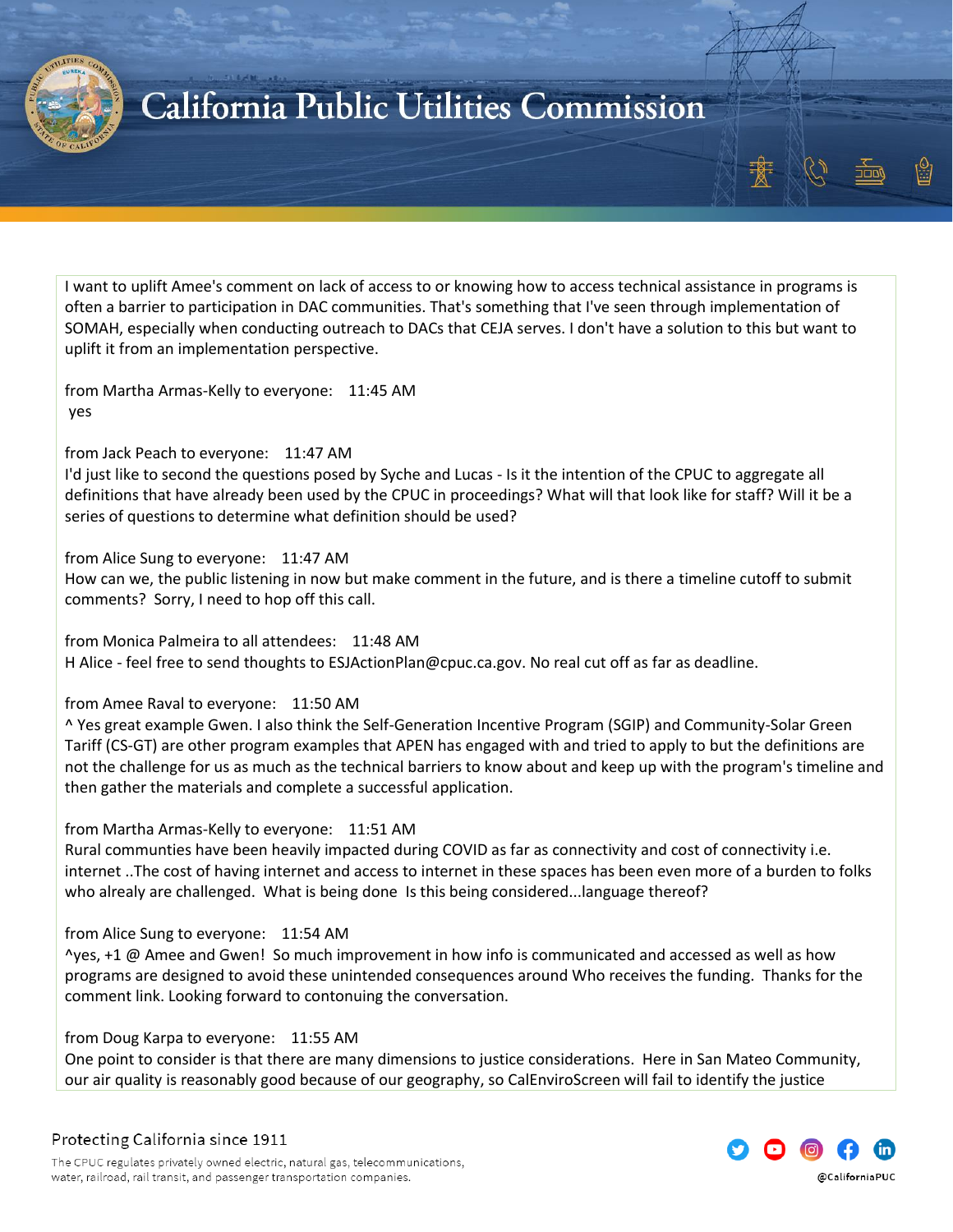

dimensions important to our communities. Therefore, San Mateo County has developed a Community Vulnerability Index focused on the particular challenges that face our communities. (Notice that housing costs is key in our index, for example). https://cmo.smcgov.org/cvi. I would encourage the Commission to develop and use a suite of different indices that draw on different data sources to identify different justice issues. I would point to some of the work in the affordability docket where CCAs have engaged to develop tools to identify economic stress as a good example of the development of tailored indices. (R.18-07-006)

#### from Tyler Earl to everyone: 11:58 AM

Really appreciate all the discussion so far, and really appreicate all the work you have done on this front Amee!! In the discussion around the actual term "disadvantaged communities", I think its important to recognize that euphemisms like this are used in state policy partially because of racist laws and attitudes like Proposition 209 that prohibit or discourage discussion of race in policymaking. There's so many socio-economic factors at play, but the term "environmental justice" was coined to speak to the specific environmental injustices faced by Black folks, even controlling for class. I think there's good work to try and address racial justice in these definitions without explicitly naming it, but the fact that it is still taboo to name and discuss race in these conversations is telling.

from Amee Raval to everyone: 11:59 AM ++ Tyler - thank you for grounding in that history we often don't make explicit in policy spaces

#### from Jennifer West to everyone: 11:59 AM

I want to second the comment by Doug Karpa, that within areas like the Bay Area there are smaller communities, and individuals who need support, even if the wider community shows on tools as having greater resources. from The Central Valley Urban Institute to everyone: 12:00 PM Let me affirm Tyler Earl comments

#### from SENAIT FORTHAL to everyone: 12:00 PM

Thank you all for creating this open public discussion. I would like to address a couple of issues I think are missing from the discussion today. One is that community outreach and education is always on the list goal but never gets the spotlight. If we are serious about addressing climate change issues, we have to have our impacted communities at the table. We need to educate the residents and get their imput. Substantive Change can only happen from the bottoms, not the other way around. Second, is that we need to spend resources to educate CBO.

#### from Robert Perry to everyone: 12:02 PM

One usefule lens I would like offer is opportunity. California has very ambitious, wide-ranging goals and empowerment and investment in ESJ communities offers the greatest opportunities for advancement towards those objectives.

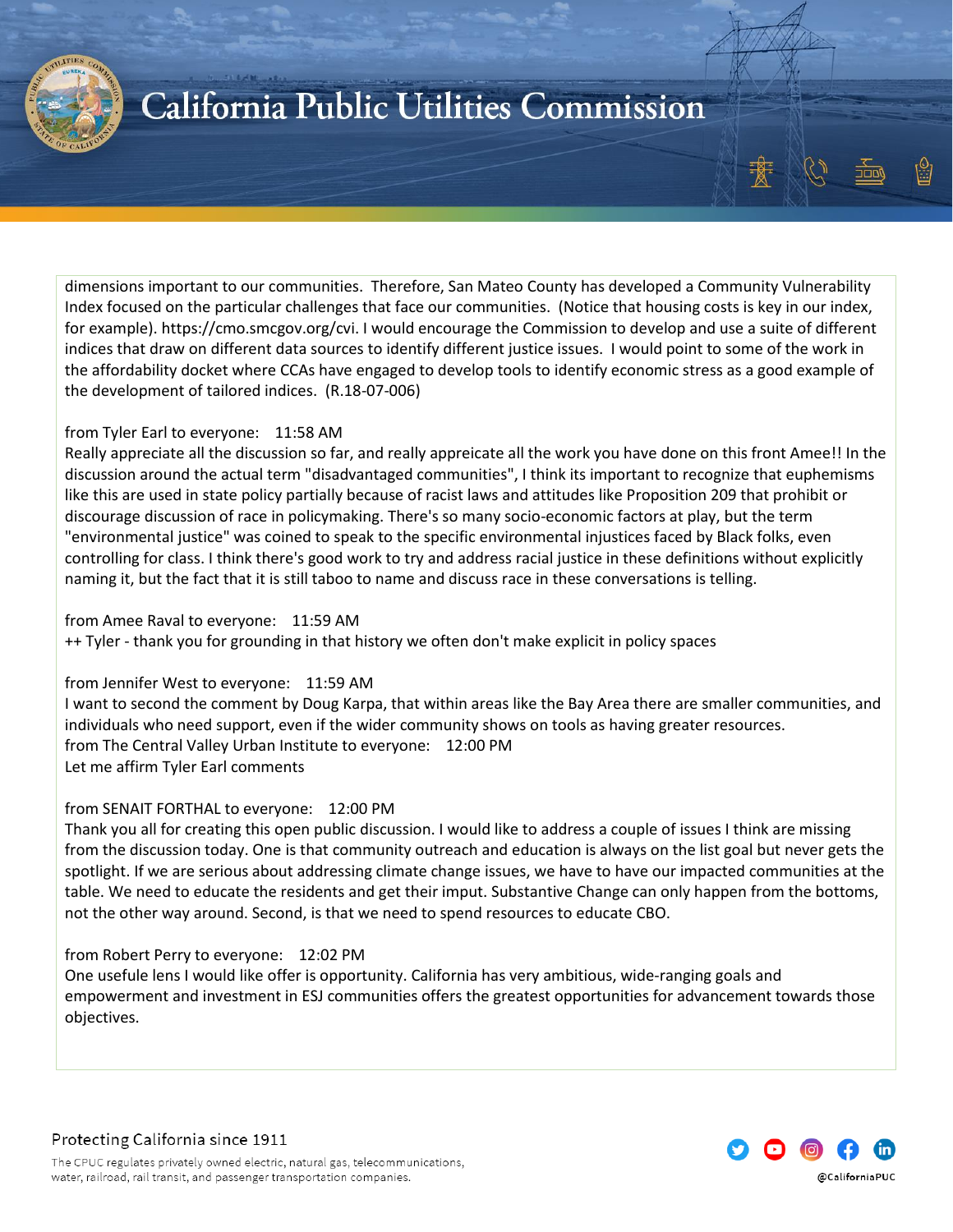

### <span id="page-7-0"></span>**BREAKOUT SESSIONS: ESJ in CPUC Industry Divisions** → **Transportation & Rail**

from Matthew George to everyone: 1:00 PM Good Afternon, Everyone

from Matthew George to everyone: 1:02 PM Will we have any commissioners or ALJs in this breakout? I want to be mindful of ex parte limitations

from Matthew George to everyone: 1:03 PM I plan to keep discussion very general anyway

from Palmeira, Monica to everyone: 1:03 PM Yes, that would be great thanks!

from Bond, Matthew to everyone: 1:09 PM ESJActionPlan@cpuc.ca.gov

from Palmeira, Monica to everyone: 1:11 PM Hi all - A reminder that the session is being recorded and will be made available at www.cpuc.ca.gov/ESJActionPlan

from Matthew George to everyone: 1:12 PM Any efforts underway to change the calculation for Cal. Sts. & Hys. §§ 190 (2454) to prioritize grade separations so that pedestrians are given more importance?

from Arnold San Miguel to everyone: 1:18 PM From a personal interest. Any discussion about allowing rubber tire vehicle on rail lines? eg. I have seen on internet small bus like vehicles that travel on both rail lines and on streets?

from Monica de la Cruz to everyone: 1:23 PM This is a crossover question for energy and transportation: what is being done to support the scaling of electric bus fleets for public transit? Could there be a new rate structure for charging? Any other incentive programs for local transit agencies?

from Matthew George to everyone: 1:25 PM Notice is statutory, ALJs very lenient in granting party status by oral motion- to my mind the issue is outreach at the outset,

from Paul A to everyone: 1:26 PM

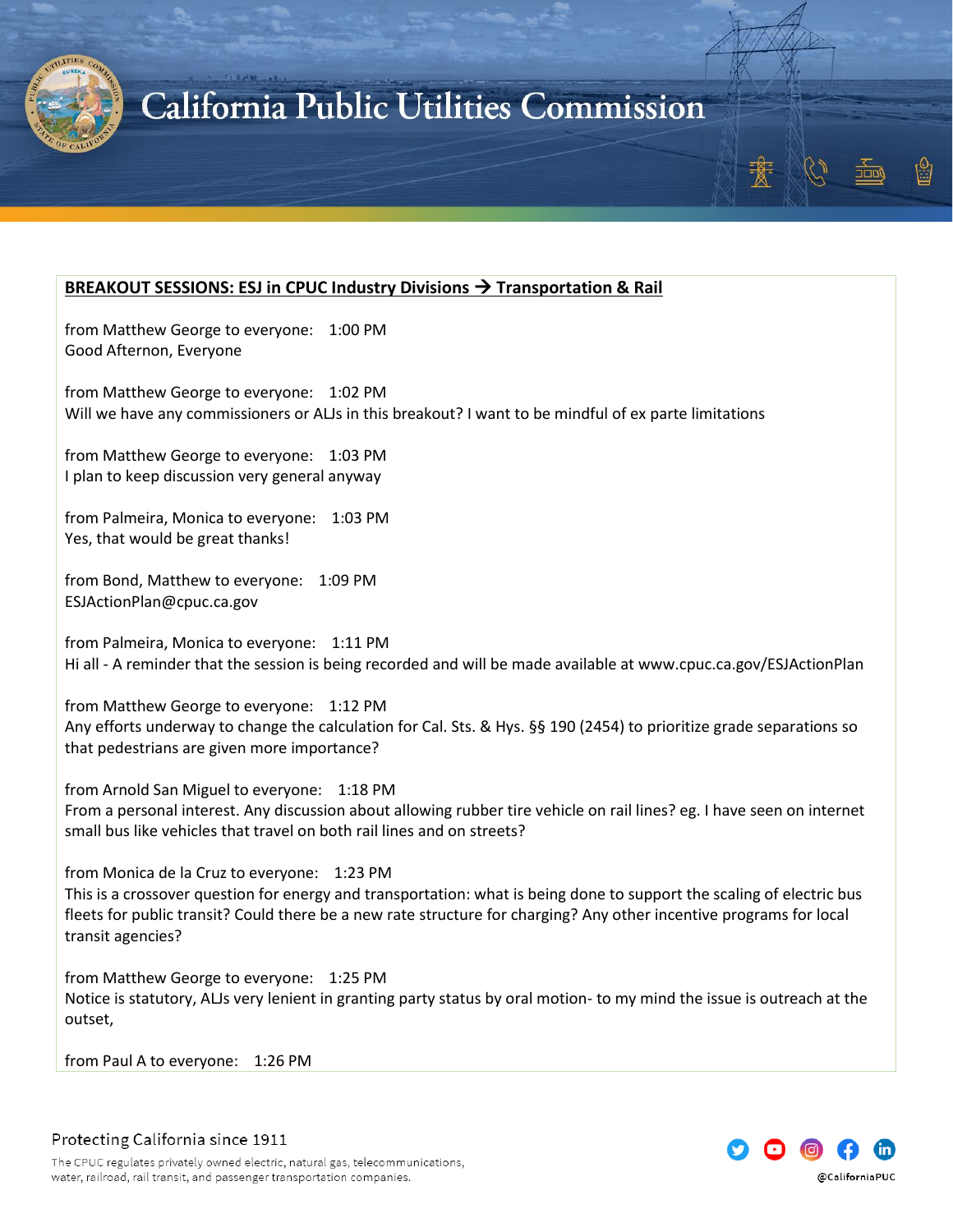

What steps are being taken to prioritize EV charging infrastructure siting/investment in "ESJ communities," especially in areas of high concentrations of folks who drive for TNCs? How are we tracking progress?

#### from Julia to everyone: 1:26 PM

It would be great if the Commission could review how federal agencies handle public input without creating barriers to participation. Anyone can submit comments on rules propsed for adoption by USDOT without any barrier to participation.

from Michael to everyone: 1:27 PM Michael Pimentel, California Transit Association: I'd recommend that the CPUC hold more workshops, workgroups with stakeholders to read them into policy discussions that are evolving and to, as Monica, acknowledged, inform the comments that are considered in proceedings.

from Matthew George to everyone: 1:28 PM You could require public notice at the site of the proposed project; amend G.O. 88-B to require public notice (those tend to be invisible to public),

from Erin McAuliff to everyone: 1:28 PM

Yes, I have been told by constituents they feel discouraged and do not want to spend time submitting informal comments if they are not going to be considered as part of the record. And they also do not have the bandwidth to officially participate as a party.

from Patrisha Pat Piras to everyone: 1:29 PM Will the various "chats" that are being saved be posted so that peple can follow them later? from Matthew George to everyone: 1:31 PM For EV transit fleets, SB-1 grants available under TIRCP (Transit & Intercity Rail Capital Program) program through CalSTA.

from Amar Cid to everyone: 1:33 PM funds available as well from SB-1 State of Good Repair and Low Carbon Transit Ops Program for EV Transit and infrustructure

from Jessica Yarnall Loarie to everyone: 1:35 PM Any plans for CPUC involvement in the electrification of the in-state locomotives in line with other state goals under SB 32/350? (possibly in collaboration with other agencies like CARB?) Any updates on the timing for the CPUC's clean miles standard proceeding?

from Palmeira, Monica to everyone: 1:35 PM We had not intended to post chats but we could see what we could do! We are recording them for our purposes.

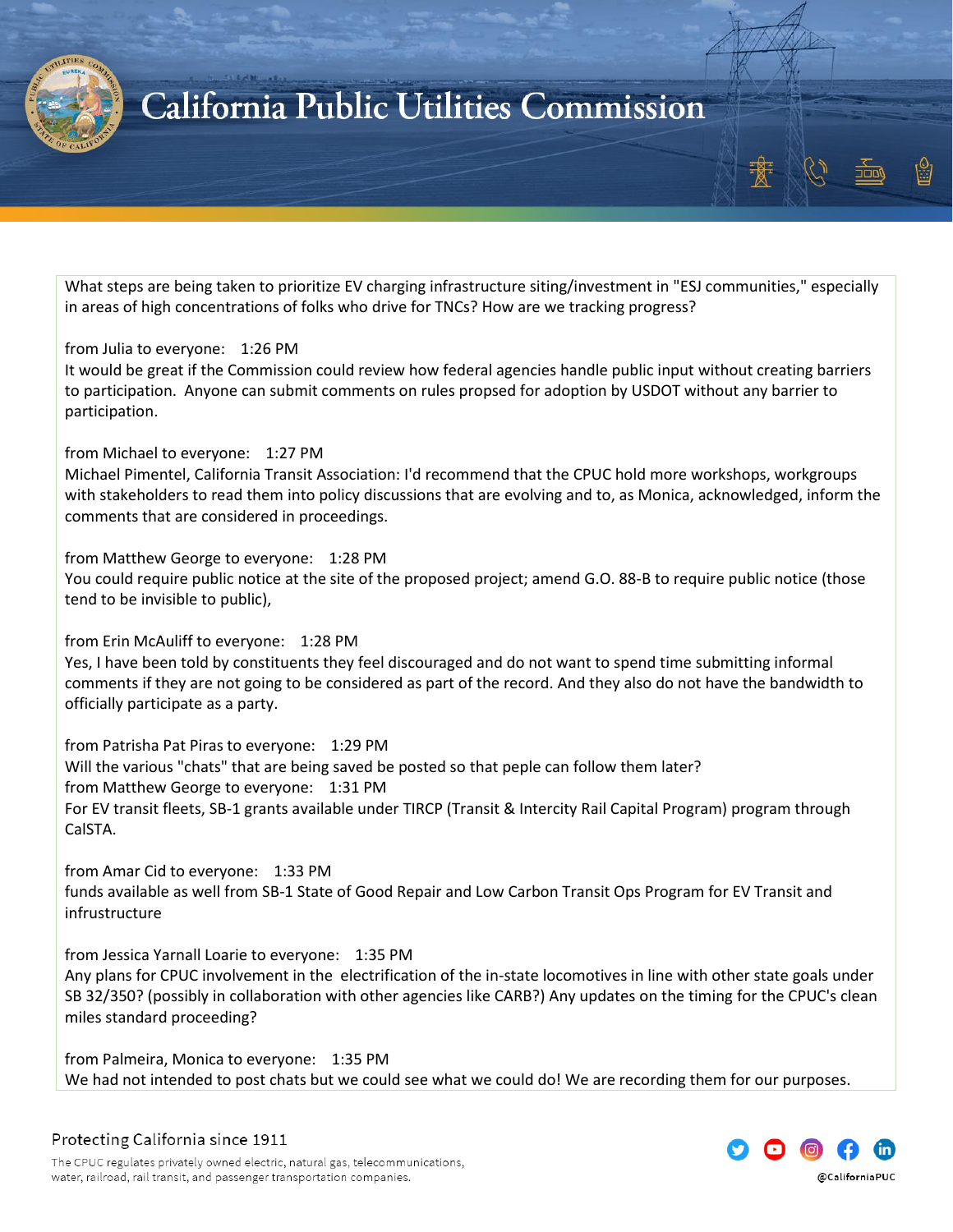

from Monica de la Cruz to everyone: 1:36 PM Transit riders unions/associations

from Matthew George to everyone: 1:37 PM For Rail issues, I think you have to focus on transit agencies, municipalities, counties and state agencies because freights can argue federal preemption under ICCTA of 1995 if Copmmission tries to compel any action

from Ito, Douglas to everyone: 1:39 PM Regarding Rail, CARB has a group working on freight rail issues, and has funded cleaner locomotives through grant programs in the past

from Monica de la Cruz to everyone: 1:39 PM Environmental Justice CBOs/CEJA

from Michael to everyone: 1:39 PM Please include California Transit Association in notices for rail-related proceedings. Contact is.

from Matthew George to everyone: 1:40 PM Carl Moyer grants have been used for passenger rail upgrades for Tier IV diesels

from Mason, Charles to everyone: 1:40 PM Welcome, Jose!

from Mark Gruberg to everyone: 1:43 PM

TNCs are having a huge impact on both emissions and congestion. Electrification may improve emissions at some point down the road, but to what extent is not clear, and congestion will continue to be a major problem. A recent study by transporation consultant Bruce Schaller found that TNCs more than double vehicle miles traveled (VMT), and even pooled rides create more congestion. Will you consider limiting TNC numbers, at least in major cities, or giving cities some regulatory control over TNCs?

from Matthew George to everyone: 1:49 PM Commute time

from Matthew George to everyone: 1:49 PM Distance to services

from Mason, Charles to everyone: 1:50 PM



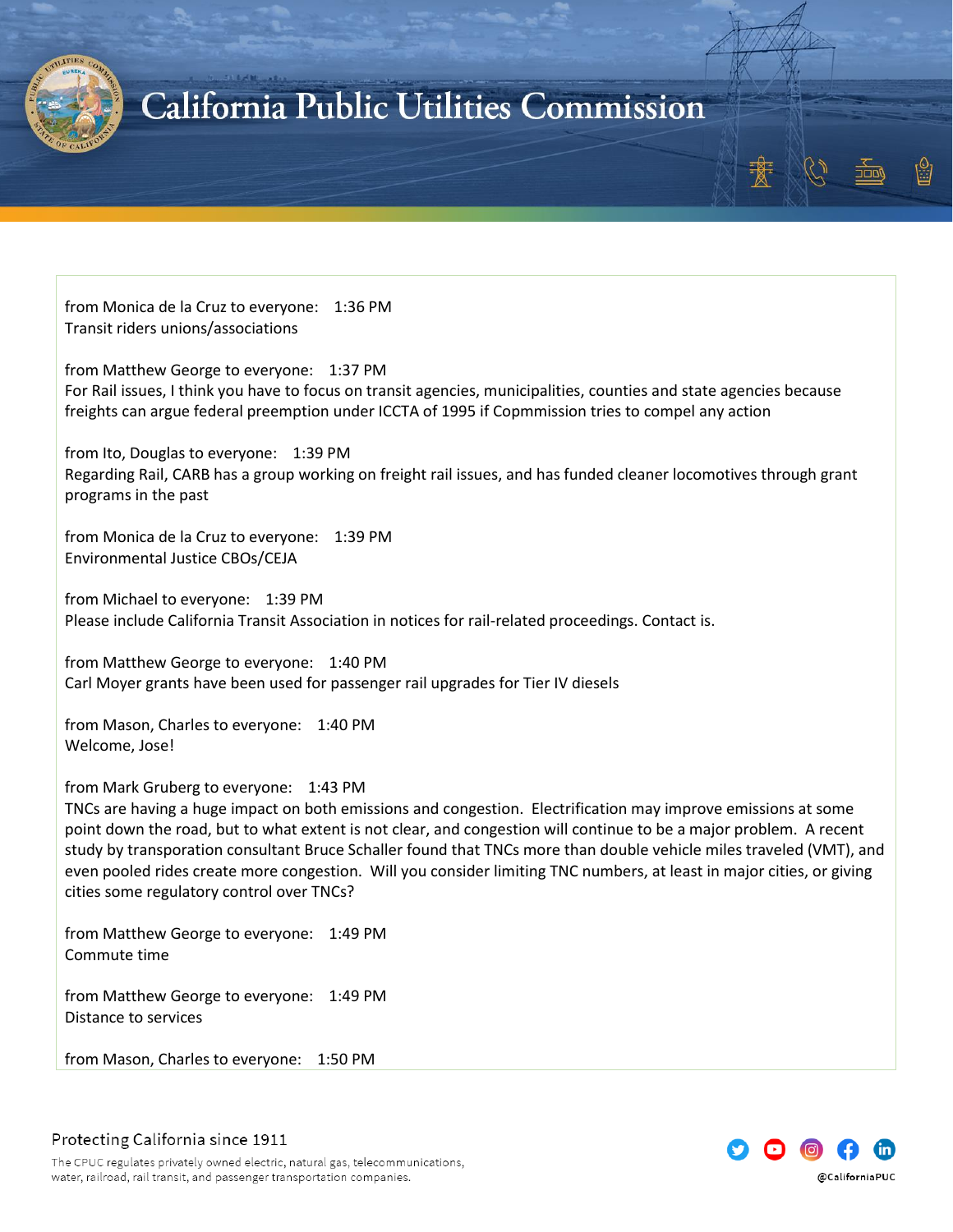

Data Points to Consider - location of pick up lcoations overlayed with census data (race), also overlay with CalENVIRO Screen to see if there is consistency. Location of rail based homeless encampments, I konw these move, but you could get data from social service agencies, fire, police, non-profts, etc.

from Priscilla Freduah-Agyemang to everyone: 1:50 PM Displacement near bus and rail stations, homelessness and how to track them. Transit and rail plans that address displacement of communities new bus and rail

from Priscilla Freduah-Agyemang to everyone: 1:51 PM Engagement with low-income communities about infrastructure needs - starting with cities and local stakeholders

from Patrisha Pat Piras to everyone: 1:55 PM Why not try to find out who you're NOT hearing from ?!?!

from Matthew George to everyone: 1:55 PM Some of our distructs have found outreach in local community centers such as churches really helps because you can provide childcare for working parents.

from Matthew George to everyone: 1:56 PM Yay, Mom!

from Jose Saldana CARB to everyone: 1:56 PM Happy to share your EJ efforts on CARB EJ Blog: https://carbej.blogspot.com/2021/01/carb-railyard-emissionsvirtual.html

from Jose Saldana CARB to everyone: 1:57 PM its been serving as a ej community bulletin board of sorts

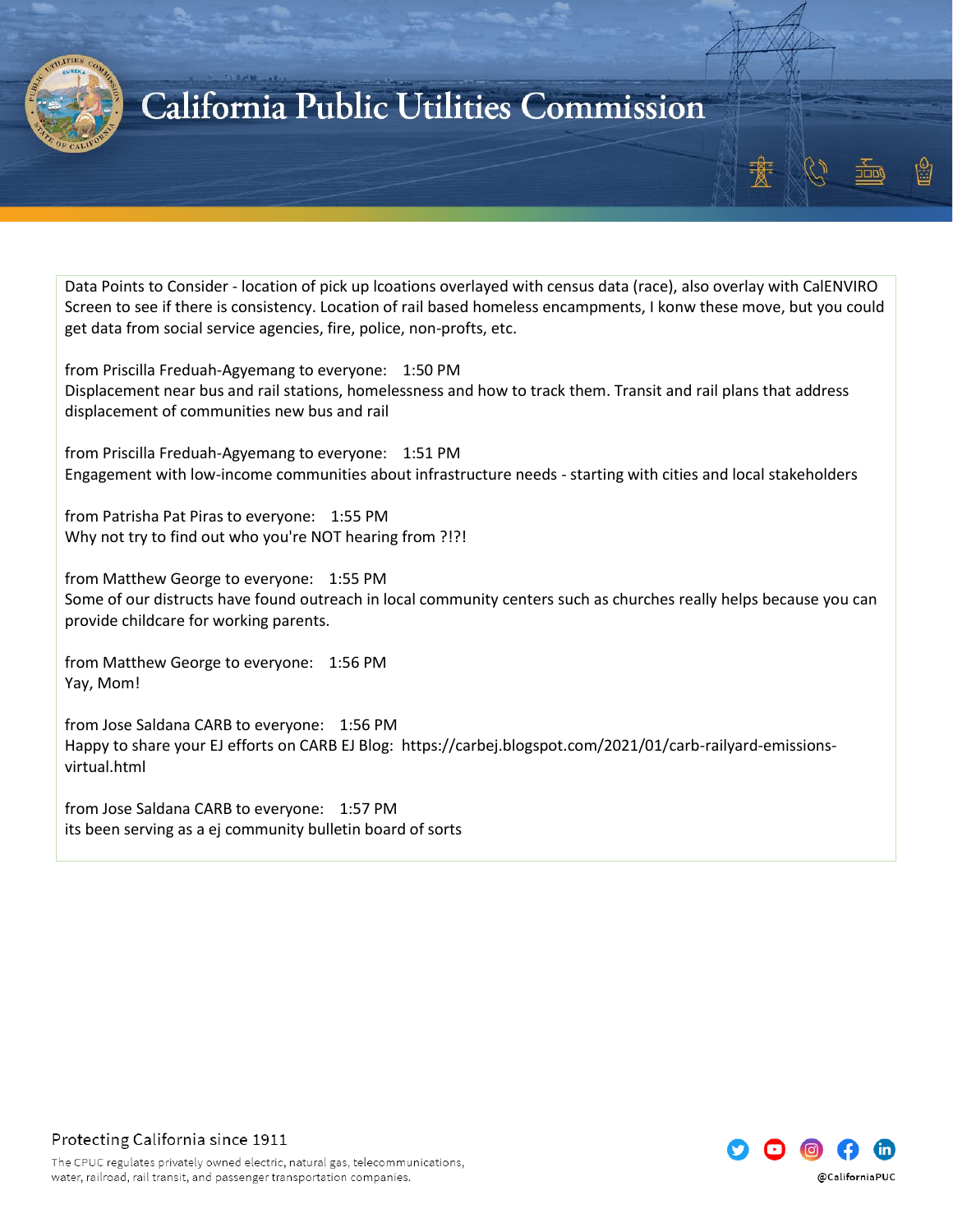

### <span id="page-11-0"></span>**BREAKOUT SESSIONS: ESJ in CPUC Industry Divisions** → **Telecommunications**

from Shaun Raval (Consultant) to everyone: 12:58 PM Reminder: This session is being Recorded

from Ikle, Judith to everyone: 1:31 PM For #3 Inmate Communiction Services and new OIR that includes rates should be included in ESJ Plan going forward. No need for me to speak.

from Leslie Martinez to everyone: 1:34 PM

There needs to be a targeted way to reach BIPOC communities on this issue, wether it be through a setaside, direct allocation, etc.

from Christine Mailloux to everyone: 1:38 PM

Agree on a board or panel to advise, recogniing work of the LIOB and other existing groups. There is some model through the public purpose program Administrative COmmittees that used to serve more of that role; and there was more funding for more direct community outreach and support that is third party/neutral marketing and outreach. Not leaving it to the carriers to do. This could be expanded beyond the formal programs

from Leslie Martinez to everyone: 1:38 PM

In addition, the CPUC/providers must hear directly from residents about how lack of broadband goes beyond school aged children. Access to transportation, providing input to policies and programs, information, etc is becoming more dependent on broadband.

from Stan Santos to everyone: 1:38 PM 1) Service Providers upsell low-income access when the participant discovers it does not need their needs

from Stan Santos to everyone: 1:40 PM 2) When ATT offers a 6 Mbps internet (which is 90% of rural communities), you get "up to" 6 Mbps, under the best conditions, most of the time you get below.

from Stan Santos to everyone: 1:41 PM 3) the CPUC California Broadband Map uses some of the industry data, like above.

from Abigail Solis to everyone: 1:42 PM I didnt know abou that, Sarah. Can you provide a link?

from James Vergara to everyone: 1:43 PM I would also like a link please



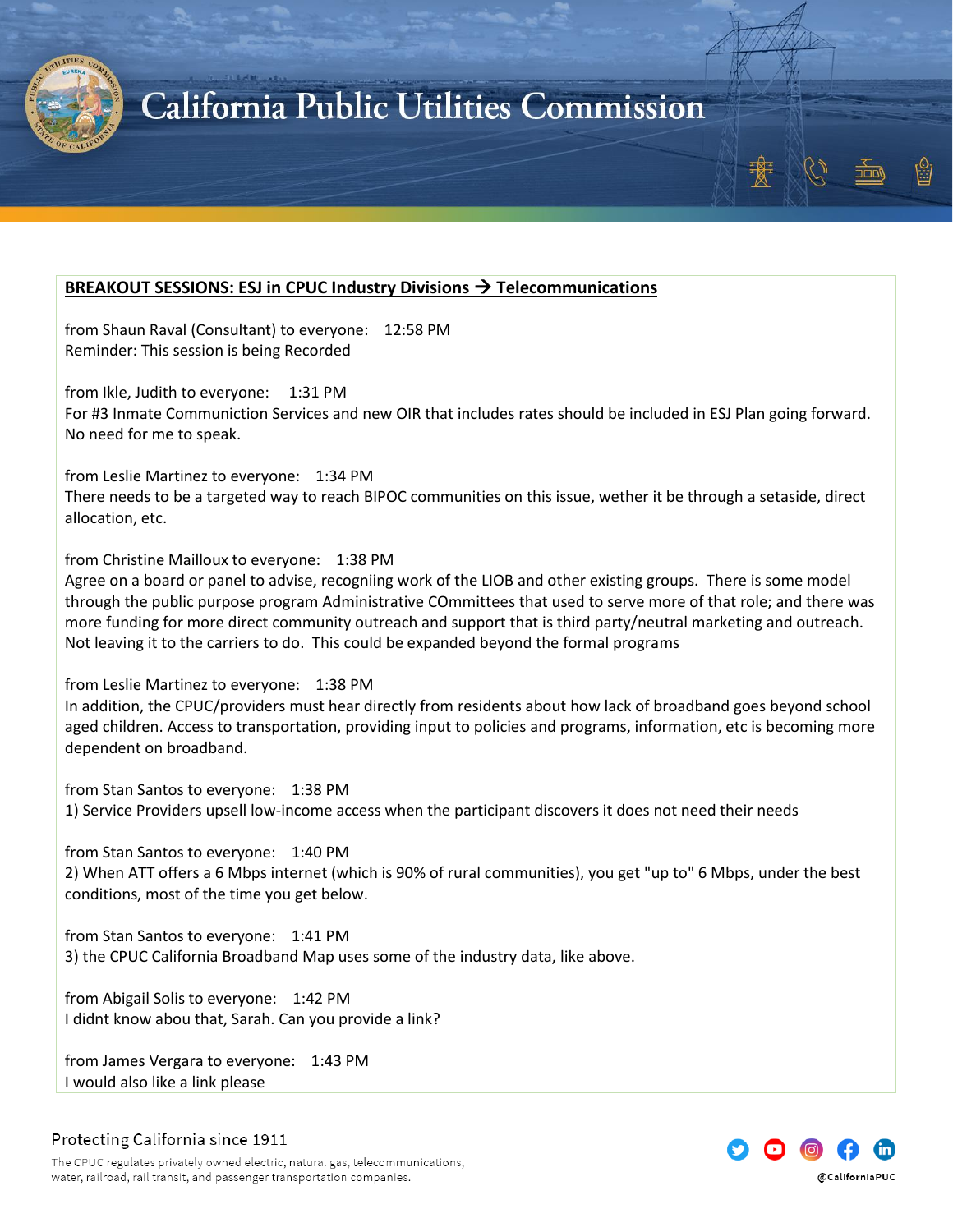

from Perez-Green, Joanna to everyone: 1:44 PM https://www.cpuc.ca.gov/General.aspx?id=2427

from Martha Armas-Kelly to everyone: 1:44 PM Employment ...testing sites... working from home...creating disparities ..even greater dissonance

from Leslie Martinez to everyone: 1:45 PM ++Martha

from Perez-Green, Joanna to everyone: 1:45 PM This link includes the LifeLine program "Universal Lifeline Telephone Service Trust Administrative Committee (ULTSAC)" which has multiple CBO openings which Sarah noted

from Hooman Hedayati to everyone: 1:45 PM Some of you might be interested in NDIA/CWA's Oct 2020 report on AT&T's Digital Redlining https://www.digitalinclusion.org/blog/2020/10/05/just-released-atts-digital-redlining-leaving-communities-behindfor-profit/

from Christine Mailloux to everyone: 1:46 PM

Must recognize that there is limited resources and funding for these groups to participate in things like the Admin Committee (even with expenses paid) and Consortia. Funding and stipends are important, plus a welcoming environment, bringing the information to the community and working on their turf, not expecting the community to come to the Commission. Also Admin Committee \*used\* to be very limiting, groups participating could not also participate in Commission grant funded projects, hopefully that has changed

from Jones, Caleb to everyone: 1:46 PM

There's 5 openings for CBOs on the LifeLine Administrative Committee -- 2 primaries and 3 alternates. If you're interested in joining, please email Caleb.Jones@Cpuc.Ca.Gov and Mary.Rottman@Cpuc.Ca.Gov.

from Abigail Solis to everyone: 1:49 PM

The negative effects of not having access to broadband goes beyond school and work. Non-access causes a barrier to many of the programs offered by the IOU's, for example: Demand Response and TOU. Lack of interenet is the just the gateway to many other barriers that follow because of it.

from Abigail Solis to everyone: 1:52 PM Health and Safety factors need to be included in all CPUC's cost effectiveness test.

from Stan Santos to everyone: 1:55 PM

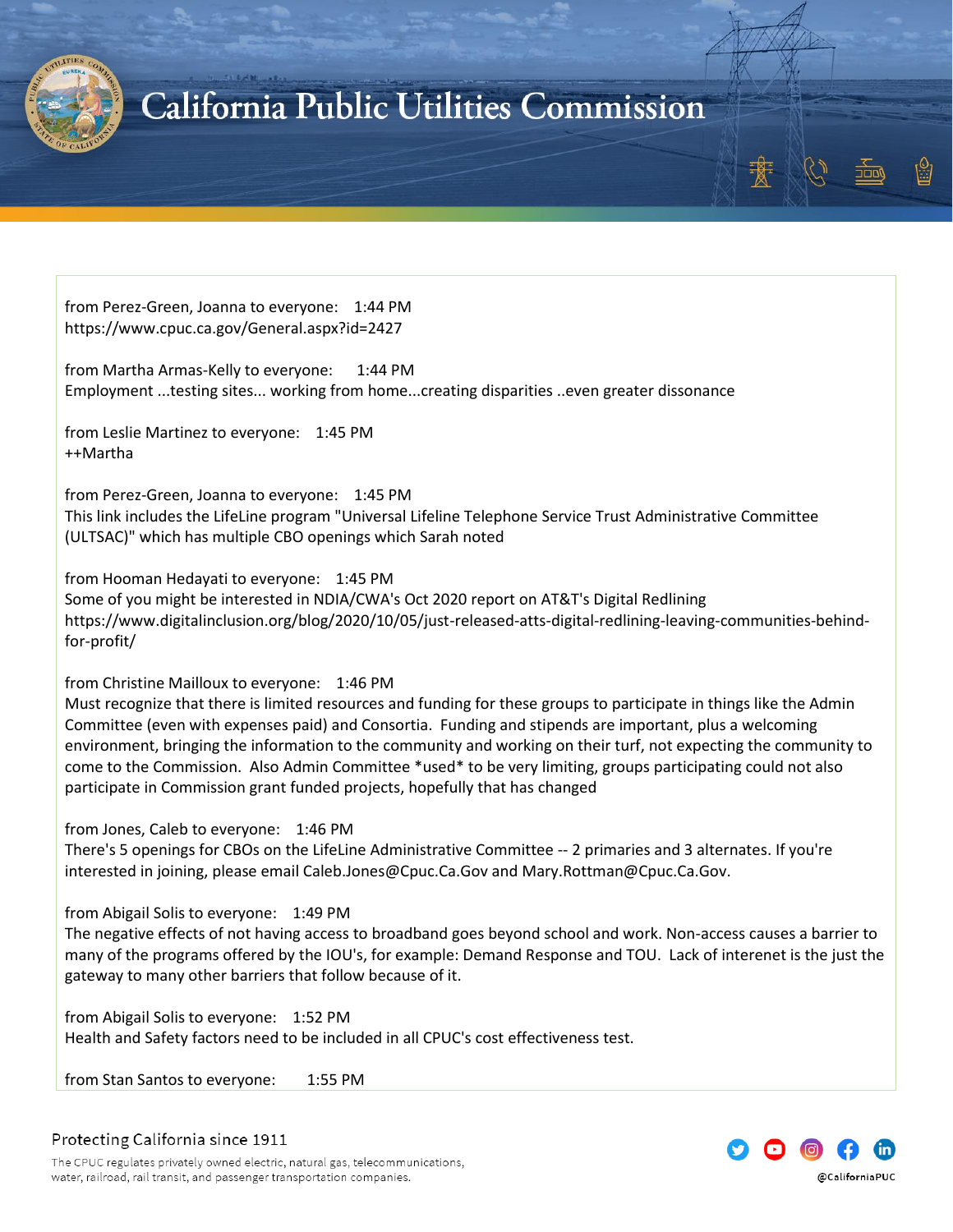

Thanks for putting up the CWA report

from Nat Treadway to everyone: 1:56 PM Very welcome comments from Leslie Martinez. Thank you.

from Martha Armas-Kelly to everyone: 1:57 PM Yes please...

from Stan Santos to everyone: 1:58 PM Anybody wants to connect re Fresno County underserved communities and our Testing and Mapping Project, please contact me:

from Sarah Sharpe to everyone: 1:58 PM i can be reached at sarah.sharpe@cpuc.ca.gov

from Martha Armas-Kelly to everyone: 1:59 PM Thank you good stuff

from Christine Mailloux to everyone: 2:00 PM Thank you so much11

> ini @CaliforniaPUC

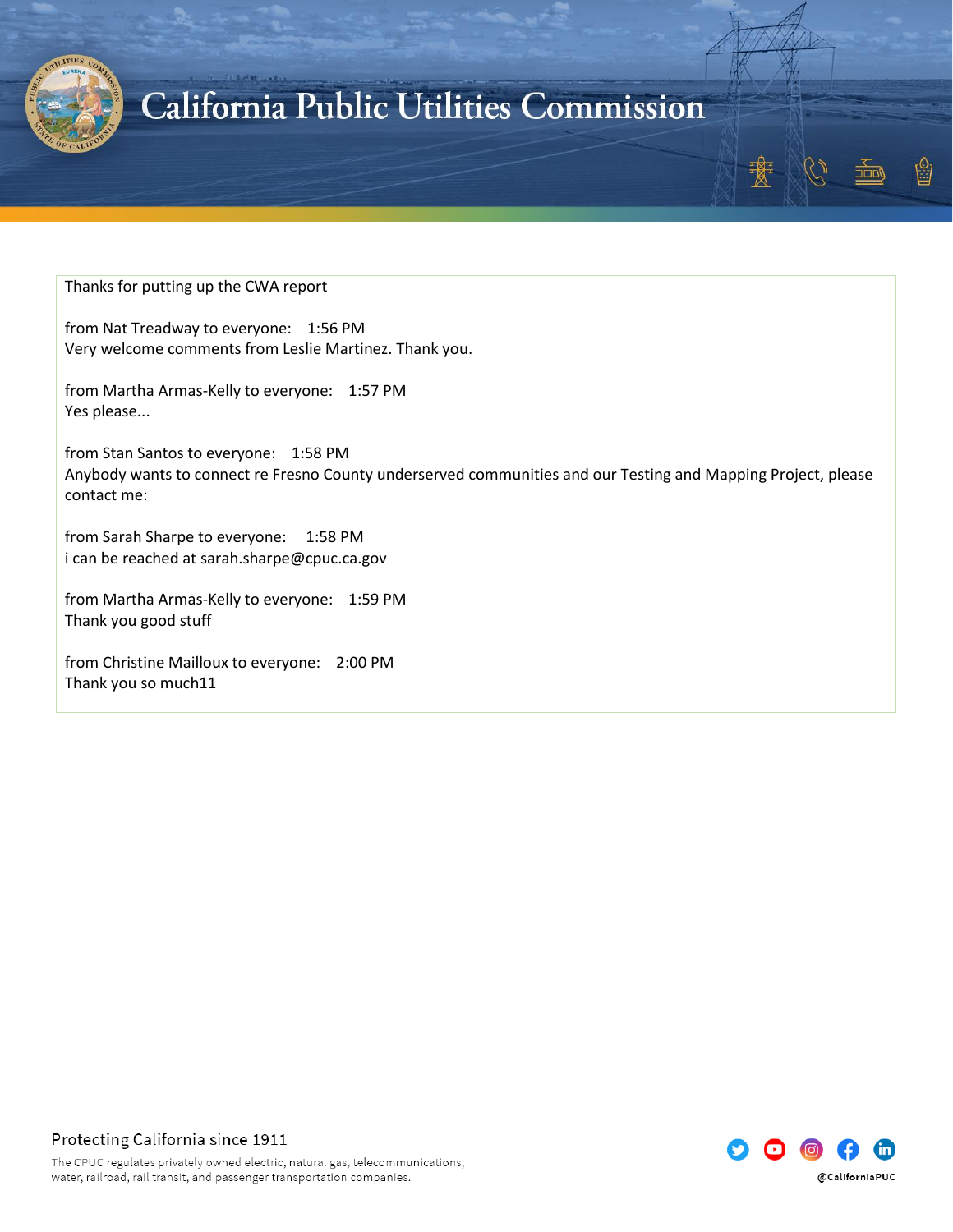

### <span id="page-14-0"></span>**BREAKOUT SESSIONS: ESJ in CPUC Industry Divisions** → **Wildfire Safety**

from Stephen St Marie to everyone: 1:05 PM Five minutes is WAY too long.

from Agatha Wein to everyone: 1:27 PM

One idea is to create a communications dependence overlay. So this wouldn't be an additional independent use case, but fire threat + communications blackout threat might be useful to avoid loss of life in rural areas

from Agatha Wein to everyone: 1:27 PM ^referencing evacuation / emergency communications during wldfire

#### from Richard Skaff to everyone: 1:35 PM

The SGIP map doesn't take into account many vulnerable seniors and people with disabilities who live next to Tier 2 and 3 wildfire zones andwere evacuated last year but cant access the SGIP funds for residential batteries. Also, as is being spoken to now is the fact that the Electric utilities aren't doing enough to include vulnerable senior and disability ratepayers into their Medical Baseline program so they are able to access the benefits of the SGIP program. And when I've asked for specific numbers of vulnerable seniors and people with disabilities have actually been able to access the SGIP residential battery funds, which presently appear to be \$0! No one at the CPUC has provided any details about those that have been served by the fund and when new funds will be available and how much will be made available

from Tomassian, Koko M. to everyone: 1:35 PM Written comments can be submitted to the following inbox: ESJActionPlan@cpuc.ca.gov

from Alexandra to everyone: 1:38 PM Where could I find out more info on the IBEW/community collages 18-24 month training program?

#### from Richard Skaff to everyone: 1:39 PM

I was unable to access the promised captioning, which has been a typical problem with the Webex platform. Of course, the problem could be with my 77 year old mind, but real access to these events shouldn't be this difficult. I've not received a response as to whether the present CPUC ADA Coordinator has reviewed the agency's event "program" access to determine if modifications to the agency's public interaction is truly accessible. I also understand that the present ADA Coordinator has moved into a new position and is only doing minimal work as it relates to the ADA Coordinator position. That's very problematic

from Richard Skaff to everyone: 1:40 PM And last, as the beginning of the meeting "survey" showed, there are apparenlty only 3

@CaliforniaPUC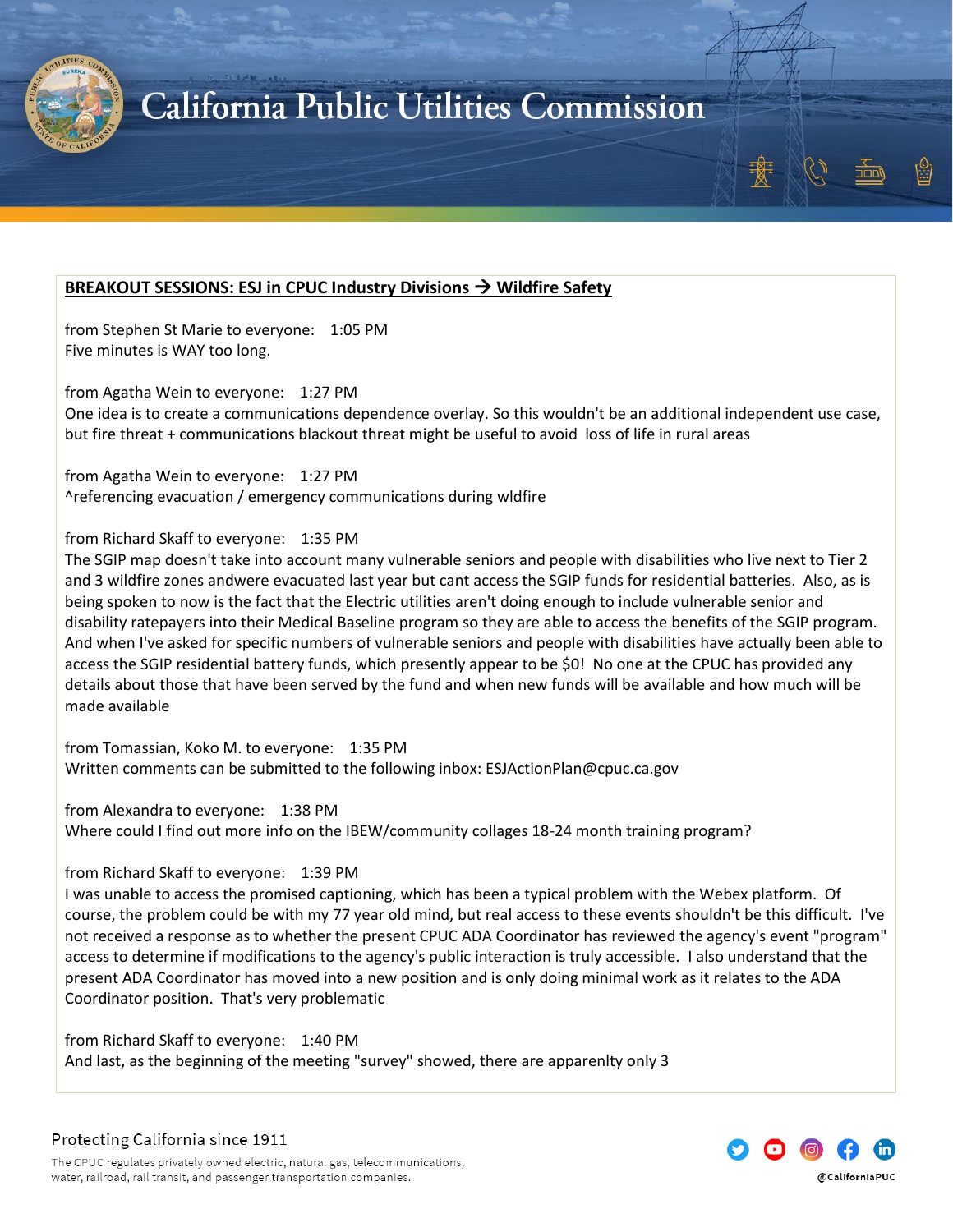

from Richard Skaff to everyone: 1:41 PM % of the participants today from community based organizations. I'm specifically concerned that there aren't more organizations representing vulnerable seniors and people with disabilities participating today. from Shrayas Jatkar to everyone: 1:41 PM shrayas.jatkar@cwdb.ca.gov

from Alexandra to everyone: 1:41 PM Thank you Shrayas!

from Zach Lou to everyone: 1:41 PM If interested in seeing more about workforce challenges and opportunities in veg management,see Chapter 11 of the AB 398 report "Putting California on the High Road: A Jobs and Climate Action Plan for 2030": https://cwdb.ca.gov/wp-content/uploads/sites/43/2020/09/AB-398-Report-Putting-California-on-the-High-Road-ADA-Final.pdf

from Stephen St Marie to everyone: 1:42 PM Would people please identify themselves and their affiliations?

from Connie Arnold to everyone: 1:43 PM It took me thirty minutes to sign into this Cisco WebEx. This WebEx sytem is discriminatory to persons with disabilities.

from Connie Arnold to everyone: 1:44 PM

I signed into Wildfire mitigation which has failed to address the needs of seniors and persons with disabilities. The contract for mitigation by PG&E and private utilities during electricity shutoffs is discriminatory towards vulnerable populations.

from Connie Arnold to everyone: 1:45 PM You are shutting out the wildfire survivors because Karen Duncanwood, a senior, who lost her house in Paradise wildfires cannot figure out how to testify at this hearing.

from Connie Arnold to everyone: 1:46 PM You lie about public participation hearings if you continue to use Cisco WebEx instead of Zoom for meetings and hearings

from Alan Talhelm CARB to everyone: 1:47 PM

CAL FIRE's Forest Health Program has provided recent grant funding to several forest management training programs at community colleges around California, at Shasta College, Reedley College, and Tahoe Community College.

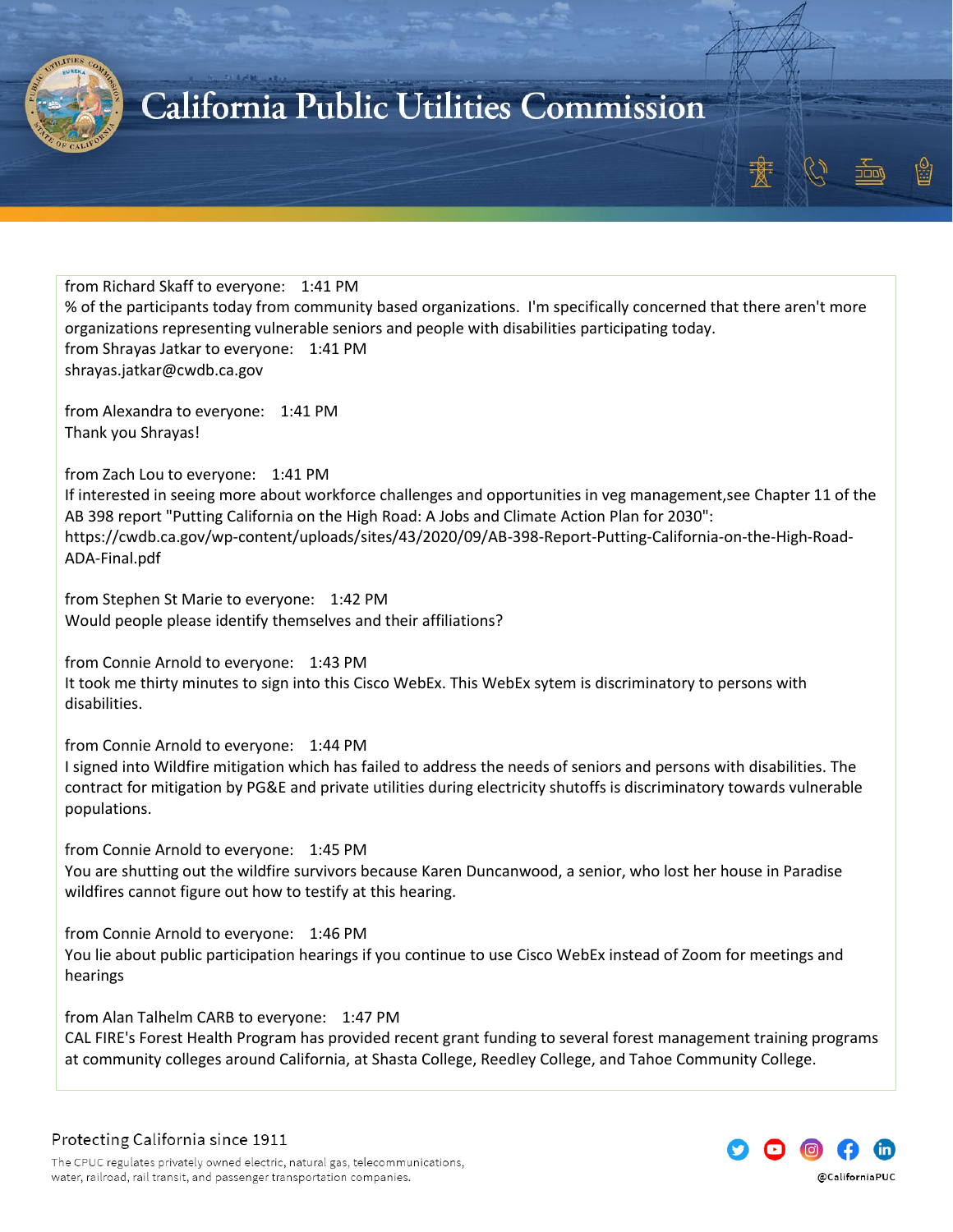

#### from Richard Skaff to everyone: 1:48 PM

When the Commissioners met to decide wiether to give permission to the electric utilities they oversee, the four people representing people with disabiltiies and vulnerable seniors were allowed 1 minute to describe their concerns! That's pretty outrageous and clearly shows that the CPUC is less than interested in hearing from those communities even though those two communities have been the most threatened by the electric utility failure to protect ratepayers living in Tier 2=3 wildfire areas. And, again, the threat to vulnerable seniors and ratepayers with disabilities has not been mitigated, since the SGIP funds went to ratepayers with wells instead of those whose lives are specifically threatened by the electric utility de-energization events.

#### from Connie Arnold to everyone: 1:49 PM

Contract that PG&E made with CFILC is deficient and people with disabilities cannot get residential backup batteries that can last and be recharged for the recipient across the state and not all ILC's are participating, and the SPIG program gave residential backup battery funding to businesses like those with expensive wells and not low-income disabled, seniors, and others. People face redtape and government paperwork without getting relief needed.

from Connie Arnold to everyone: 1:50 PM I'm tired of hearing the word "equity" because it is meaningless.

#### from Richard Skaff to everyone: 1:51 PM

And, when is the CPUC going to act to protect vulnerable seniors and people with disablities who live in multi-family housing who even if they would be successful in getting SGIP funds, aren't able to have the residential batteries installed because the property owner won't permit the installation. How is the CPUC going to mitigate the effects of electric utility de-energization effects on those individuals?

#### from Connie Arnold to everyone: 1:53 PM

Wildfire safety is more than a worker's needs. It is about safety for California residents which is not being told people have to pay upfront for batteries under the SGIP program, a door hanger on a disabled persons door, go to the hospital when your electricity is off, and people losing food, medicines, ingress and egress when electricity is shutoff.

from Alexandra to everyone: 1:54 PM Can we please distinguish between poor rural forested areas and more wealthy WUI areas?

from Alexandra to everyone: 1:55 PM We could therefore address economically equitability in our mitigation strategy

from Richard Skaff to everyone: 1:57 PM

That's the problem. We are now facing year three of CPUC approved electric utility de-energization events with no, yes NO REAL MITIGATION MADE AVAILABLE TO THOSE MOST THREATENED BY THE ACTION OF THE THREE ELECTRIC UTILITIES

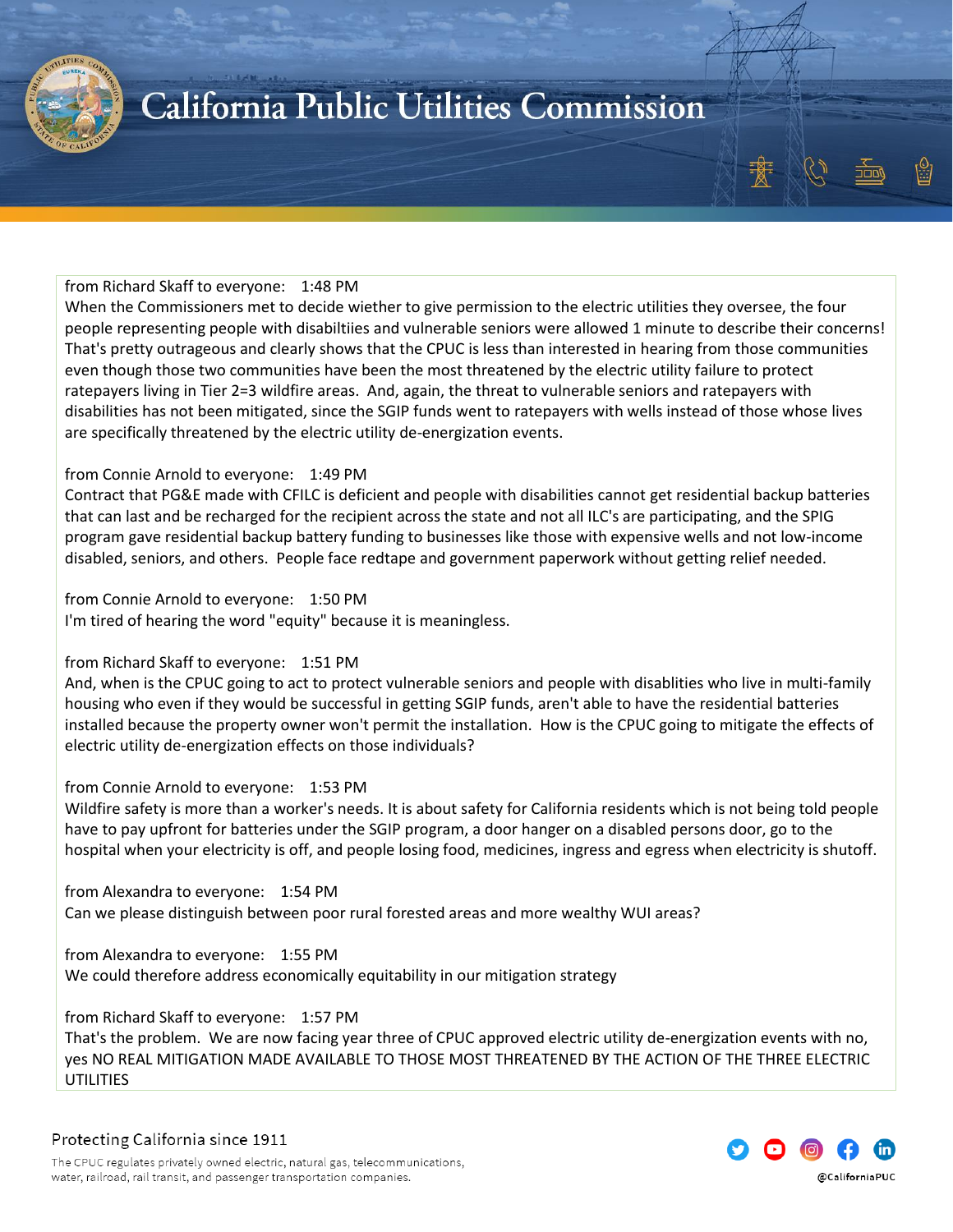

from Connie Arnold to everyone: 1:57 PM Karen Duncanwood wanted to comment, but this isn't a community input session, this is a discriminatory public meeting that denies access altogether!

from Agatha Wein to everyone: 1:57 PM Thanks all!

from Connie Arnold to everyone: 1:57 PM I don't see your email

from Connie Arnold to everyone: 1:58 PM Please send me a copy of this chat!

from Richard Skaff to everyone: 1:58 PM

And, what is happening with the CPUC's efforts to assure all telephonic utilities are putting generators at their cell towers so when the electric utilities turn off power to their grid, our cell phone will continue to work so we can call emergency services if necessary or family, friends or neighbors if we need immediate help?

from Connie Arnold to everyone: 1:59 PM CPUC is a regular denier of public input

from Connie Arnold to everyone: 1:59 PM Agree with commenter above about microgrids

#### <span id="page-17-0"></span>**Systematizing ESJ Considerations: Incorporating ESJ Issues in to CPUC Proceedings and Processes**

from Martha Armas-Kelly to everyone: 2:03 PM It wasnt made clear that we could use original link to get back in

from Richard Skaff to everyone: 2:04 PM Gee, this is great! I'm the only community organization participant? And, where's the captioning and sign language? I am unable to find any info about how to access those services on this platform. Why isn't the CPUC ADA Coordiantor participating today?

from Sara Moore to everyone: 2:05 PM You can access a captioned stream here http://www.adminmonitor.com/ca/cpuc/workshop/20210203/cc/

from Sara Moore to everyone: 2:06 PM



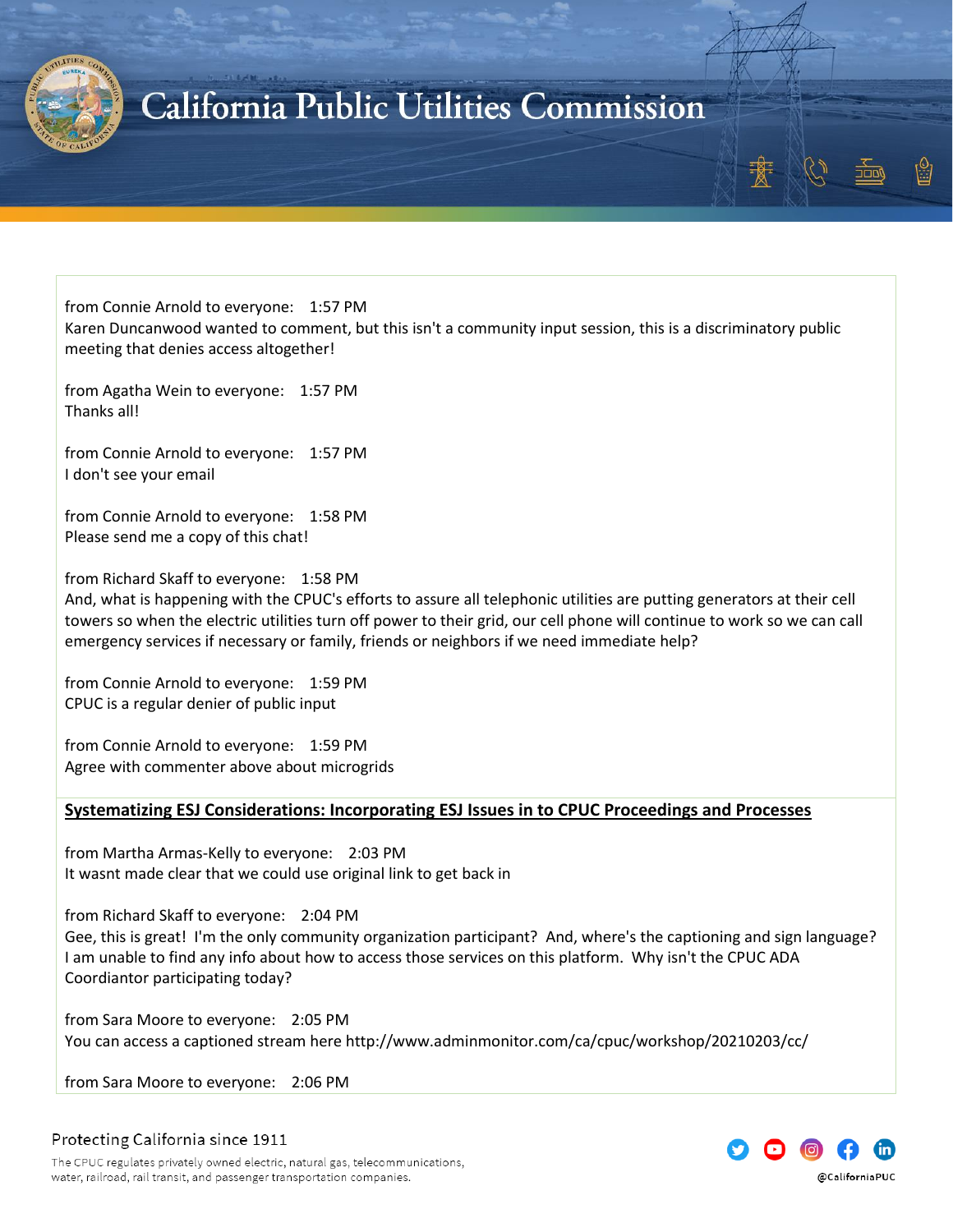

You have to click on "Click Here for Live Closed Caption"

from Allison Brown to everyone: 2:06 PM Thanks Sara!

#### from Richard Skaff to everyone: 2:10 PM

I tried that and ended up getting multiple screens and voices speaking. I tried to access the captioning but apparently, because I'm not an IT expert, wasn't able to get the captioning. Access to your public meeting events can not be this difficult. This is unaccpetable, especially since the issue being discussed relate to the threat to the lives of a very large number of vulnerable seniors and people with disabilties.

#### from Alexandra McGee to everyone: 2:13 PM

@Richard, once you have the other webpage up I think you have to close this one so you don't get the voice duplication. Hover over the video feed and you'll see a largely white box in the bottom right corner. Click and select the language you're interested in and the captions appear after a second or two.

#### from claudia sanchez to everyone: 2:13 PM

Mr. Skaff - you may be hearing multiple voices because/you may be listening to it via WebEx and adminmonitor. it is recommended you only stream through one of the options. there is also a slightly delay between the WebEx and Adminmontior streams

#### from Matthew George to everyone: 2:13 PM

I would try turning the volume off on the adminmonitor feed and only use it for the live closed caption to eliminate multiple audio feeds. But I'm no IT expert either.

#### from Richard Skaff to everyone: 2:14 PM

Up to now, vulnerable seniors and people with disabilities concerns about the threats from electric utility deenergization haven't been listend to. When the previous Executive Director attempted to respond to those threats by getting the Commission to put funds into the SGIP residential battery program, the money went to other, more technically proficient The promised funds and batteries continue to be inaccessible to the State's most vulnerable. And now, even though one electric utility, PGE, has at leas one thousand Medical Baseline ratepayer waiting to get those batteries, the Commission has yet to provide new funds.

#### from Richard Skaff to everyone: 2:16 PM

And then, the CPUC has events like those taking place today with a system, Webex, that has substantial accessibility "problems". That's why most other public agencies are using platforms like Zoom (I'm not saying that Zoom should be used, but suggesting that the Commission must find a more accessible way to hold these events!

from Richard Skaff to everyone: 2:20 PM



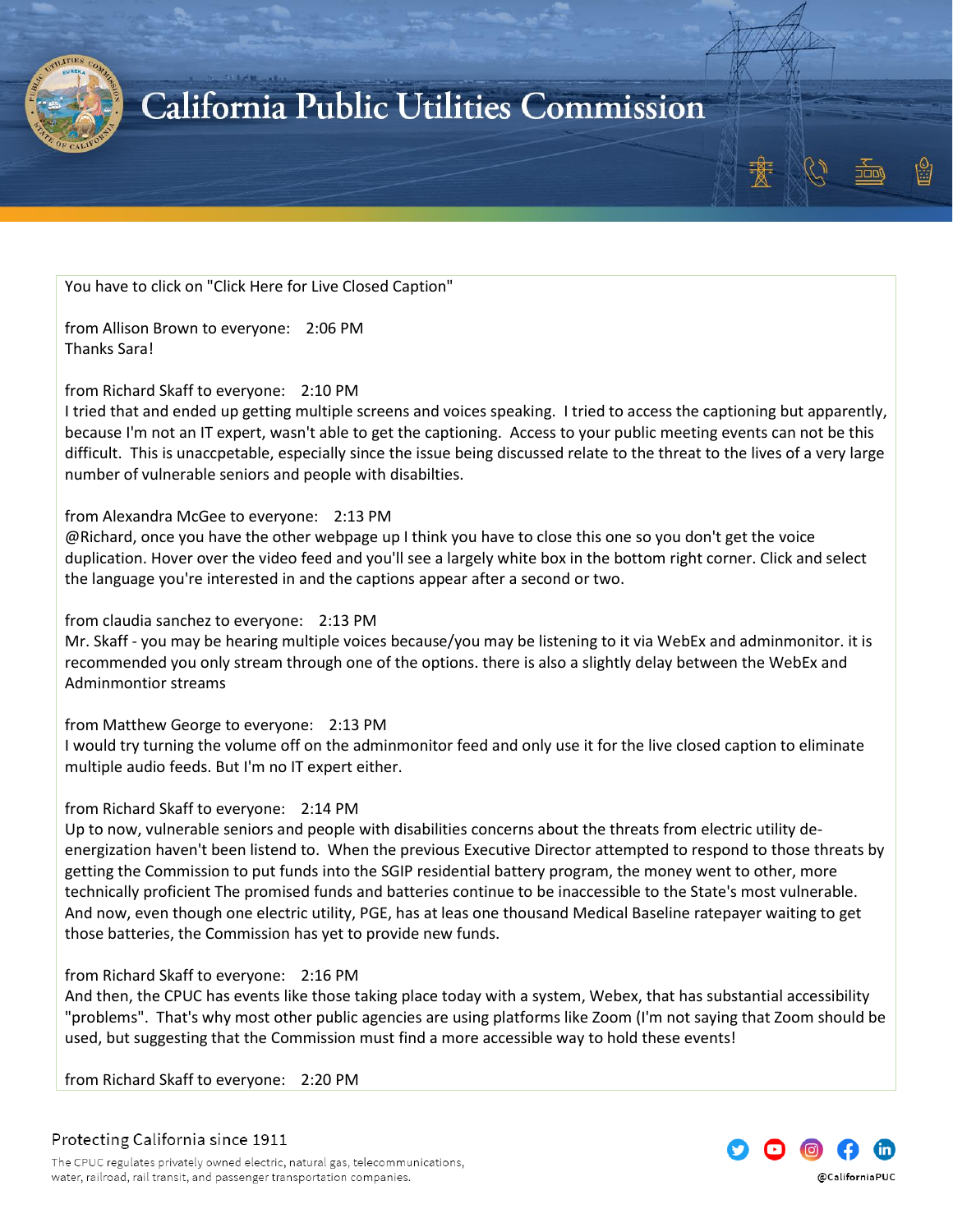

Where is the analysis of the SGIP residential battery program to see whether that program has responded to the needs of the most affected electrtric utility ratepayers?

#### from Sarah Salem to everyone: 2:22 PM

I think scoping isnt just a moment but a continuous efforts - ensuring communities are part of the process - not based on how the CPUC traditonally gets input but meeting people where they are at. ie - door knocking - and support both large and small community based organizations. and making sure we arent disportionally asking the same people with no deep support - ie money as other stakeholders often get

from Alexandra McGee to everyone: 2:22 PM

Thank you Leadership Council for that comment. Apologies for my own ignorance here, but how does the CPUC engage California native peoples and tribal governments to engage and ensure meaningful involvement?

#### from Christine Mailloux to everyone: 2:24 PM

TURN is working with a group of organizations in the incarcerated calling docket and have worked with other organizations in the disconnections docket, and as we educate these groups about intervenor compensation, party status, ex parte rules, filing comments, service lists, etc. we realize how difficult the process is to navigate directly if you don't do it regularly

from Richard Skaff to everyone: 2:24 PM Will the site show the "Raised Hand" option? Or are public participants not going to be allowed to speak?

from Alexandra McGee to everyone: 2:26 PM @Richard, click "participants" in bottom right corner. There's a small hand at the bottom of the participants list.

from Alexandra McGee to everyone: 2:26 PM Thank you Nicole!

from Richard Skaff to everyone: 2:28 PM This is a "copy and paste" of an email I received from a California ratepayer with disabilities:

#### from Richard Skaff to everyone: 2:28 PM

Ex is terrible and discriminates against persons with disabilities in participating in these breakout sessions as ten minutes and I'm still trying to connect, but it simply say "Starting Your Meeting" and thereby are discriminating against those with disabilities who are unable to sign on, have easy access meeting access and opportunity to participate.

Please accept this email as an official complaint in violation of my ADA and civil rights under federal and state access laws and regulations.

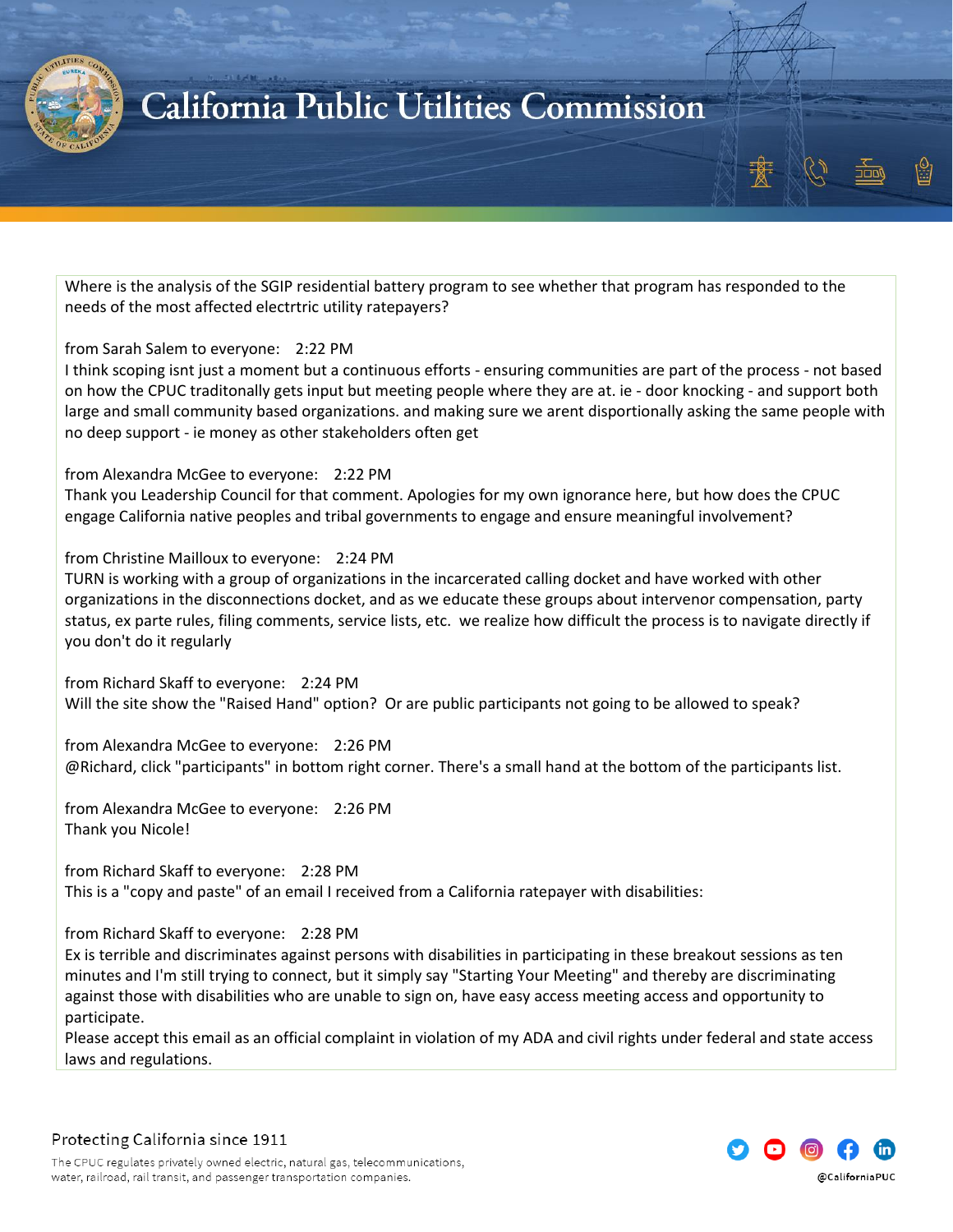

I am thoroughly disgusted and cannot sit here without being able to fairly participate. This is deliberate since the firing of Alice Stebbins as Executive Director of the CPUC as the Commissioners want to deliberately deny participation by communities that the ESJ Plan was supposed to include, but apparently it is another hollow document of nice meaningless words!

Respectfully,

Connie Arnold Disability Rights Advocate 30+ Years

from Lara Ettenson to everyone: 2:29 PM

Hi All - It is not just your organization that has substantial delays with Icomp. If folks want to engage on Icomp improvements, please reach out to me: Lara Ettenson

from James Birkelund (SBUA) to everyone: 2:34 PM

Hi - James BIrkelund from Small Business Utility Advocates. My microphone would not unmute. Would it make sense for the Commission to consider a placeholder in ALL Scoping Memos for "Environmental Justice"? Most dockets have some relevant impacts. Parties could be invited in every docket to comment on that topic. Thank you.

from Richard Skaff to everyone: 2:34 PM Why am I not able to see all participants? Right now, I am unable to see who is speaking. I don't see her name on the list

from Sarah Salem to everyone: 2:35 PM exactly

from Alexandra McGee to everyone: 2:35 PM @Richard, general public participants can only see the name of panelists rather than everyone in attendance.

from Alexandra McGee to everyone: 2:36 PM I agree with Leslie - can the CPUC offer a regularly scheduled "intro to advocacy & participation" to dispel the confusion about engaging efficienctly through existing venues, navigate the webpage, and answer related common questions like Icomp?

from Gwen Chang to everyone: 2:36 PM

I think that Leslie's comment on capacity from lawyers who have knowledge of CPUC as a limiting factor is absolutely correct. We are always looking for ways to build that capacity within our advocacy spaces but often run up against this issue.

from Christine Mailloux to everyone: 2:37 PM

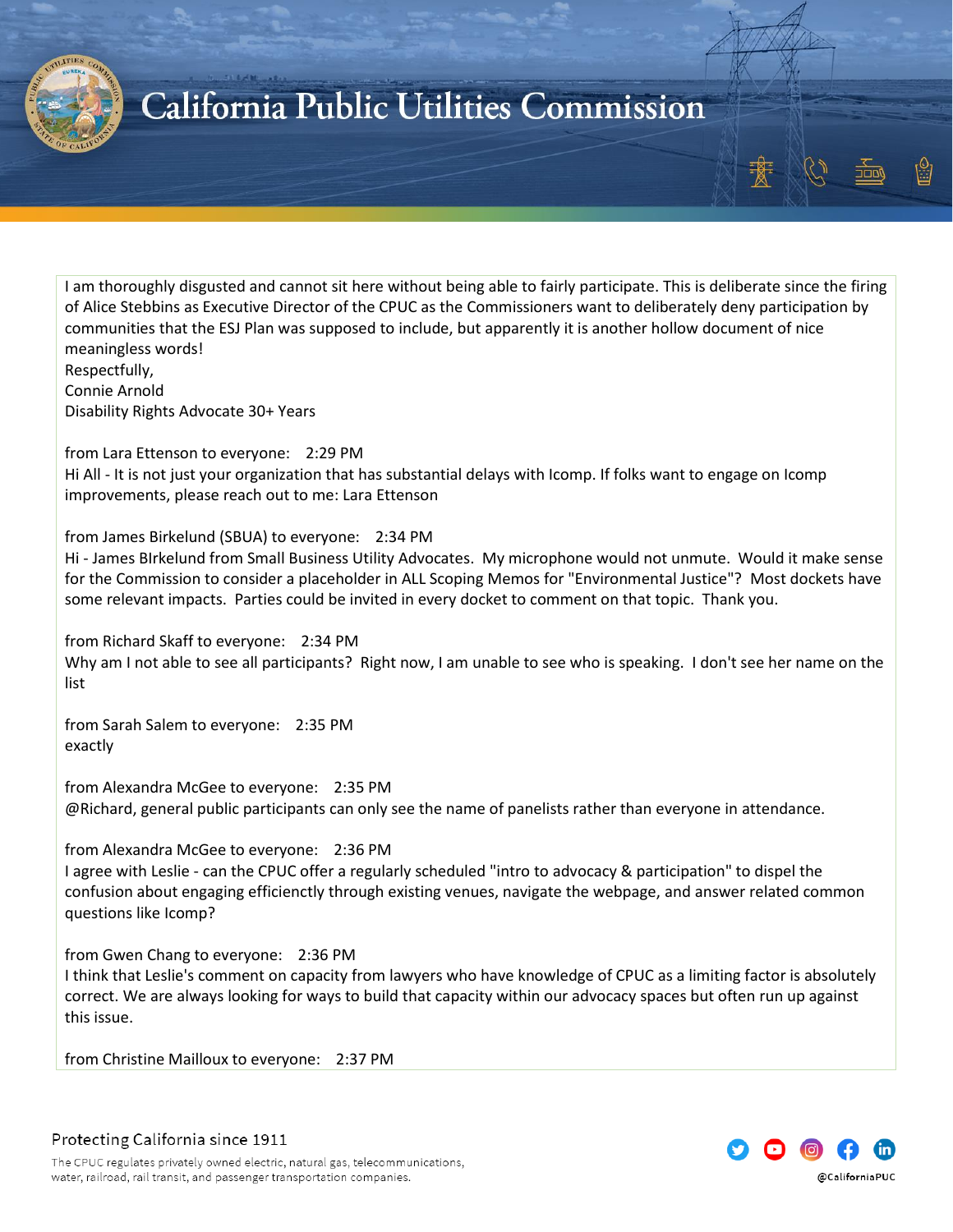

Even the NOI process is rough, especially with specific requirements around the organization's bylaws and Articles of Incorp, barriers with other outside funding, etc. Understand that there must be rules and standards/structure for this program, but some barriers could be loosened and made more flexible in certain circumstances

from Richard Skaff to everyone: 2:37 PM Well, I don't see anyone else in the Partici[pant list other than myself

from Richard Skaff to everyone: 2:37 PM Pardon me, that should have been, I don't see anyone on the Attendee list except me.

from Richard Skaff to everyone: 2:38 PM Why are they "masked"?

from Richard Skaff to everyone: 2:39 PM If they are able to speak and are public attendees, why can't their name and organization be shown? Is that a privacy requirement?

from Christine Mailloux to everyone: 2:39 PM

Hopefully, as you Scope these proceedings with more of a focus on ESJ issues, it will be easier to do outreach more directly to appeal to the issues that communities care about. We've all sat in PPHs with only two or three people in attendance. Ways of framing the issue to appeal to specific issues and social justice terms, will help with outreach I hope

from Richard Skaff to everyone: 2:41 PM User privacy? If this is a public event, why is that an issue? If someone is speaking here, as a participant, we need to know who they are and who they represent and that should be part of their testimony.

from claudia sanchez to everyone: 2:43 PM @Richard no one has been sworn in under oath. There is no "testimony" going on today. It is all public comment.

from Richard Skaff to everyone: 2:43 PM And please respond to me and everyone on this issue.

from Martita Armas to everyone: 2:43 PM Yes good point

from claudia sanchez to everyone: 2:44 PM if you are not speaking please mute

Protecting California since 1911

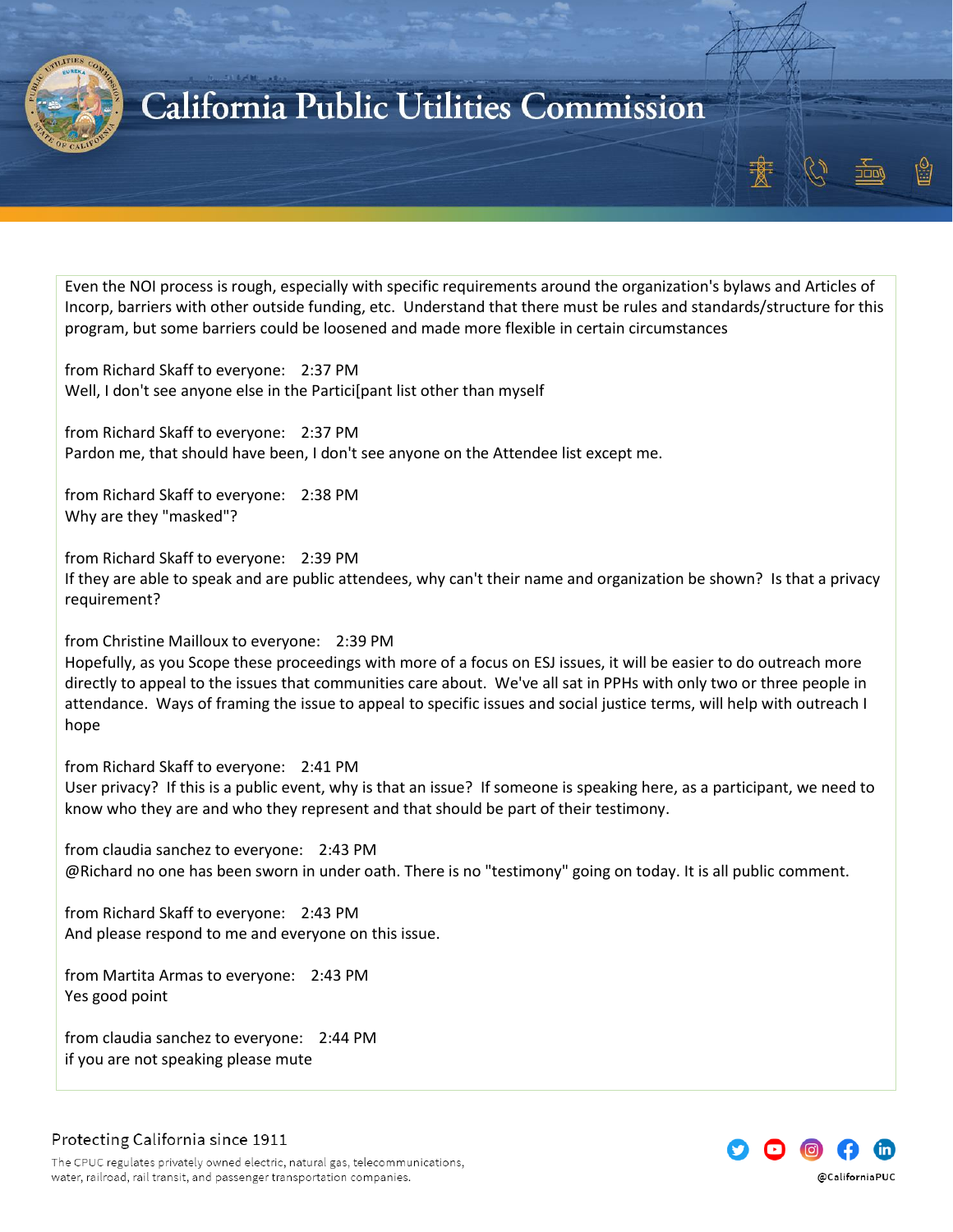

from Alexandra McGee to everyone: 2:44 PM To echo Claudia's point, just as folks in a regular in-person meeting an attend and even provide public comment without naming their org, I think the same rules apply here.

from Martita Armas to everyone: 2:45 PM so sorry

from Sarah Salem to everyone: 2:47 PM and how they impact us

from Sophie Babka to everyone: 2:47 PM On the topic of docket, it would be extremely useful if all comments filed in a proceeding were stored in the docket/or stored somewhere publically.

from Gwen Chang to everyone: 2:48 PM

To Deborahs comment - I absolutely agree that the systems and information is incredibly hard to find on the website. I have was trained by folks within CEJA and also Charles at the CPUC but it is by no means intuitive.

from Lara Ettenson to everyone: 2:49 PM I agree with having participants listed for future events. One of the values of these meetings is to connect the stakeholders who are interested in these issues.

from Srinidhi Sampath-Kumar to everyone: 2:49 PM 100% agree with Debra! Every step of the process from being a party to the proceeding to applying for Icomp is hard. I do find CEC's comment process a little bit more straightforward but it is by no means the best. Thank you

from Leslie Martinez to everyone: 2:50 PM State water board and prop 1 @nicole

from claudia sanchez to everyone: 2:51 PM

@SophieBabka the CPUC began allowing public comment to be posted for proceedings on each proceedings Docket Card. There are some character limitations to that but we encourage all members of the public to submit comments for specific proceedings via the Docket Card for that specific proceeding

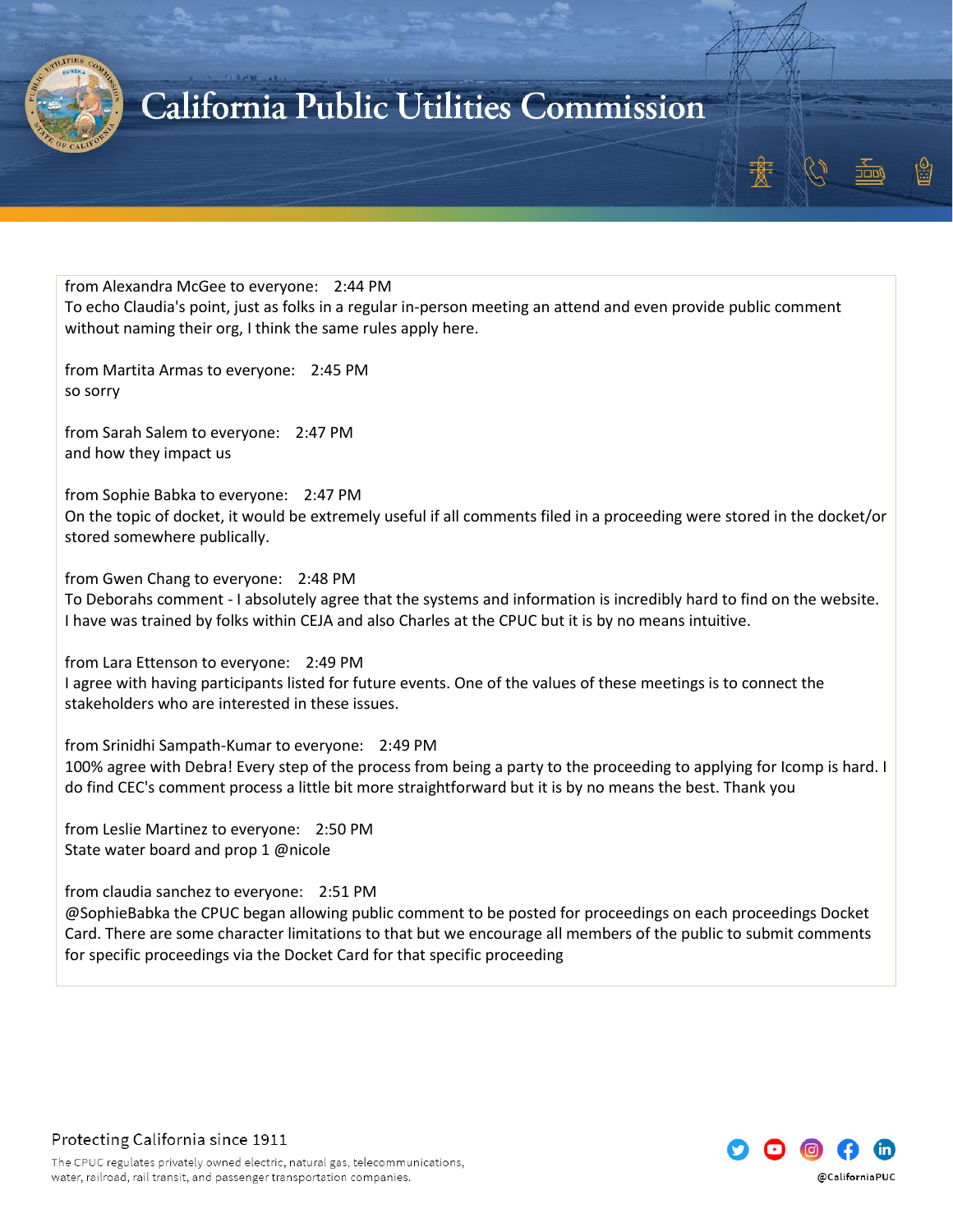

### **Thursday February 4, 2021**

#### <span id="page-23-0"></span>**Commissioner Welcome, Thanks, and Summary of Day 1**

from J. Daniel Taillant to everyone: 10:01 AM Good morning everyone ...

from arthur Fisher to everyone: 10:03 AM test

from Oscar Flores to everyone: 10:04 AM Good morning from the City of Lynwood

from arthur Fisher to everyone: 10:11 AM can we switch to slide ?

from Richard Skaff to everyone: 10:21 AM

will all participants be shown on the Webex list of participants? If not, why not? Having participants listed who are involved in a public meeting isn't a HIPA issue and I know of no other privacy regulation requiring that names of participants not be shown.

from Mark Toney to everyone: 10:25 AM I concur with Richard Skaff that it is a best practice to list names of participants.

from Monica Palmeira to all attendees: 10:25 AM Hi Richard - I am looking into your question. Will respond when I have more information.

from Monica Palmeira to all attendees: 10:29 AM

Hi Richard. Those attendees that make a comment verbally or in chat are identified, but much like in a non-virtual public meeting, those that do not are not listed. This is a feature of the Web Ex Event platform we are using. For the Breakout sessions in Web Ex Meeting, you will be able to see all participants.



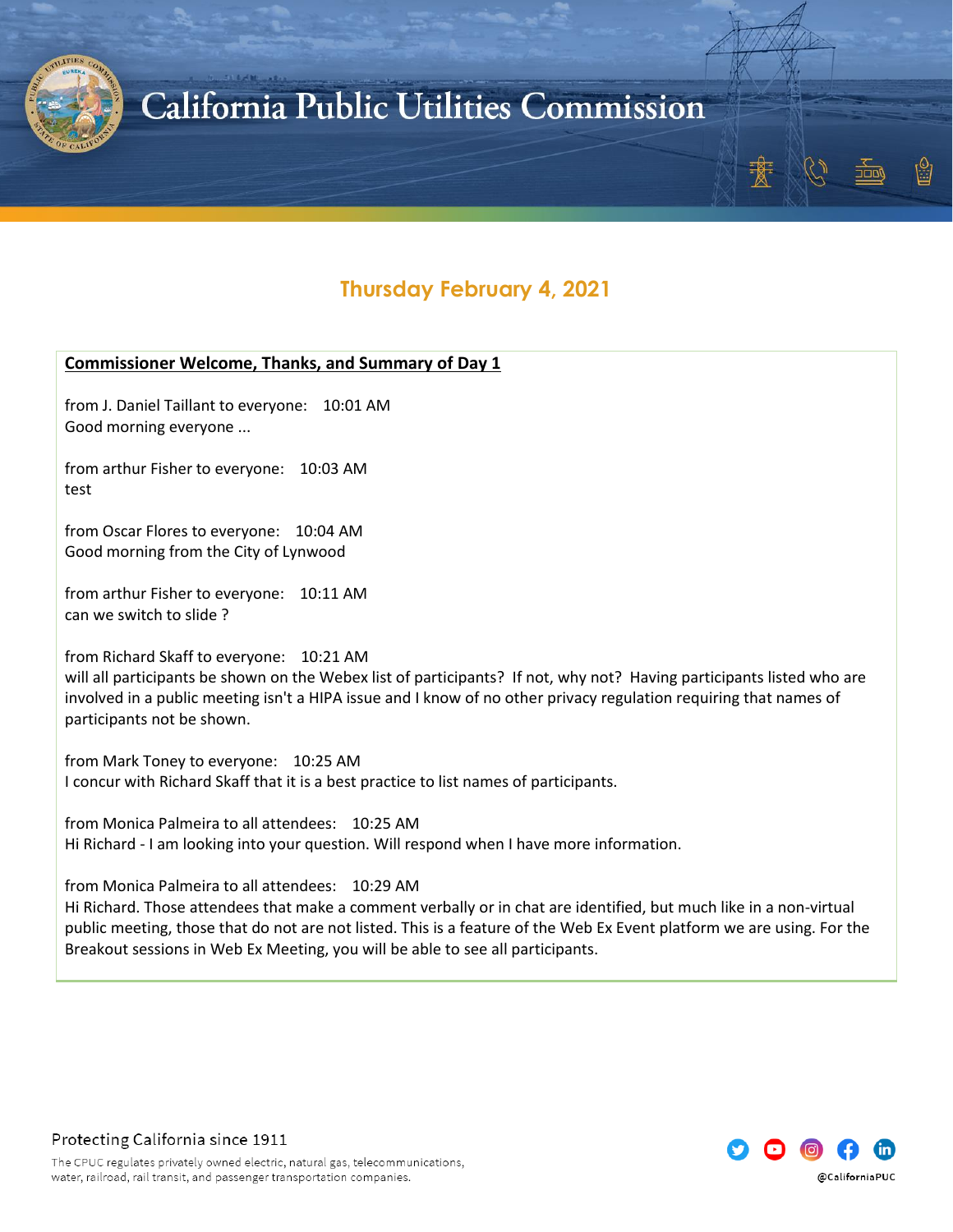

### <span id="page-24-0"></span>**Tracking and Measuring: Data Collection to Better Understand CPUC Impact in ESJ Communities**

from Will Abrams to everyone: 10:35 AM

How will the data collected from the public be leveraged as a counterbalance to those views expressed by the utilities, their investors and other special interest stakeholders that have greater resources to effect the outcomes of proceedings? How will the data collected by the CPUC address the economic disparity between the resources applied by privately funded interests and those from the public to ensure public interests have a greater voice through commission decisions?

from Sarah Salem to everyone: 10:37 AM

a person centered approach to data collection specifically when thinking baout community should require that people are being equitably compensated for collecting and contributing data collection - both qualitative and quantative data

from Judith Ikle to everyone: 10:41 AM

Thanks Kathleen, Ian and Jamario - Great session on a critical issue. I am wondering if you have any examples of examinations of historical data at the Commission and conducting analysis on that. Understandably most of our data efforts are forward looking.

from Pete Woiwode to everyone: 10:42 AM

The PSPS's have had horrific effects on medically vulnerable communities- and have been implemented with little regard to the impacts on people with breating machines, electric wheelchairs, etc. What is the CPUC doing to ensure that people are not denied their #PowerToLive?

from Pat Piras to everyone: 10:47 AM Maybe I missed it, but I haven't heard anyone mention Privacy for individuals!

from Martha Armas-Kelly to everyone: 10:48 AM Asset maps

from Martha Armas-Kelly to everyone: 10:49 AM Statewide where we can see the visual of these disparites

from James Birkelund (SBUA) to everyone: 10:49 AM

Comment from Small Business Utility Advocates (James Birkelund). Great discussion. Is the PUC considering how an updated ESJ Action Plan might address the importance of small businesses in ESJ communities? A substantial number of minority-owned small businesses are located in and employ residents of ESJ communities. Therefore, from our perspective, a robust ESJ Action Plan should specifically target and consider small businesses within ESJ communities with regard to data collection, ME&O, and otherwise.

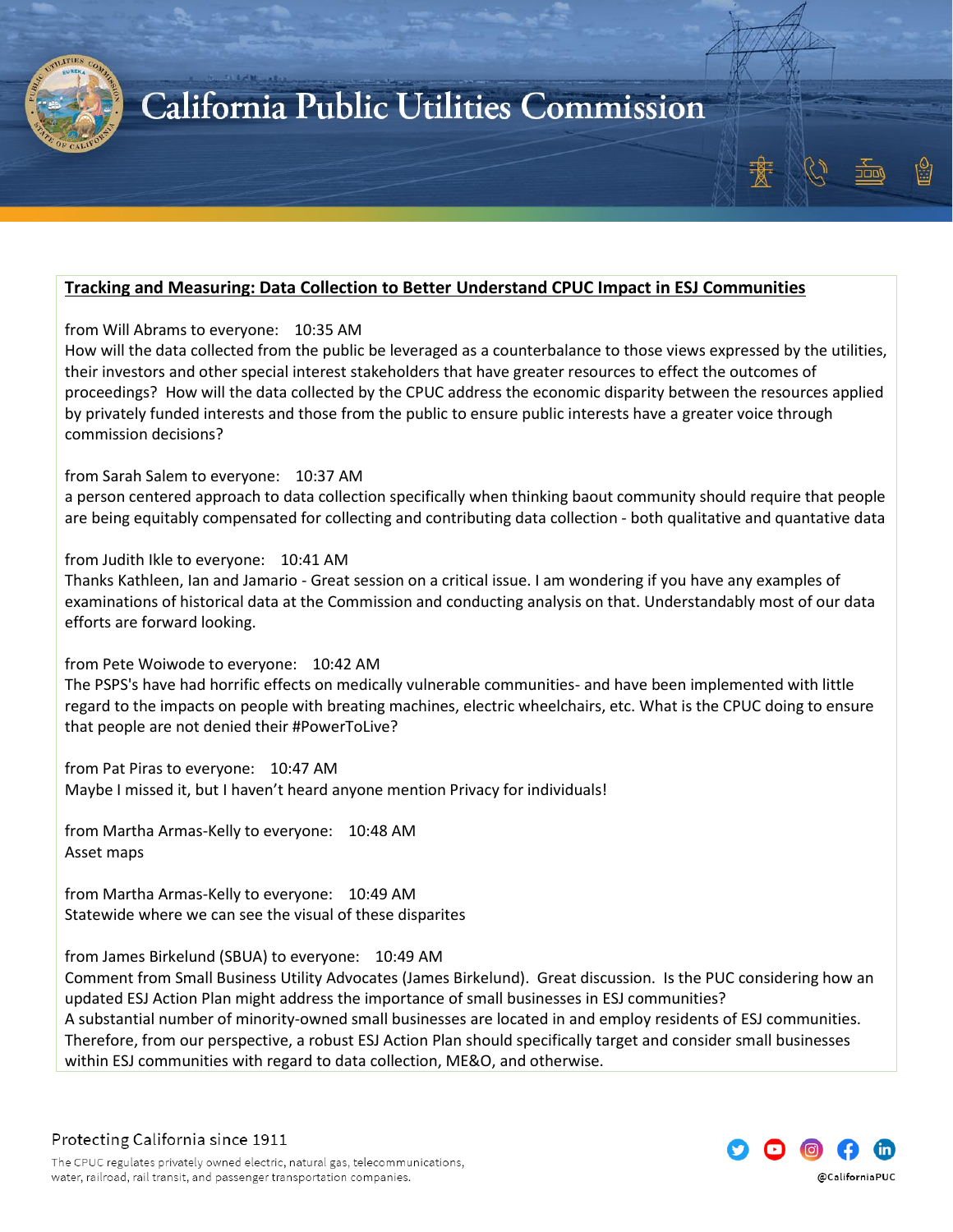

An Action Plan that identifies and emphasizes the importance of collecting data on small businesses in ESJ communities is important for understanding GHG and utility impacts on and promoting IOU program benefits for those communities. Doing so will help protect diverse small businesses and promote contract opportunities for them in ESJ communities.

#### from Martha Armas-Kelly to everyone: 10:50 AM Anonymously we just need to see but we should compensate ...we want the info we need to treat folks equitably

#### from Steve Campbell to everyone: 10:53 AM

Hi Jamario. You just identified a critically important time and resource saving opportunity. Example: is it possible for the three IOU data sets to be standardized down to the column/row? The disconnections data is a good exmple of this. Each IOU reports the same data, but the organization of the data, across multiple tabs, is very different (different cells). This creates a huge time investment to clean and synthesize into useable infromation.

#### from Deidre Sanders to everyone: 10:53 AM

The CEC gives EPIC grants to academic institutions for data-driven research, but it often isn't accessible or useful for customers (per Jamario, the way the questions are framed and for what purpose?). Is the CPUC considering developing funding to bridge the data, per Ian, between "systems" and aggregate customers and communities?

#### from Srinidhi Sampath-Kumar to everyone: 11:00 AM

Some of the current data and metrics don't serve ESJ communities. Metrics like cost-effectiveness sometimes are more disruptive for programs that serve lower income, ESJ communities. A narrow focus on emissions reductions could also be a disservice to these communities and may paint a picture that is far from the reality on a program's effectiveness. A comprehensive data collection model that centers on the people and the intersectionality of the myriad issues that they face is needed. There is a need to go beyond energy savings and GHG emissions reductions to tracking other burdens and benefits (E.g. NEBs)

#### from Anna Solorio to everyone: 11:03 AM

Thank you Srinidhi, narrow focus on strict energy savings with out regard for health and safety does not servie ESJ communities, a more wholistic approach is a better measure to evaluate energy such as the ESA program.

#### from Tad Gondai to everyone: 11:06 AM

Tad Gondai with National Diversity Coalition. I agree that the utilities are collecting data to support their system focused interest. Public interest advocates need data that supports a person focused interest. The PUC should be collecting information with the intent to gather data that will measure and inform positions that support arguments in favor of people/ratepayer.

Yes, data itself should be "neutral" in that it is simply information, and it is the job of advocates to synthesize it into the most compelling arguments. But the fact remains that in proceedings, IOUs are gathering and select data with

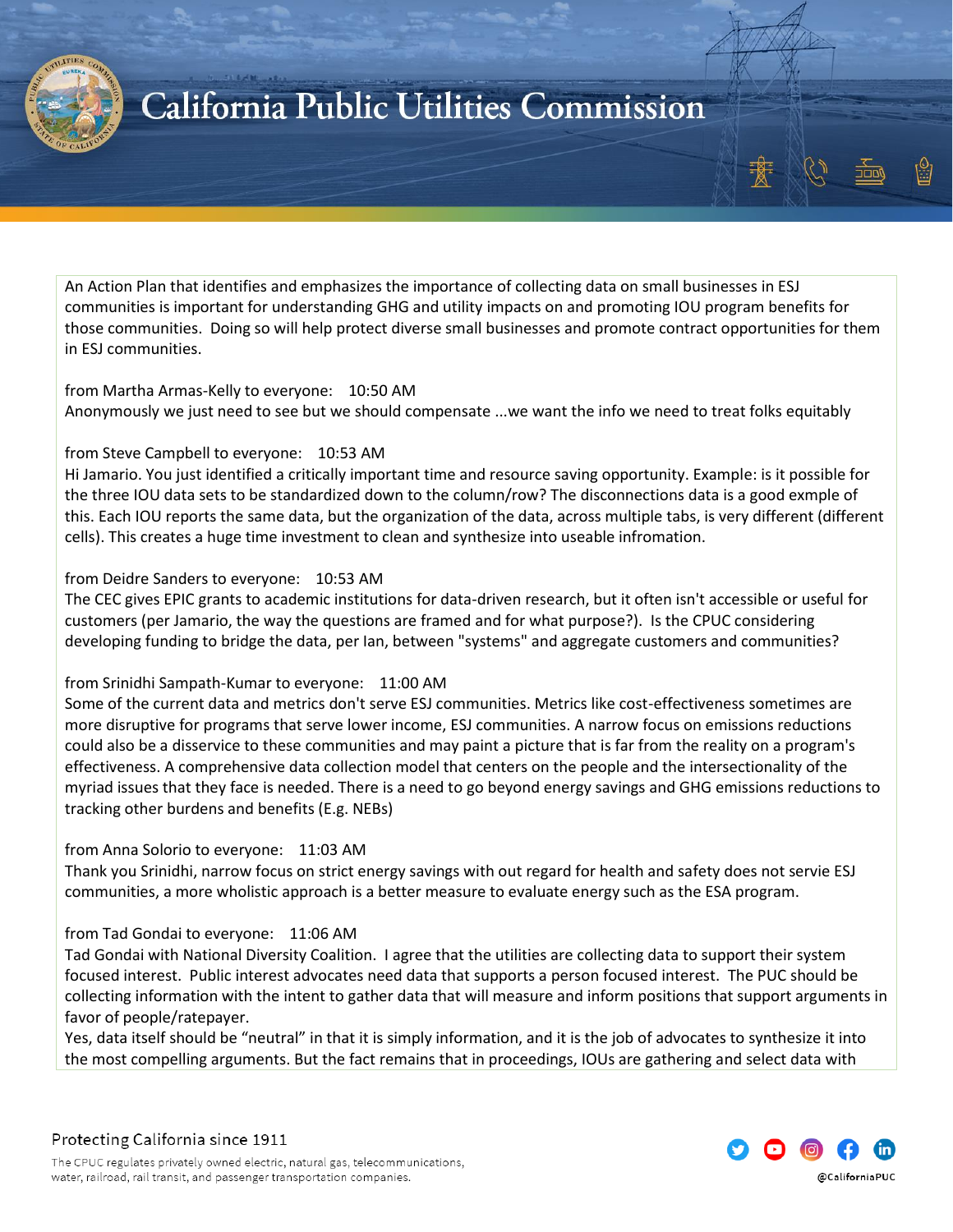

their specific agendas in mind. The CPUC should be intentional about gathering data that supports ratepayers, and can discuss what that data should be.

#### from Leslie Martinez to everyone: 11:06 AM

++ Srinidhi. the current models refuse to acknoweledge and give value to the experiences of community. Also, this is the current model that continues to fail BIPOC communities

#### from Jennifer Capitolo to everyone: 11:06 AM

For the water utilities, there has been increased interest by the CPUC to encourage water utilities to offer customer assistance programs to renters. Most of the time, renters are not customers of water utilities, the landlords are the customers. Utilities have no relationship with renters. How does the panel envision a utility (or the Commission) collecting non-customer data to offer a customer assistance program? How does the utility (or the Commission) work through privacy issues?

#### from Mark Toney to everyone: 11:06 AM

TURN supports CPUC requiring IOUs to standardize utiity shutoff data. It has been a nightmare to compare data submitted in different formats, some in Excel and other in PDF format.

from Kathryn woodford to everyone: 11:08 AM

Data gathering needs to be an in-person gathering. Standardized data gathering leaves out the many variables that people often face.

from Lauren Cunningham to everyone: 11:08 AM

I like Jamario's point about starting with smaller areas. It forces data collection to be tailored to areas that need the most attention

#### from Nat Treadway to everyone: 11:08 AM

Disparitities and inconsistencies in the reporting disconnection data is a huge national issue. California at least has reporting! Some states do not. This issue is important for many reasons and at many levels.

#### from Mad Stano to everyone: 11:10 AM

One additional barrier for ESJ related data collection and application of that data at the Commission that I've observed is lack of knowledge on how to measure a particular equity or ESJ metric is used to justify refusing or indefinitely delaying measuring ESJ metrics. Like non-energy benefits. Compensated partnerships with community based organizations in ESJ communities can help with the how to measure and further identification of meaningful ESJ metrics led directly by community input.

from Nathan Bengtsson to everyone: 11:16 AM

I'd like to humbly and respectfully offer a comment from the perspective of a utility employee who is asking a number of data-informed questions about climate resilience, I just want to say that Jamario's point about keeping the end in

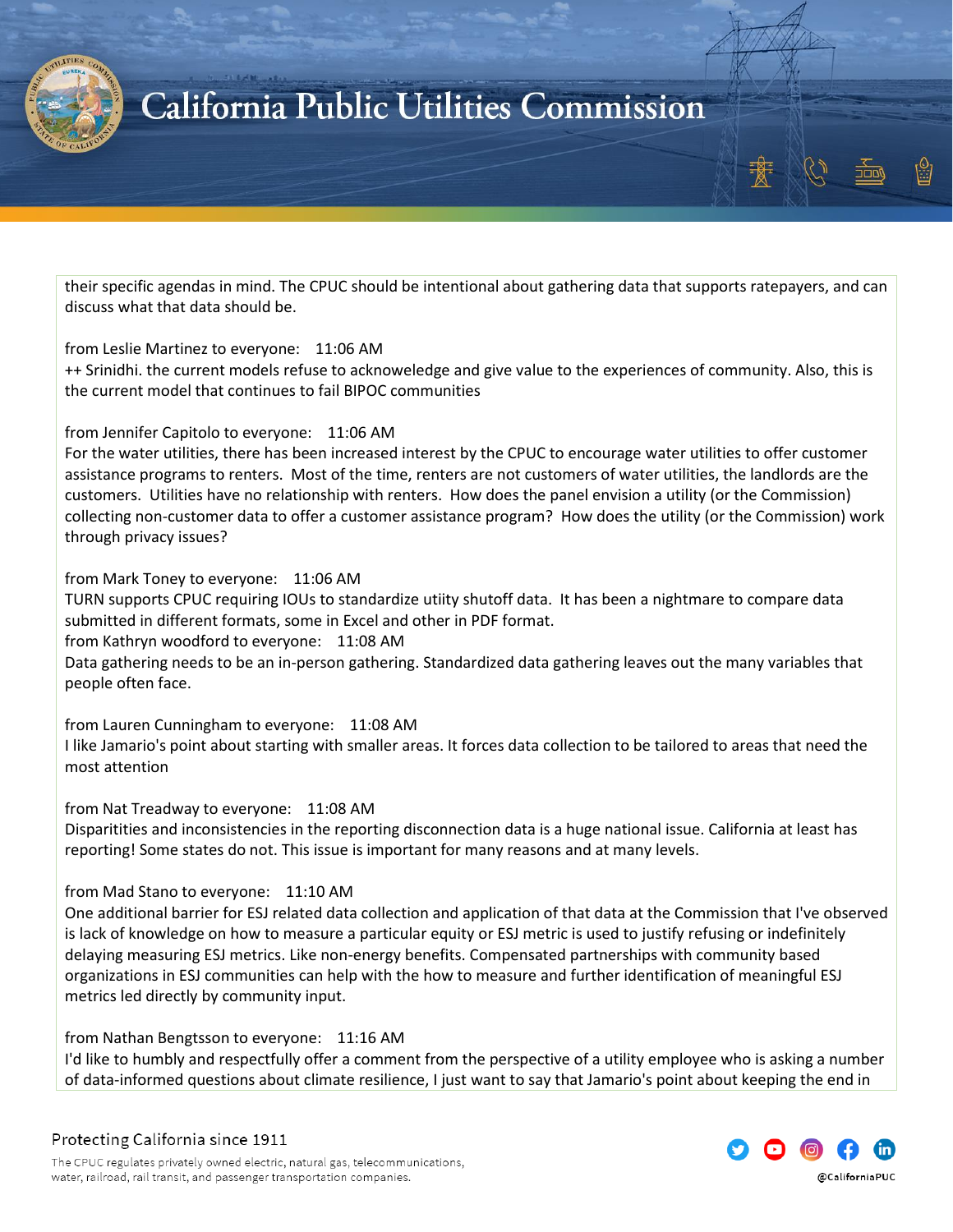

mind is critical. If a program needs to optimize for multiple policy outcomes, those outcomes need to be explicitly defined otherwise we wander into an undefined zone in which it is very difficult to understand if an intervention was effective, because regardless of the data gathered it is unclear what success means.

from Sarah Salem to everyone: 11:20 AM yes agree with this speaker

from Srinidhi Sampath-Kumar to everyone: 11:21 AM YES!! Fully agree with the speaker and this came up yesterday as well. Community should be treated as consultants.

from Leslie Martinez to everyone: 11:22 AM CPUC/IOUs treat community like numbers, not people!!!

from Pete Woiwode to everyone: 11:22 AM Absolutely- we need clear representations of the impacts of PG&E and the IOU's actions on folks!

from Richard Skaff to everyone: 11:22 AM This morning at 11:30am, when the public comment section opens, I would ask that the following questions be responded to:

from Anna Solorio to everyone: 11:25 AM Long standing issue of the CPUC studies that pay consultants over \$200K for studies and pay Community Based Organizations \$50 dollars to collect the data for them.

from Lupe Reyes to everyone: 11:28 AM company's should be held accountable went they demage home's electronics.

from Tad Gondai to everyone: 11:28 AM

Lot of good discussion and concerns have been brought up. I see most issues falling into the following framework: 1) Intent – gathering data with the purpose of focusing on people's needs for affordability, reliability, equity, etc. 2) Data – identifying the specific type of data that we need to advocate public interest matters. How to gather this data, including compensating CBOs and individuals who provide it.

3) Accessibility – how to organize the data so it can be located and make the data understandable.

from Sarah Salem to everyone: 11:29 AM compensating community

from Nat Treadway to everyone: 11:29 AM



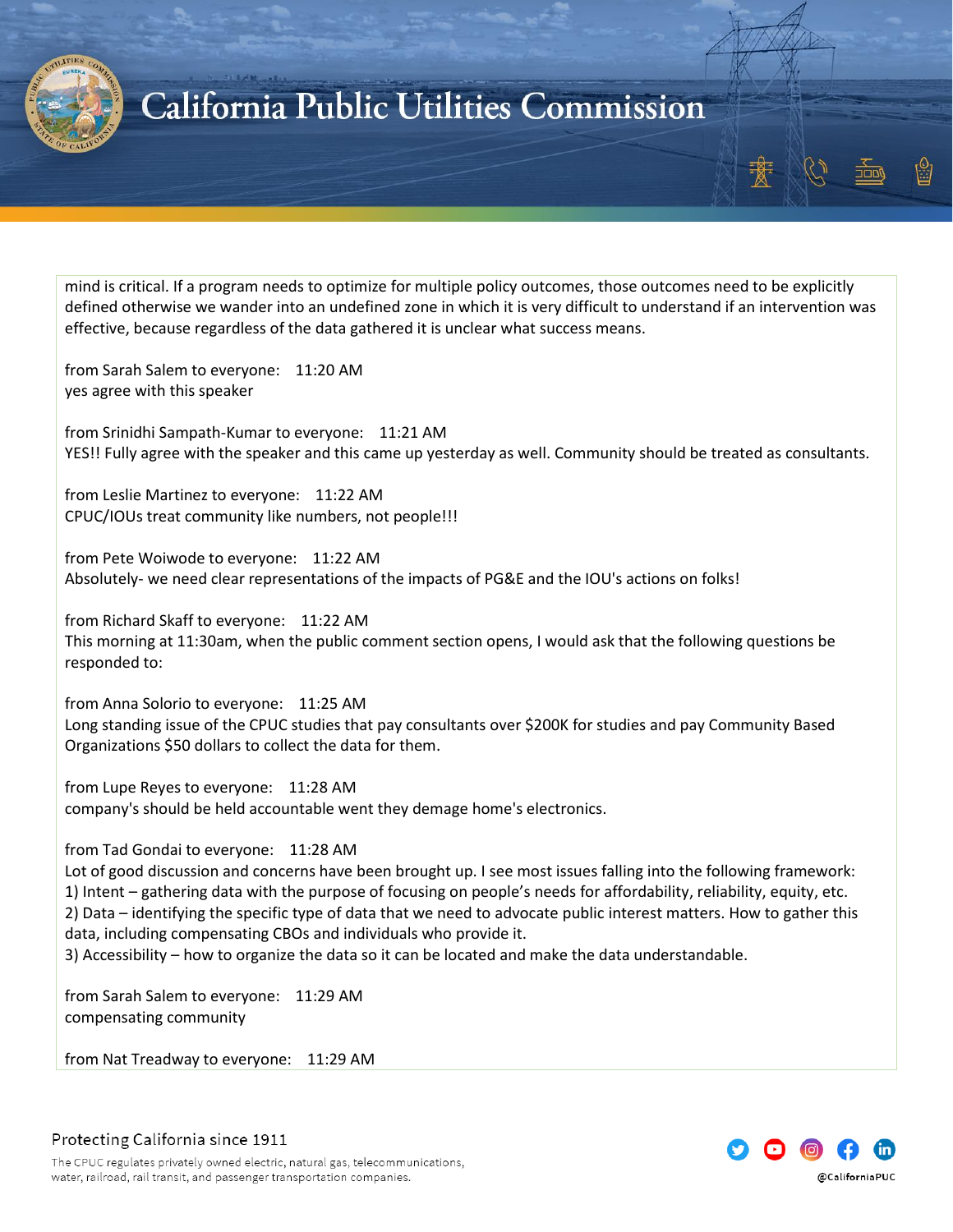

While the focus on data is important, many public policy decision require judgments that do not require quantitative data. Qualitative information about consumer preferences is powerful. Survey data avoids privacy issues. Survey can be conducted in marginaized communities. Has the CPUC experimented with Deliberative Democracy / Deliberative Polling (https://cdd.stanford.edu/) to get at the root of consumer preferences? When that research was based at the Univ. of Texas at Austin (1990s), the PUC of Texas requried eight utilities to conduct Deliberative Polls on IRP. Soon thereafter, Texas left its old biases behind and embraced renewable resources.

from Martha Armas-Kelly to everyone: 11:29 AM thank you...mindfulness we can do this but lets be true to our platform if thats really what we are trying to achieve

#### <span id="page-28-0"></span>**Public Comment Session**

from Richard Skaff to everyone: 11:32 AM this is the same problem i had yesterday

from Richard Skaff to everyone: 11:32 AM I will type in my questions

#### from Richard Skaff to everyone: 11:35 AM

1. I filed a Public Records Act request some time ago which was finally responded to but didn't answer my questions. I asked for the specific number of vulnerable seniors and people with disabilities have received SGIP funds for residential batteries. I received an Excel spread sheet with two pie charts that didn't have the requested details.

from Richard Skaff to everyone: 11:36 AM

2. I not presently required, with the CPUC now require that the electric utilities they oversee must all have a Medical Baseline program?

from Richard Skaff to everyone: 11:37 AM

3. If it's not presently requireing that all electric utilities it oversees provide the number of vulnerab le senior/disabled ratepayers they serve and how many of those ratepayers they serve have received SGIP funds for residential batteries, will the Commision now require that data?

from Julia Prochnik to everyone: 11:38 AM

Thank you all very much for hosting this discussion and for the education. We have work to do to be more inclusive and appreciate these initial steps. Will there be community lead forums with CPUC to discuss programs, pilots and demos for communities looking for new clean energy options? thank you!

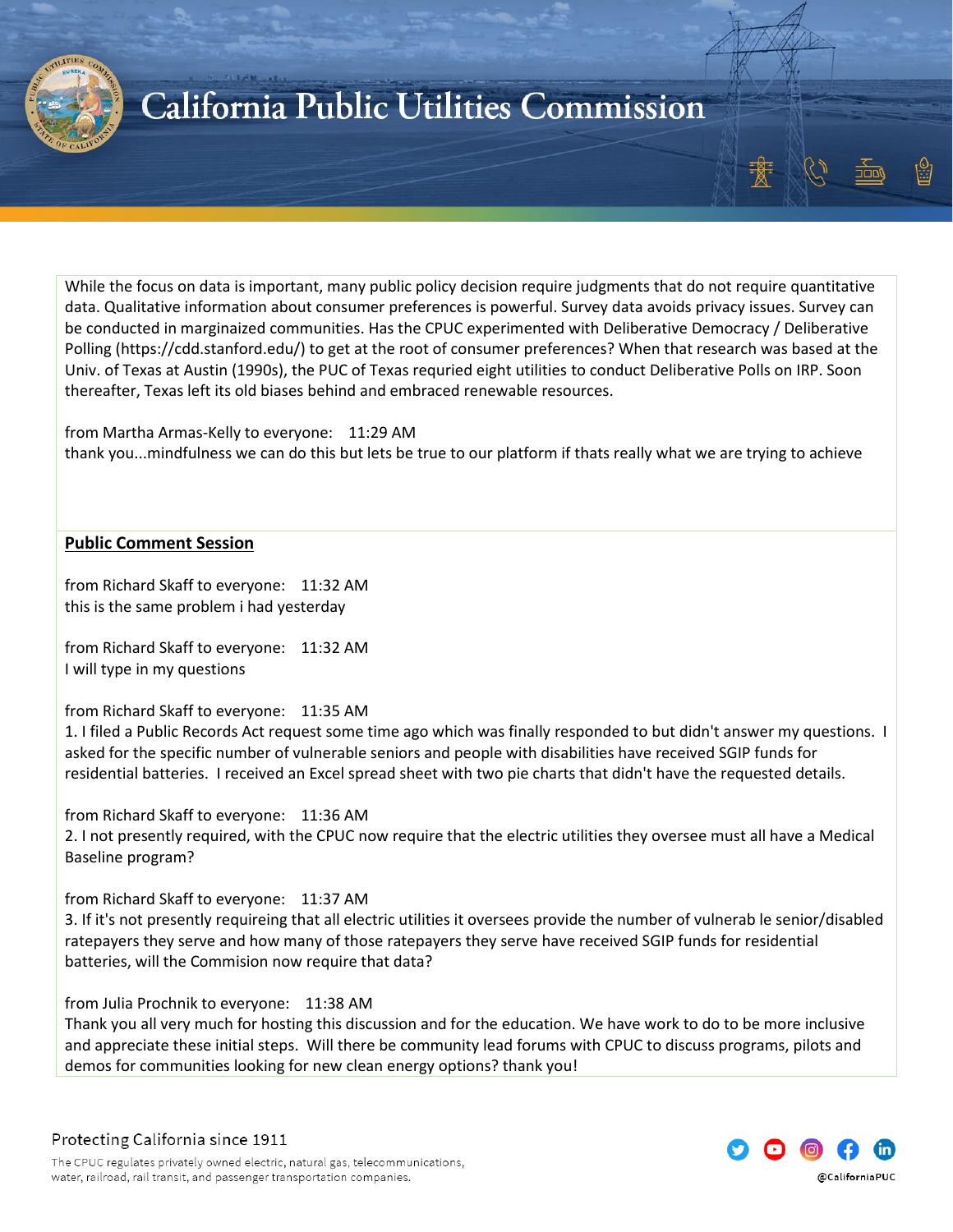

from Richard Skaff to everyone: 11:38 AM 4.When will new funds be added to the SGIP residential battery program and how much can we expect to be adde to the program?

from Julia Prochnik to everyone: 11:39 AM Also, please check out the website justandequitable.org for transition examples from other states. Thank you again!!!

#### from Richard Skaff to everyone: 11:40 AM

5.What is the CPUC presently doing to assure that during CPUC-approved electric utility de-energization events, cell service utilities like ATT and Verizon have backup power sources at ALL of their cell towers affected by electric utility de-energization events?

#### from Richard Skaff to everyone: 11:46 AM

6. The comments we regularly receive from those affected by the electric utility de-energization events continue to indicate that the electric utilities continue to fail to meet the present requirements set by the Commission for deenergization events. The latest letter from ATT to the Commission about the December Southern California Edison event in December of 2020 once again describe that continuing failure. And we see those failures with each of the electric utilities overseen by the Commission. We are now about to go into the third year of wildfire season with the CPUC approved electric utility de-energization program in place. What actions does the CPUC plan to put into place to assure that the electric utilities meet all CPUC de-energization requirements?

#### from HolLynn D'Lil to everyone: 11:46 AM

This is outrageous! I can't be seen or heard. It's par with the way PUC treats people with disabilities. The email recieved from Alison was totally inadequate with instructions on how to use this esoteric program. May I speak? HolLynn D'Lil

from Monica Palmeira to all attendees: 11:47 AM HolLynn - We will make sure you can speak.

#### from Richard Skaff to everyone: 11:49 AM

7. Apparently the present ADA Coordinator has taken a new position within the CPUC and is no longer working full time as the agency ADA Coordinator. When can we expect that very important and required position to be posted? And, the second ADA Coordinator position that was created last year was never filled. When will that position be posted for applications?

from Phinneas Gage to everyone: 11:56 AM That comment seems outside the scope of this session

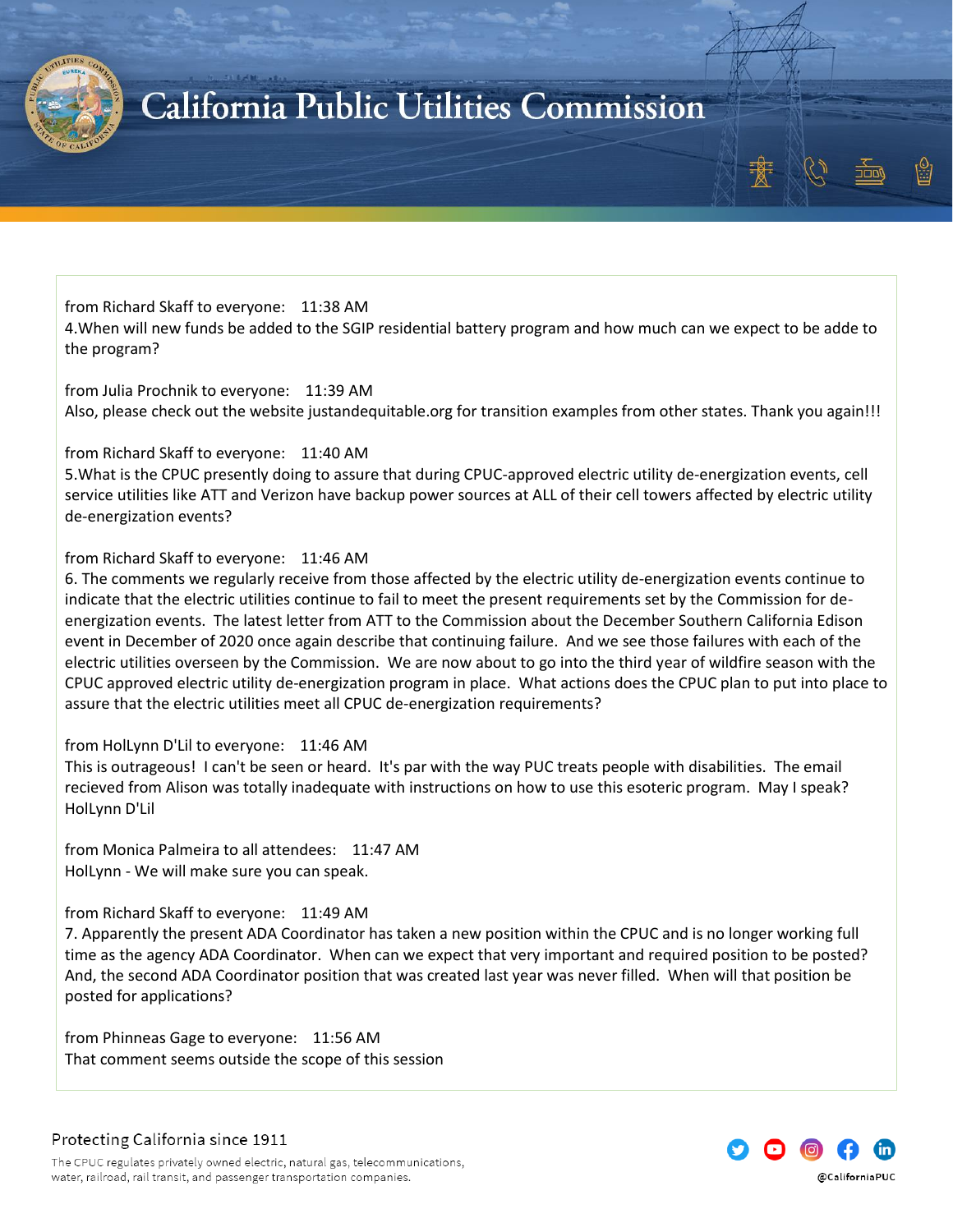

from Phinneas Gage to everyone: 11:56 AM tHAT DOES NOT PROMOTE DISCUSSION ON THE esj PLAN

from Alexandra McGee to everyone: 11:56 AM On electricity related engagements, I'd encourage people to check out "The Power of Power: Democratizing California's Energy Economy to Align with Environmental Justice Principles through Community Choice Aggregation" which lays out how CCAs are natural allies to EJSJ communities: https://lawcat.berkeley.edu/record/1185874?ln=en

from Phinneas Gage to everyone: 11:58 AM Specific proceedings/issues action plans are not germane to a discussion of revisions to the CPUC ESJ plan. Same for HR/staffing.

from Richard Skaff to everyone: 11:59 AM Will the CPUC be requiring the electric utilities to create micro-grids similar to the system being created by other electric utilities around the Country.

from Pete Woiwode to everyone: 12:00 PM And lack of Access! People have had ENORMOUS trouble accessing this space and other CPUC events.

from HolLynn D'Lil to everyone: 12:01 PM I went to participant list, and was told I could not unmute myse.f

from Richard Skaff to everyone: 12:04 PM

And by the way, as one of the presentors stated earlier in the meeting, "You cannot fix what we cannot measure". The electric utilities MUST provide the data to the CPUC so you can use that data to determine needed policy/rule additions and modifications.

#### from HolLynn D'Lil to everyone: 12:07 PM

I've been working since 11:30 to join. I can see a box with my name on it, but no way to be seen. There is no way to raise my hand and no hand icon anywhere to indicate I would like to speak. Walter Park and Richard Skaff will have to represent me. But, just in case you look at this chat, you need to contact me so that I may tell you about the immense danger you are putting people with disabilities in, and the way you shut us out when we try to talk with you - you fired the only executive director who ever considered us, and you have yet to replace somone in the vacant ADA Coordinator position. You success in shutting us out today is outstanding. I know there are many people who have tried to participate but, like me, are unable to navigate this esoteric meeting program. Why not use Zoom or Go To Meeting, well tried and successful programs? Why are you using ths program which is faulty to a high degree. You have shut us out again.

from Richard Skaff to everyone: 12:16 PM

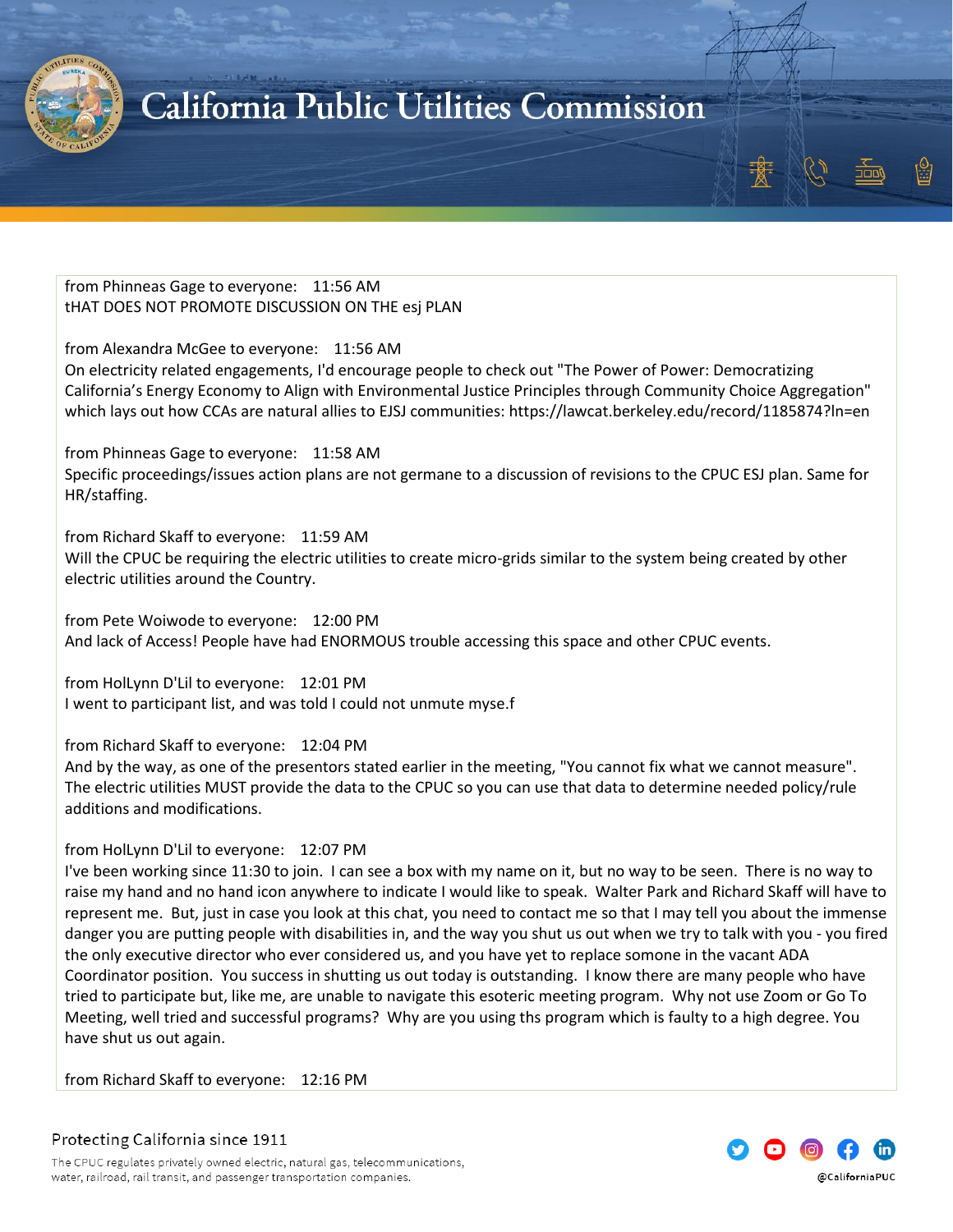

It's quite interesting. President Batjer apparently has left the Workshop! That shows how much interest she has in our concerns!

from Richard Skaff to everyone: 12:17 PM Oops, Sorry. I see Ms. Batjer is actually here. Please accept my apology

from Marybel Batjer to everyone: 12:17 PM I have NOT left.

from Richard Skaff to everyone: 12:18 PM I just apologized, Ms. Batjer

from Monica Palmeira to all attendees: 12:21 PM ESJActionPlan@cpuc.ca.gov

#### <span id="page-31-0"></span>**BREAKOUT SESSIONS: ESJ in CPUC Industry Divisions** → **Energy**

from Connie Arnold to everyone: 1:06 PM Amy your volume drops when you speak

from Jennifer West to everyone: 1:06 PM Not for me... Amy sounds fine here.

from Connie Arnold to everyone: 1:07 PM Amy E. Mes... drops when you are speaking

from Hawkins, Nora to everyone: 1:07 PM You can submit more detailed written comments or provide questions by emailing ESJActionPlan@cpuc.ca.gov

from Hawkins, Nora to everyone: 1:08 PM If you would like to ask a question or make a comment, please use the raise hand feature.

from Hawkins, Nora to everyone: 1:08 PM You will see the raise hand option next to your name in the participants list. from Erica Petrofsky to everyone: 1:10 PM To see the raise hand option, use your mouse to hover over your name in the participants list.

from Julia to everyone: 1:14 PM I'm not sure I understand the prompt



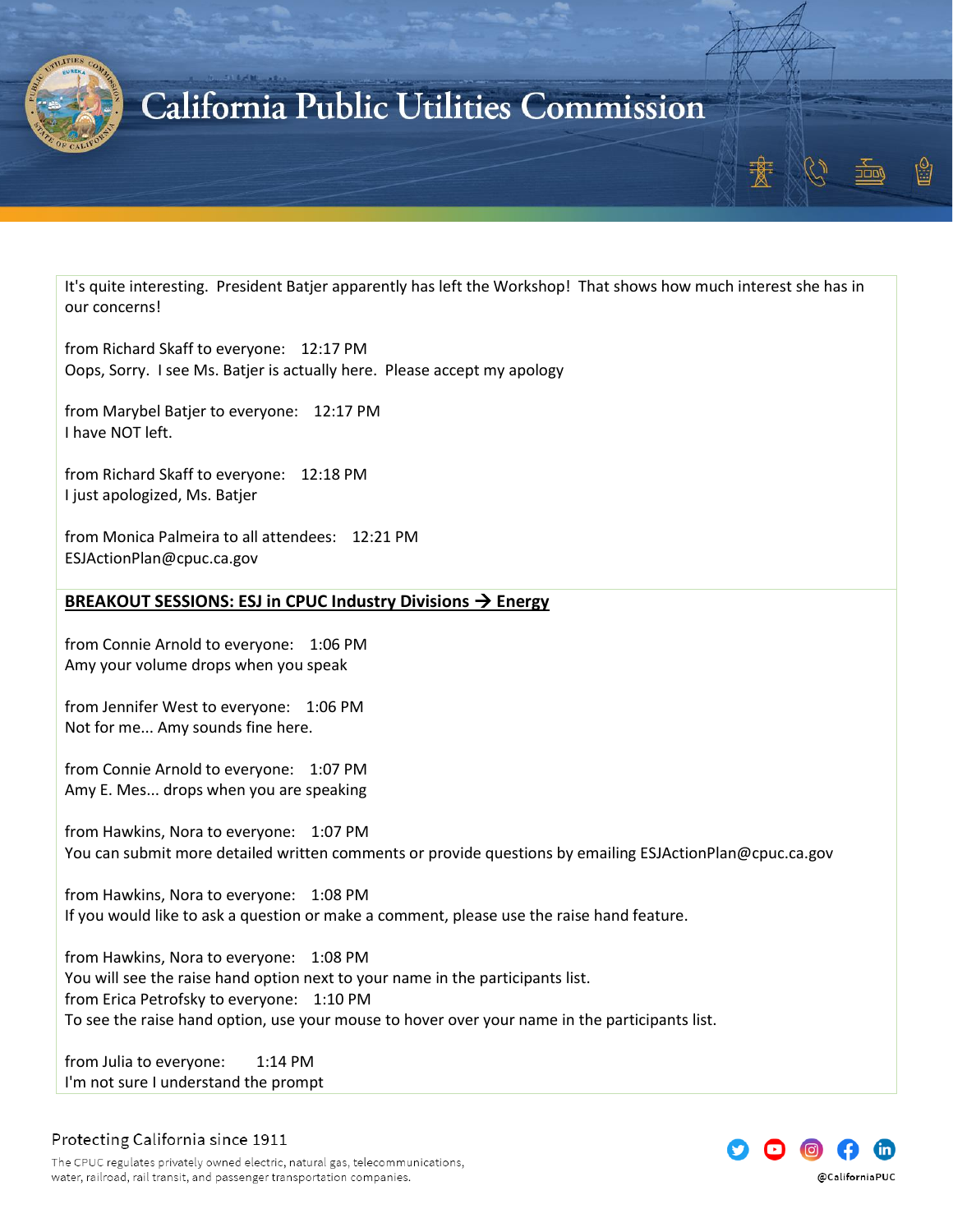

from Leslie Martinez to everyone: 1:14 PM can you repeat the question?

from Abigail Solis to everyone: 1:15 PM Outcomes should be specific and measurable. The current language is vague in this area.

from Connie Arnold to everyone: 1:16 PM You need to start using Zoom for ease of use to allow ESJ participants better access. The Cisco WebEx is too difficult to connect to to provide meaningful access!

from Julia to everyone: 1:16 PM Agreed @JenniferWest

from Julia to everyone: 1:16 PM Are those outreach budgets sufficient

from Connie Arnold to everyone: 1:17 PM Persons with disabilities are also one of the largest minority groups and communities! Furthermore, persons with disabilities and seniors often don't have access to technology like computers!

from Jennifer West to everyone: 1:18 PM Sorry that I didn't identify myself - Jennifer West, StopWaste in Alameda County.

from Srinidhi Sampath Kumar to everyone: 1:18 PM +1 Leslie

from Julia to everyone: 1:18 PM YES, Leslie!

from Connie Arnold to everyone: 1:19 PM Access to ASL for these meetings should be added to these webcasts

from Julia Pyper to everyone: 1:19 PM Are there active programs to attach job training and small business development to the deployment of clean technologies? How can we couple low carbon solutions with wealth creation opportunties?

from Julia to everyone: 1:19 PM 1) Pay CBOs well to do this challenging outreach, and 2) Reduce all the barriers to participation

Protecting California since 1911

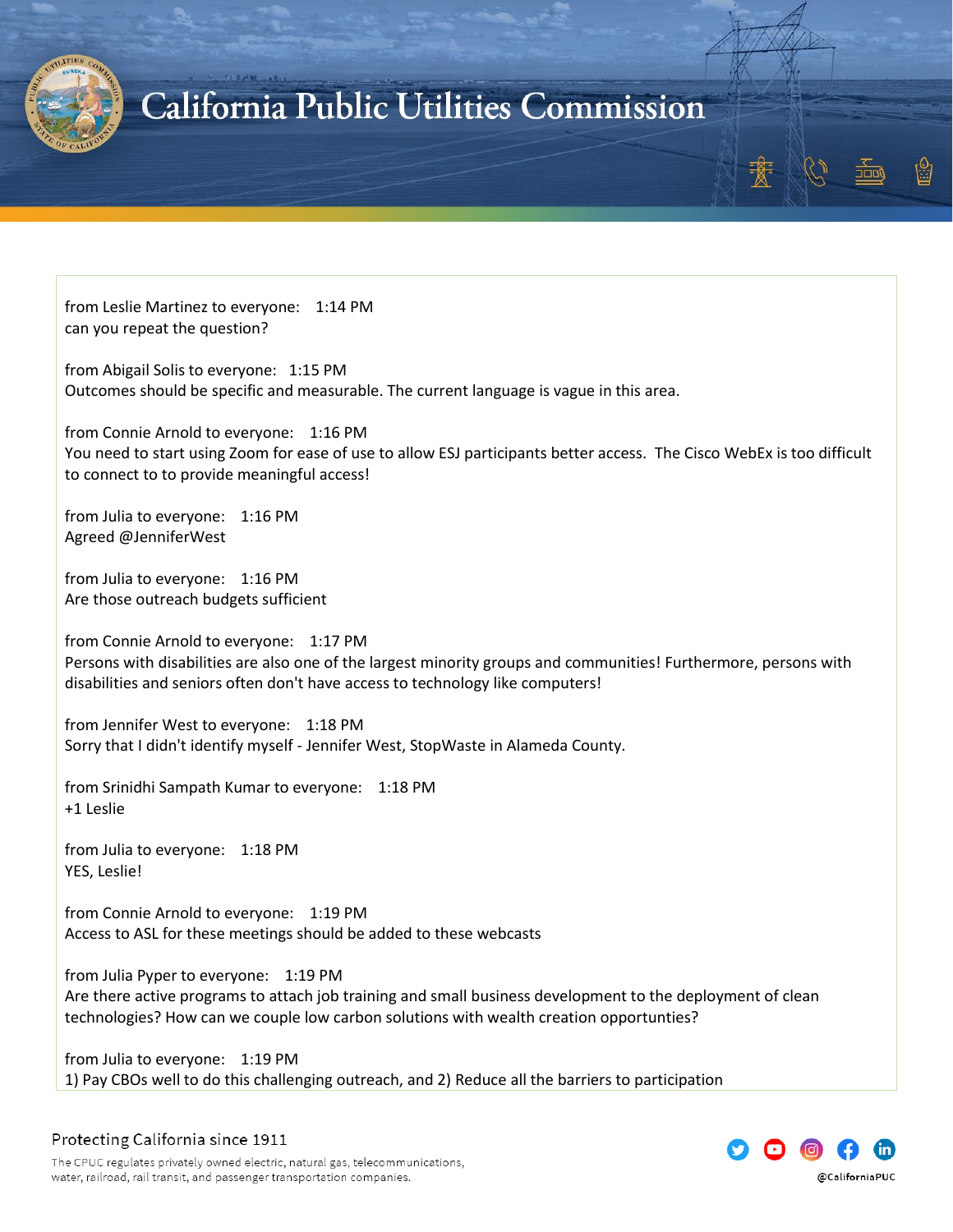

from Connie Arnold to everyone: 1:20 PM Also, real time captioning and transcripts should be available to provide access to ESJ communities

from Nenetzin Rodriguez to everyone: 1:20 PM Completed agree with Leslie!

from Julia to everyone: 1:21 PM Leslie said everything I'd want to share;

from Darshan to everyone: 1:22 PM It is important that any organization seeking "input and participation" should also be clear with themselves about the extent to which they are willing to incorporate the input that communities give them. That can uncover the assumptions and power disparities that can hopefully lead to better outreach and engagement

from Ben Cooper to everyone: 1:22 PM I whole-heartedly agree with Leslie and Jennifer. Also, NEED TO EXPAND CBO INVOLVEMENT TO PROGRAM DESIGN AND EVAL

from Julia to everyone: 1:23 PM VALUE the work and expertise of CBOs the same way you value the for-profit implementers

from Darshan to everyone: 1:23 PM ^^agreed

from Leslie Martinez to everyone: 1:23 PM ++ Martha. Consultants are valued more than the expertise of community and CBOs.

from Leslie Martinez to everyone: 1:23 PM ++Julia

from Leslie Martinez to everyone: 1:24 PM also, an assumptions that CBOs that "should" do work for free

from Julia to everyone: 1:25 PM ++Leslie - or that consultants can just put them on our their RFP to get the contract

from Leslie Martinez to everyone: 1:25 PM +++Abigail

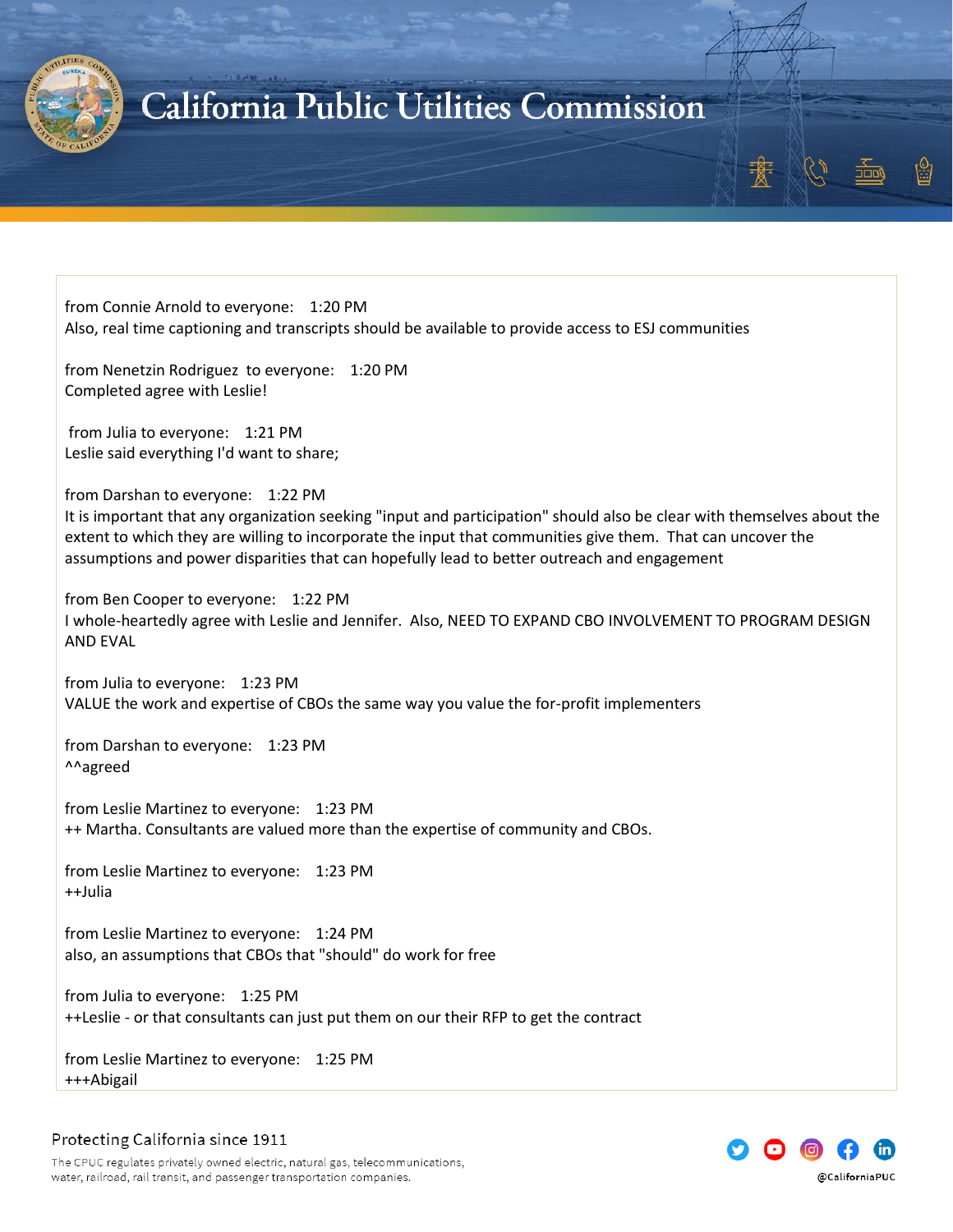

from Martha Armas-Kelly to everyone: 1:25 PM Leslie totally agree lideres campesinos...or local small groups can do the work and should be compensated ..give back the value to the folks who are stepping up as leaders

from Connie Arnold to everyone: 1:26 PM Customers are not listened to and not acted like they are not the experts of there own needs on what is needed, how about asking them???? What a concept!

from Jennifer West to everyone: 1:26 PM We cannot hold outreach to DACs, etc and equitable programs to the cost-effectiveness thresholds that are currently in place.

from Julia to everyone: 1:26 PM And ESA should not be the only program or offering we talk about for households with low incomes

from Larsen, John to everyone: 1:26 PM This is especially true considering that a lot of renewable energy needs to or is best developed on the consumer side of the meter.

from Nenetzin Rodriguez to everyone: 1:27 PM YES! Education is key! How can we put this education in our public schooling curriculum.

from Connie Arnold to everyone: 1:27 PM Material must be printed in different languages of an on-call interpreter to answer questions

from Connie Arnold to everyone: 1:27 PM in the person's language

from sgersen to everyone: 1:27 PM At minimum, why can't these programs operate outside the hours outside 9-5 Monday-Friday?

from Nenetzin Rodriguez to everyone: 1:27 PM Language barrier is also a factor to. if we going to create educational materials...it needs to be in the different languages

from Leslie Martinez to everyone: 1:27 PM cost-effectivness strategies contiue to reinforce racist policies and barriers to access

### Protecting California since 1911

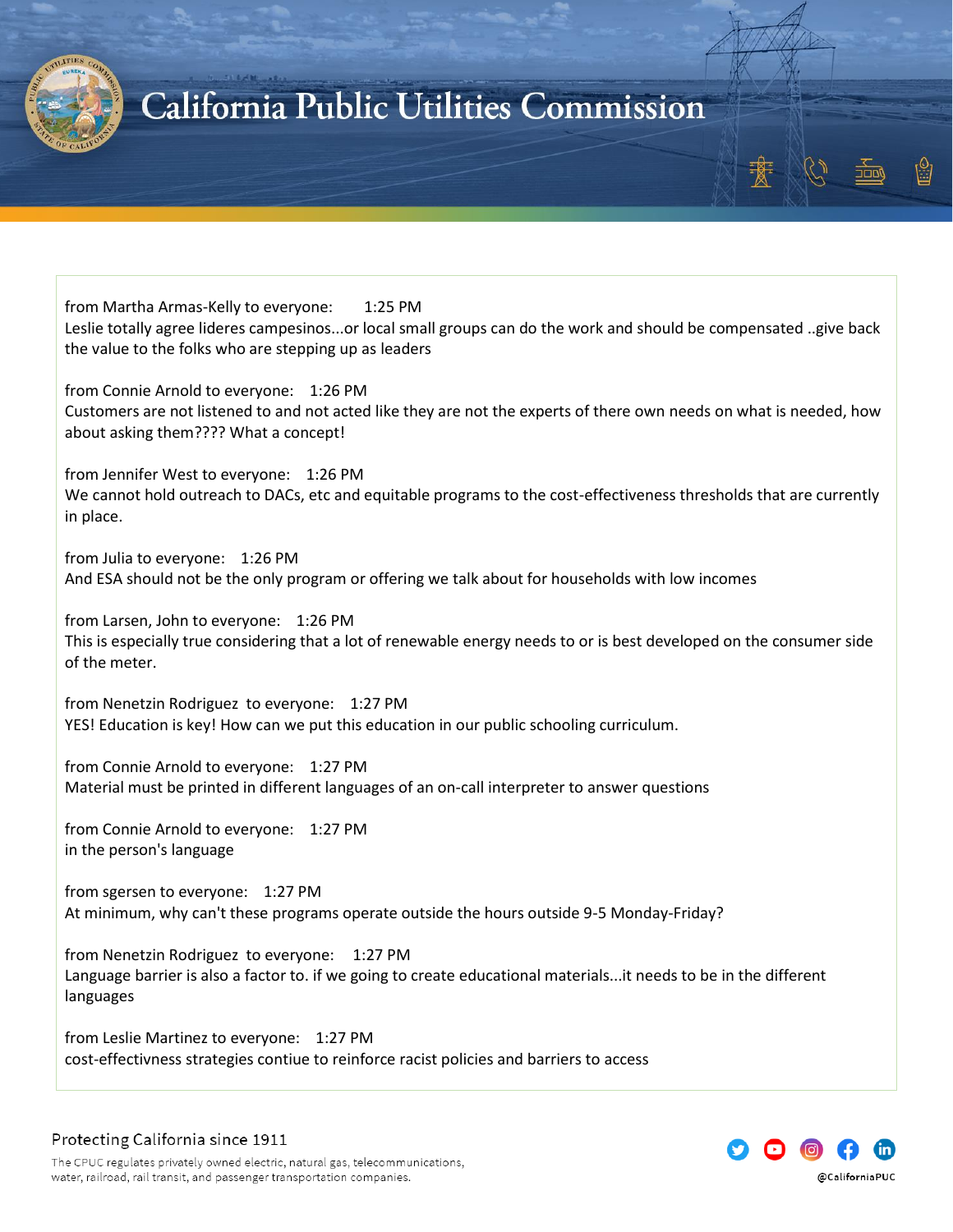

from Connie Arnold to everyone: 1:28 PM Think of your customer as the expert of their life and as ratepayers who are not happy with rising costs!

from Julia to everyone: 1:28 PM +1 Leslie re: cost-effectiveness!!

from Monica de la Cruz to everyone: 1:29 PM we rely on IOUs to do a lot of the outreach, but as was mentioned, they are numbers driven and they often conduct outreach through traditional power structures like volunteer town councils, which aren't representative of the community

from Connie Arnold to everyone: 1:30 PM

Unless the infrastructure of changing technology like electric cars puts charging infrastructure in apartments and housing that is also accessible for persons with disabilities who drive cars or electric vans, it isn't accessible

from Julia to everyone: 1:30 PM

Cost-effectiveness is the enemy of equity as currently structured. It forces implementers to compete based on lowest cost (ie, lowest wages and lowest quality); ignores non-energy benefits; and insufficiently funds outreach to ESJ communities

from Connie Arnold to everyone: 1:30 PM to minority communities

from Leslie Martinez to everyone: 1:30 PM

cost-effectiveness is insulting to community who are ratepayers, and have been wronged by agencies and IOUs. The programs are not gifts to residents, its access to a basic resource. IOUs need to stop approaching programs for DACs as bare minumum, why are they not focused on health and climate resiliency

from Abigail Solis to everyone: 1:31 PM Excellent point Senait! We need Better coordination between porgrams

from Connie Arnold to everyone: 1:32 PM

Because also seniors and persons with disabilities are lower income who are also subject to Medi-Cal spendown to access long-term services and supports like needed help with caregiving expenses.

from Connie Arnold to everyone: 1:33 PM

Just like access to vaccines, these minority communities do not know how or where to get an appointment to get the vaccine



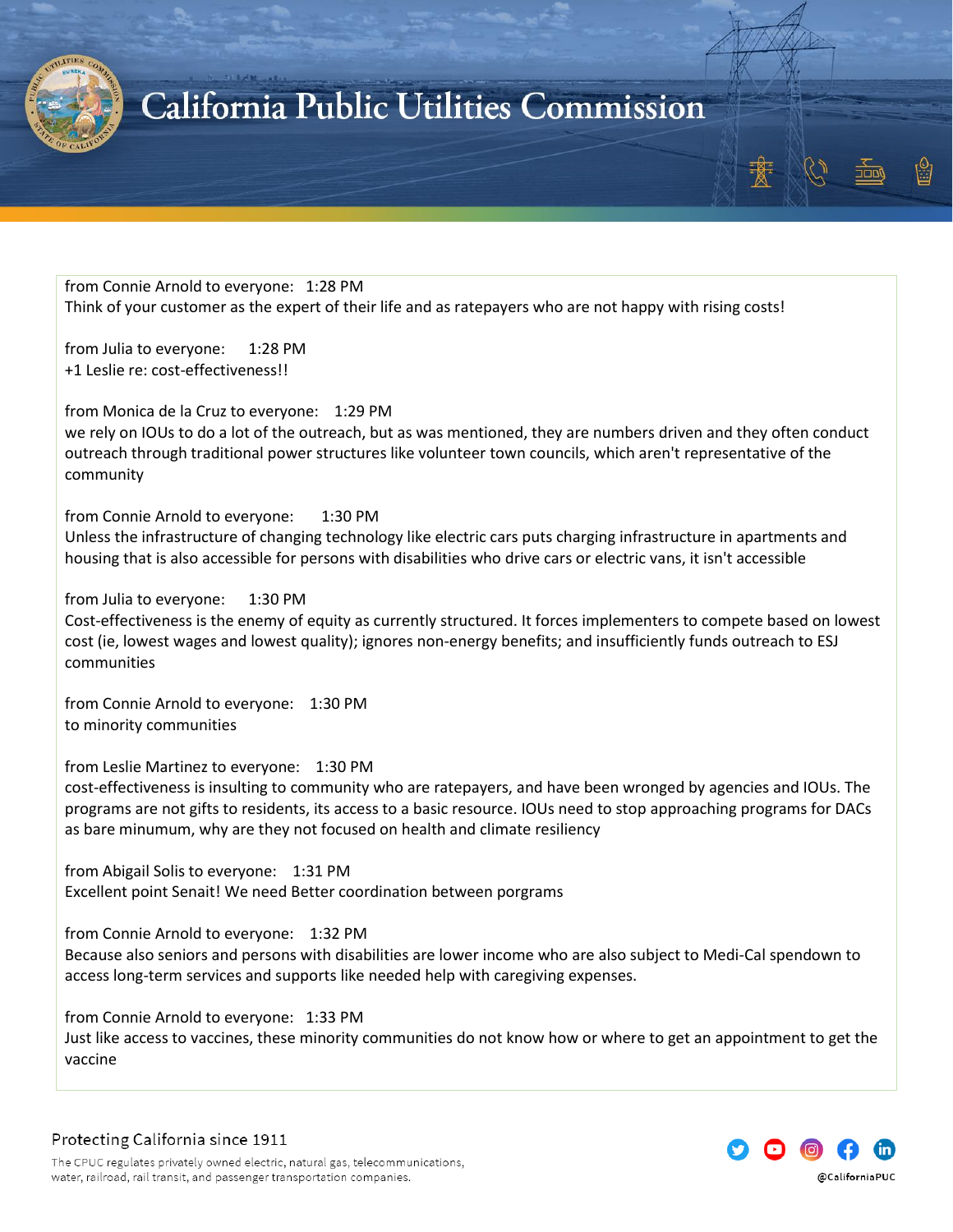

#### from Monica de la Cruz to everyone: 1:33 PM

The more programs collaborate, the more resources can be offered as a "one stop shop." Rather than competing for attention and asking residents to get to know each program individually, we should collaborate on MEO

#### from Mad Stano to everyone: 1:34 PM

Total agree with comments offered and with Leslie and others on cost effectiveness. These tests fail to meaningfully incorperate non-energy benefits like pollution reduction, health improvements, affordability, quality of service, workforce development etc. These cost effectiveness tests are dehumanizing and exclude community impacts and interests. This inadequate analysis leads to inequitable outcomes and delays our energy transition + implementation of decarbonization goals.

from sarahzsalem to everyone: 1:34 PM access clean california

from Connie Arnold to everyone: 1:34 PM Ask those ESJ communities what their needs are, also like SGIP, don't allow wealthy to access millions of dollars to empty out program funds that were meant for low-income populations

from Connie Arnold to everyone: 1:35 PM Right Martha, look at foundation

from Leslie Martinez to everyone: 1:35 PM ++Martha!

from Julia to everyone: 1:36 PM +1 @Mad

from Connie Arnold to everyone: 1:36 PM Martha is a family care provider opening mail for her mom to help her and sees the mail scams her family member gets

from Allan Rago to everyone: 1:37 PM ESA income guidelines for qualification do not align with the definition of disadvantaged communities. Perhaps those income guidelines (and all programs directed to lower income communities) could be better aligned.

from Connie Arnold to everyone: 1:37 PM And also all of the robo calls that seniors and people with disabilities fall victim too!

from Leslie Martinez to everyone: 1:37 PM

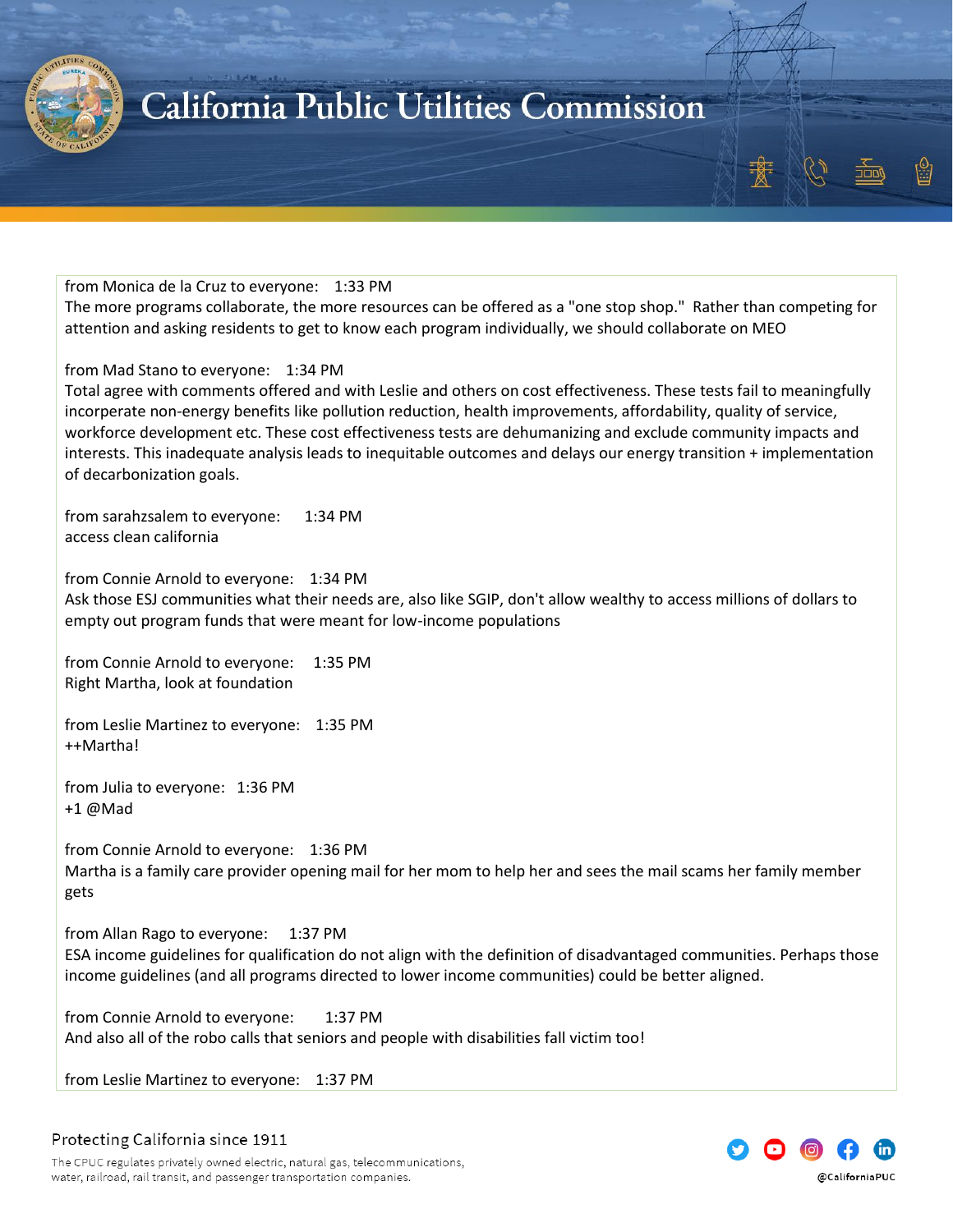

#### YES MAD

from Katie Ramsey Sierra Club to everyone: 1:37 PM

Agree with Martha's statement on easy screening. One option to avoid overburdening communities is to make it very easy and straightforward to determine which programs a customer may be eligible. For example, a single online quiz that could produce a list of which energy programs a customer is eligible for.

from Connie Arnold to everyone: 1:38 PM Use county 211 and 311 for a screening tool

from Connie Arnold to everyone: 1:39 PM

for programs that low-income seniors and persons with disabilities might need help with. Programs reliant on contractors need to insure those contractors are doing good work and not ripping people off

#### from Peach, Jack to everyone: 1:40 PM

I previously worked for a clean energy industry body in Australia that provided an "Accreditted Solar Installer" program that allowed consumers to find installers that met industry standards and assured customers that the provider that were using was a legitimate installer. Perhaps the CPUC could partner with non-profits/industry bodies to develop a similair tool that would allow consumers to ensure that providers were legitimate and could be trusted. https://www.cleanenergycouncil.org.au/consumers/buying-solar/find-an-installer

from Connie Arnold to everyone: 1:41 PM

For instance, free phones, energy discount programs, residential backup battery programs like SGIP for electric utility cutoff, UBER and Lyft lack of access by wheelchairusers and persons with disabilities

from Connie Arnold to everyone: 1:41 PM airport services

from Connie Arnold to everyone: 1:41 PM transit services

from Abigail Solis to everyone: 1:41 PM +111@Mad

from Julia to everyone: 1:41 PM +1 @Mad

from Martha Armas-Kelly to everyone: 1:42 PM

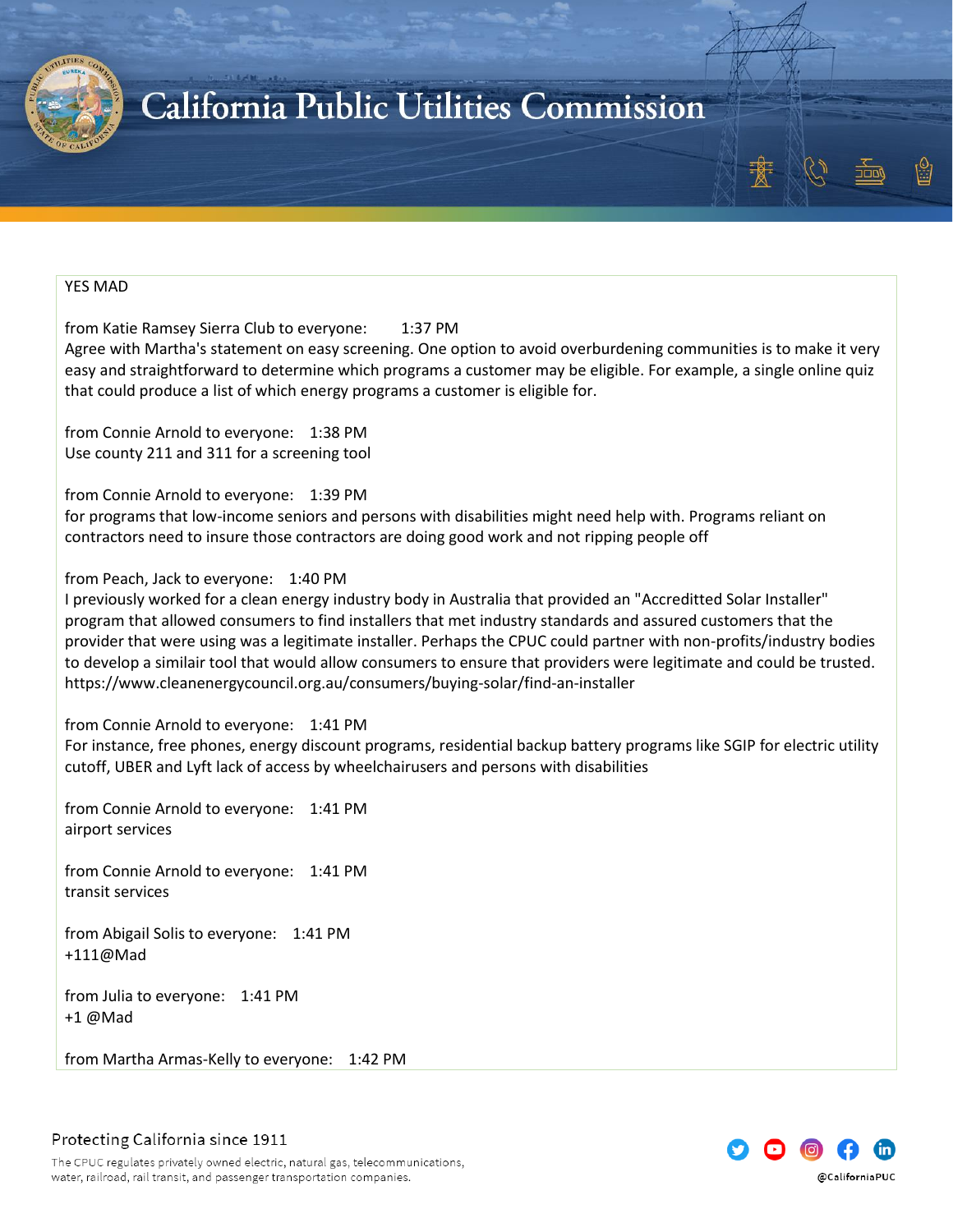

Please keep me in the loop on further meetings or disclosures... Really enjoyed your comments last two days Leslie ...as Always Leadshipship Council ...Have a blessed week everyone and keep the faith..WE can do this!!

from Connie Arnold to everyone: 1:43 PM

You can take a group of professional to a low-income housing site, and if a resident of housing comes up to a professional, that professional won't treat that resident in the same manner except if that resident comes dressed in a suit and then everyone wants to know who they are!

from nicole to everyone: 1:43 PM

It seems like access and qualifications for programs need to be looked at more. If we are not allowing customers in need to qualify for programs based on outdated guidlines than we cant provide access or assistance to those in need

from Allan Rago to everyone: 1:45 PM Also, these programs, such as ESA, should provide the same services to renters as they do to home owners. Currently that's not the case.

from Connie Arnold to everyone: 1:45 PM This energy breakout session was it not to accept comments from the community or just agency members of this committee talking to themselves without consumer or public input????

from nicole to everyone: 1:46 PM I agree allan, especially since the population in need are more than likely not to be home owners

from LaBonte, Alison to everyone: 1:46 PM Connie. I'd like to hear from you.

from Connie Arnold to everyone: 1:46 PM Many seniors and persons with disabilities were victims in the PG&E and electric utility wildefires

from Connie Arnold to everyone: 1:47 PM Microgrid are very important to keep the power on

from Alice to everyone: 1:47 PM

Thanks for the discussion about the "cost-effectiveness" test and its grave shortcomings. Not only does it take into account the valuation of non-energy benefits and other important metrics,; morover, it has been designed to be cost effective (aka protects the bottom line interests of the utility) from the point of view of "cost effective FOR the utility, NOT the individual ratepayer, let alone Equitable . So a litmus test might be to ask, "cost effective" for "WHOM?" Cost effectiveness should not be manipulated to protect the profits of IOU shareholders and already privileged executives or corporations.

Protecting California since 1911

@CaliforniaPUC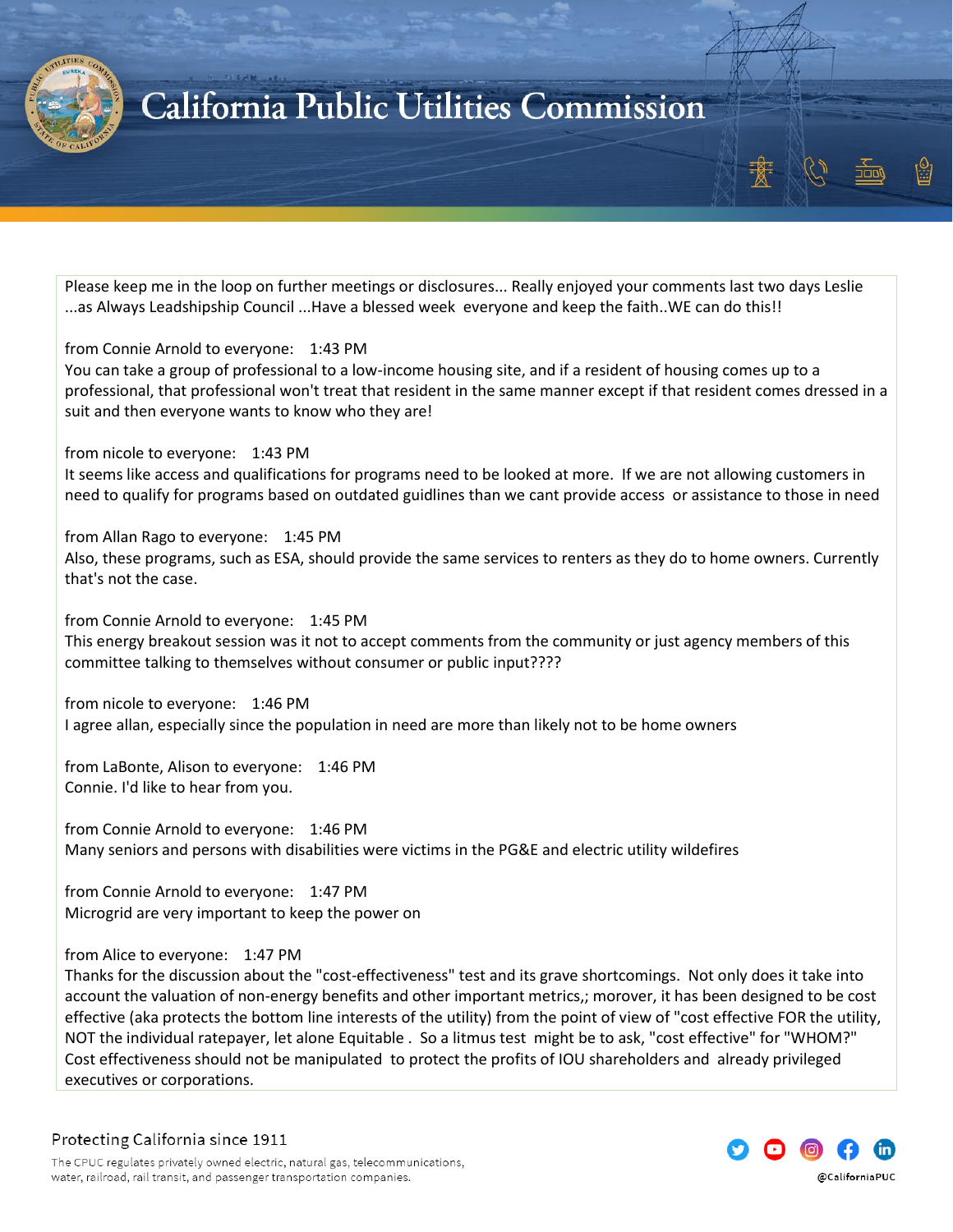

from Kajsa Hendrickson to everyone: 1:47 PM Involving communities in determining what programs need to be developed. So often the data determines what programs are made

from Connie Arnold to everyone: 1:48 PM CPUC doesn't do proper oversight of private utility companies and Commissioners vote to protect the utility companies and their bottom line

from KRIKaLO to everyone: 1:48 PM They are based on mainstream programs and agree they don't think about those details

Srinidhi Sampath Kumar to everyone: 1:50 PM

I think the San Joaquin Valley proceeding outreach process was pretty robust and strong. I still hear that those CBOs are not funded nearly enough to do the work after, in providing that on-going engagement. I think last evening's conversation on the CPUC process and how difficult it is to be an active party to proceeding is also telling in that CPUC needs to reach out to these communities more proactively and map out key partnerships.

#### from Julia to everyone: 1:50 PM

These ratepayer funds are put out to bid/RFP. For-profit companies go after the \$, designing programs to maximize their profit. Utilities choose the programs to maximize cost-effectiveness and their bottom lines. At no point is the customer or community part of the design of the program - I don't know that their needs are even really considered.

#### from Julia to everyone: 1:52 PM

CBOs and nonprofits, by their nature, design programs WITH and FOR communities. So working with them, first, is how to build equity in from the beginning.

from Connie Arnold to everyone: 1:53 PM Julia is correct

from LaBonte, Alison to everyone: 1:54 PM thank you Julia. Any challenges or barriers you see with CBOs engaging in this effort that we will need to work to overcome?

from Connie Arnold to everyone: 1:55 PM Private utilities and their shareholders are concerned about their bottom line and not about customers or their program needs even when they burn them out of their homes like PG&E who is a convicted criminal entity

from Julia to everyone: 1:56 PM

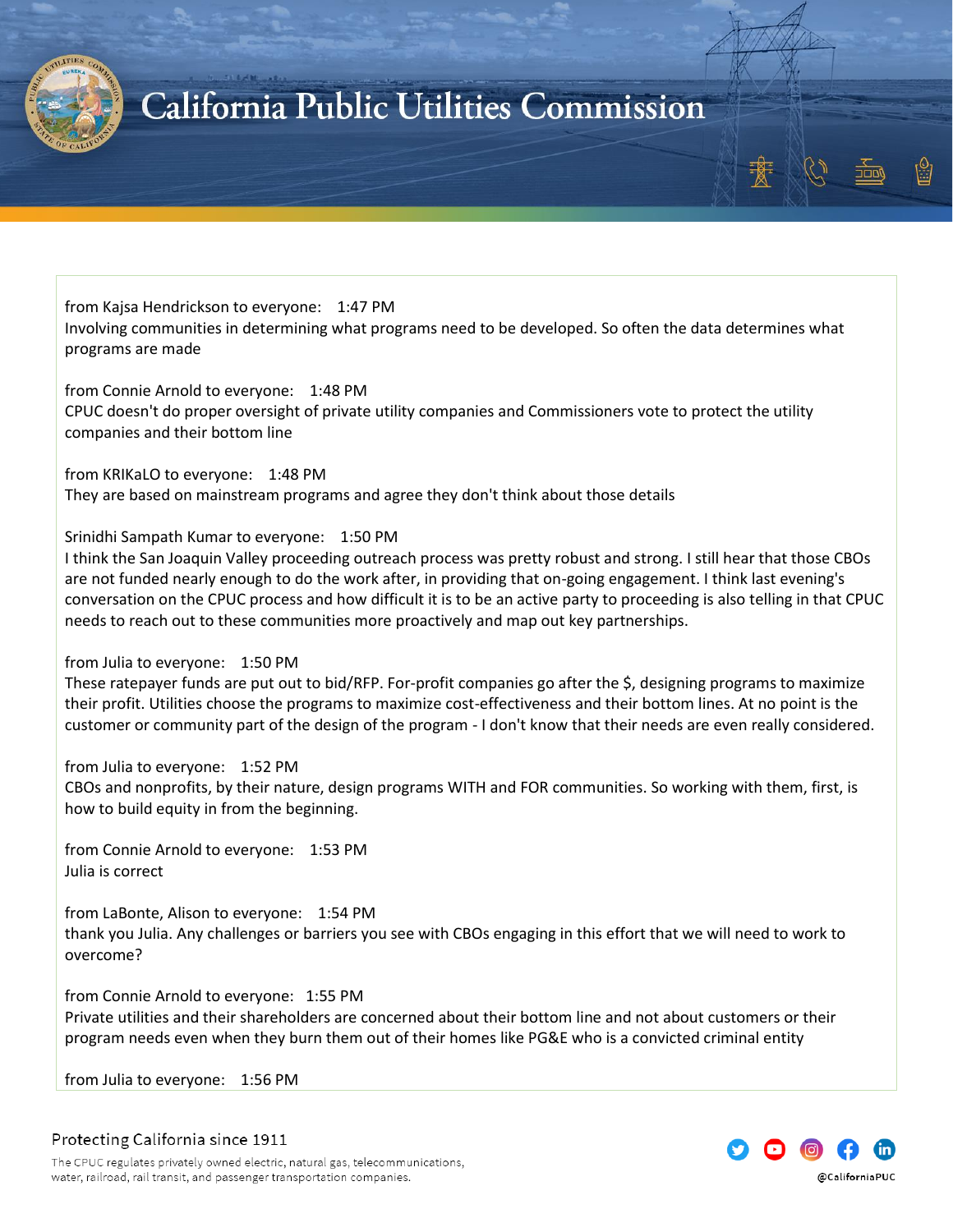

Yes, @Alison - participating in the RFP process for 3rd party solicitations is extremely challenging for nonprofits, esp. when competing with big firms designed to do just that. It's simply not an even playing field. Same goes for engaging with the CPUC in general.

from Willie Calvin to everyone: 1:56 PM Second Darshan's idea. An extension of Martha's transparency comment earlier

from Alice to everyone: 1:56 PM

^+@ Julia !!!!! The puiblic goods charge monies could be equitably allocated to PUBLIC benefits and inclusive of prioritization of communities of need designing programs and BIPOC and people of those communities being paid to both design and mplement. Technical assistance and other barriers could be addressed. prevent funding "Leakage" - follow the money.

from Kajsa Hendrickson to everyone: 1:56 PM

Agree with Connie and what other's have said. There is a fundamental disconnect to design a program to support communities but the process of getting those bids is more accessible to for profit IOUs who are going to design the programs with very different goals in mind

from sarahzsalem to everyone: 1:57 PM also it is important to make sure CBO partnerships are no transaction but deeply rooted in time and trust and has resourcing such as funding connected to it

from sarahzsalem to everyone: 1:57 PM not\*

from Connie Arnold to everyone: 1:57 PM You need to use the same model of outreach like Blue Shield doing that looks at orgs in local communites of low income communities

from Connie Arnold to everyone: 1:58 PM I can hear Alex and Whitney speaking

from Connie Arnold to everyone: 1:58 PM talking over other speakers

from Julia to everyone: 1:58 PM

Also @Alison - if we're just looking at ESA (and I think we need to look beyond that), the payment structure is insufficient for participating nonprofits and I know of ones that have had to close their doors as a result

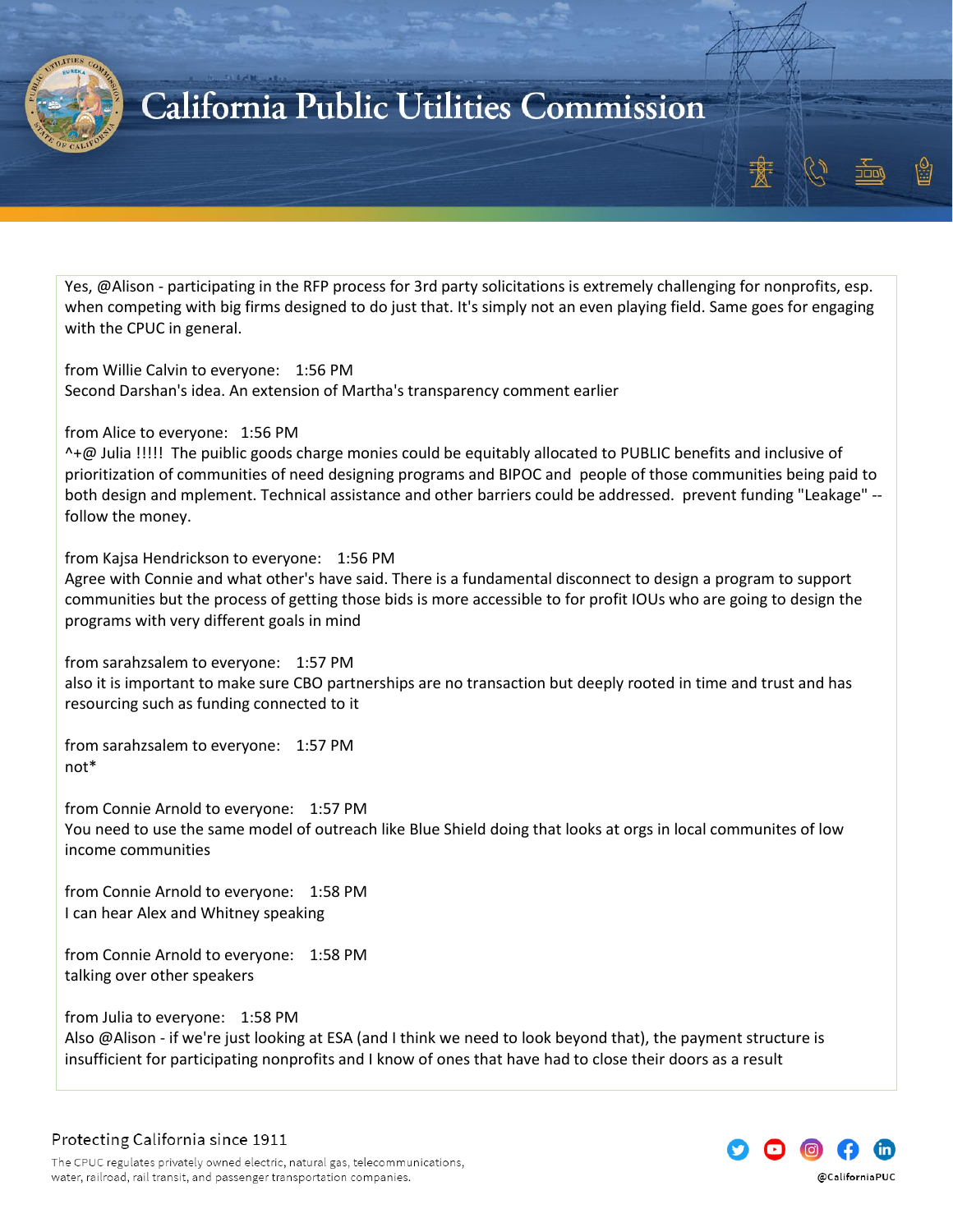

from Connie Arnold to everyone: 1:58 PM someone talking over meeting speakers

from Kajsa Hendrickson to everyone: 1:58 PM There needs to be more work on who determines what programs are even explored or developed. Find out from communities what THEY think needs to be addressed

from Mesrobian, Amy E. to everyone: 1:58 PM If you have any additional comments, please submit at: ESJActionPlan@cpuc.ca.gov

from Jorge De Ocampo to everyone: 1:59 PM Yes this chat will be saved.

from Connie Arnold to everyone: 1:59 PM I can hear someone speaking over meeting speaker

from Alice to everyone: 1:59 PM

Warning even on "allowing" CBOs to participate in the RFP process for these 3rd party IOU solicitations---the entire systyem of 3rd party administrators needs to be re-thought and re-designed, as by nature, the "competitive" nature and the close3d door "Selection" by IOUs is problematice!

from Julia to everyone: 1:59 PM Thank you!

from Connie Arnold to everyone: 1:59 PM What about public comment?

from Kim, Anne to everyone: 1:59 PM Thank you. :)

from Connie Arnold to everyone: 1:59 PM Integrated web cam someone said

from Mad Stano to everyone: 1:59 PM Thanks for the conversation.

from Connie Arnold to everyone: 2:00 PM Two conversations happening over each other

### Protecting California since 1911

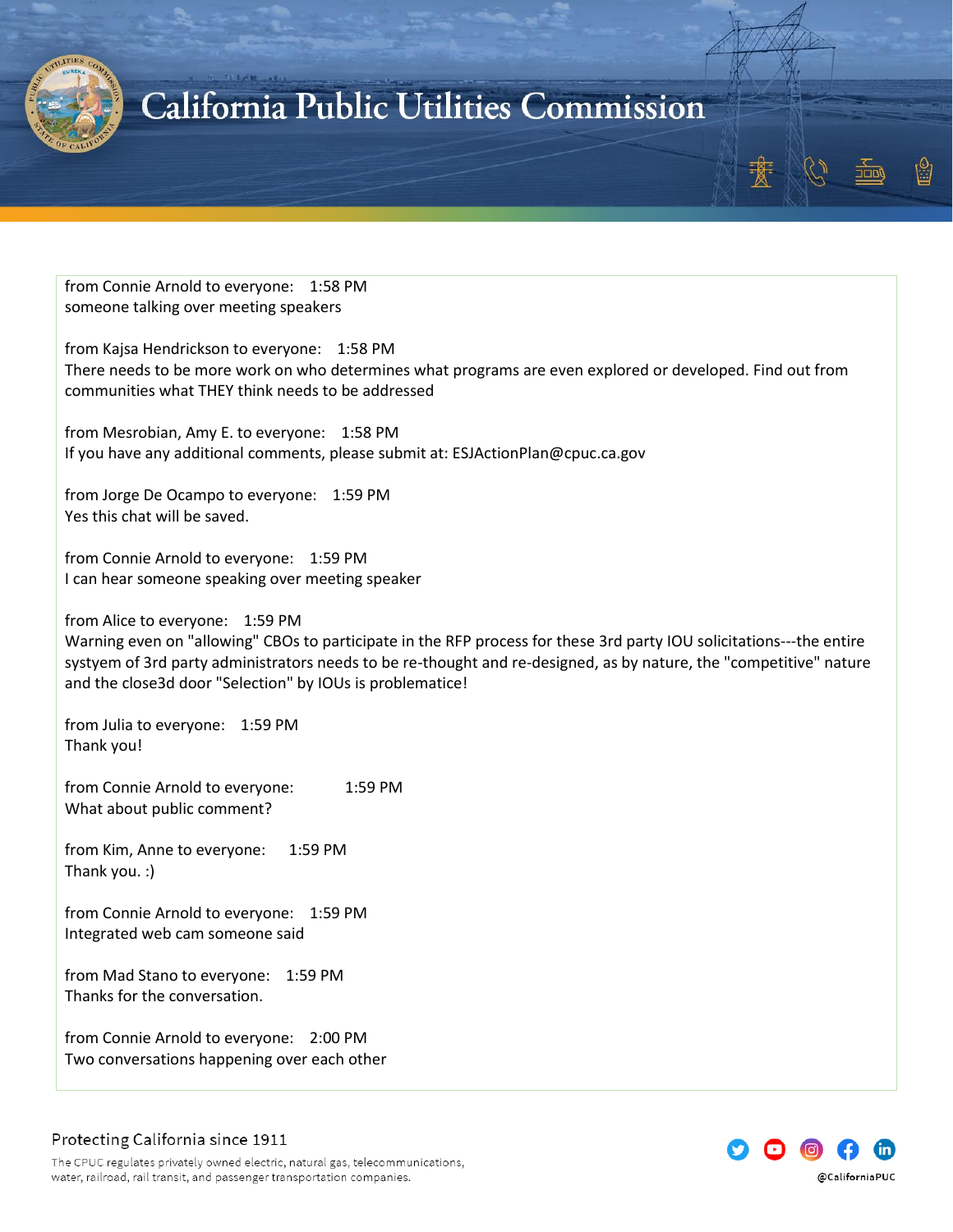

from Anel Tovar to everyone: 2:00 PM Will there be a follow up meeting to this topic?

from Connie Arnold to everyone: 2:00 PM About background screen

from Jorge De Ocampo to everyone: 2:00 PM Please join into the main webex events from earlier

from Jorge De Ocampo to everyone: 2:00 PM Thank you all.

from Connie Arnold to everyone: 2:00 PM problems

from Connie Arnold to everyone: 2:00 PM Monica practice session

from Connie Arnold to everyone: 2:01 PM Weird

#### <span id="page-42-0"></span>**BREAKOUT SESSIONS: ESJ in CPUC Industry Divisions** → **Safety & Enforcement**

from Matthew George to everyone: 12:58 PM Good Afternoon

from Nicole Cropper to everyone: 12:58 PM Good afternoon Matthew, thank you for joining

from Nicole Cropper to everyone: 1:05 PM We encourage you to use this chat to ask questions or raise your hand if you have a verbal comment.

from Nicole Cropper to everyone: 1:05 PM www.esjactionplan@cpuc.ca.gov

from Matthew George to everyone: 1:07 PM Results up.

### Protecting California since 1911

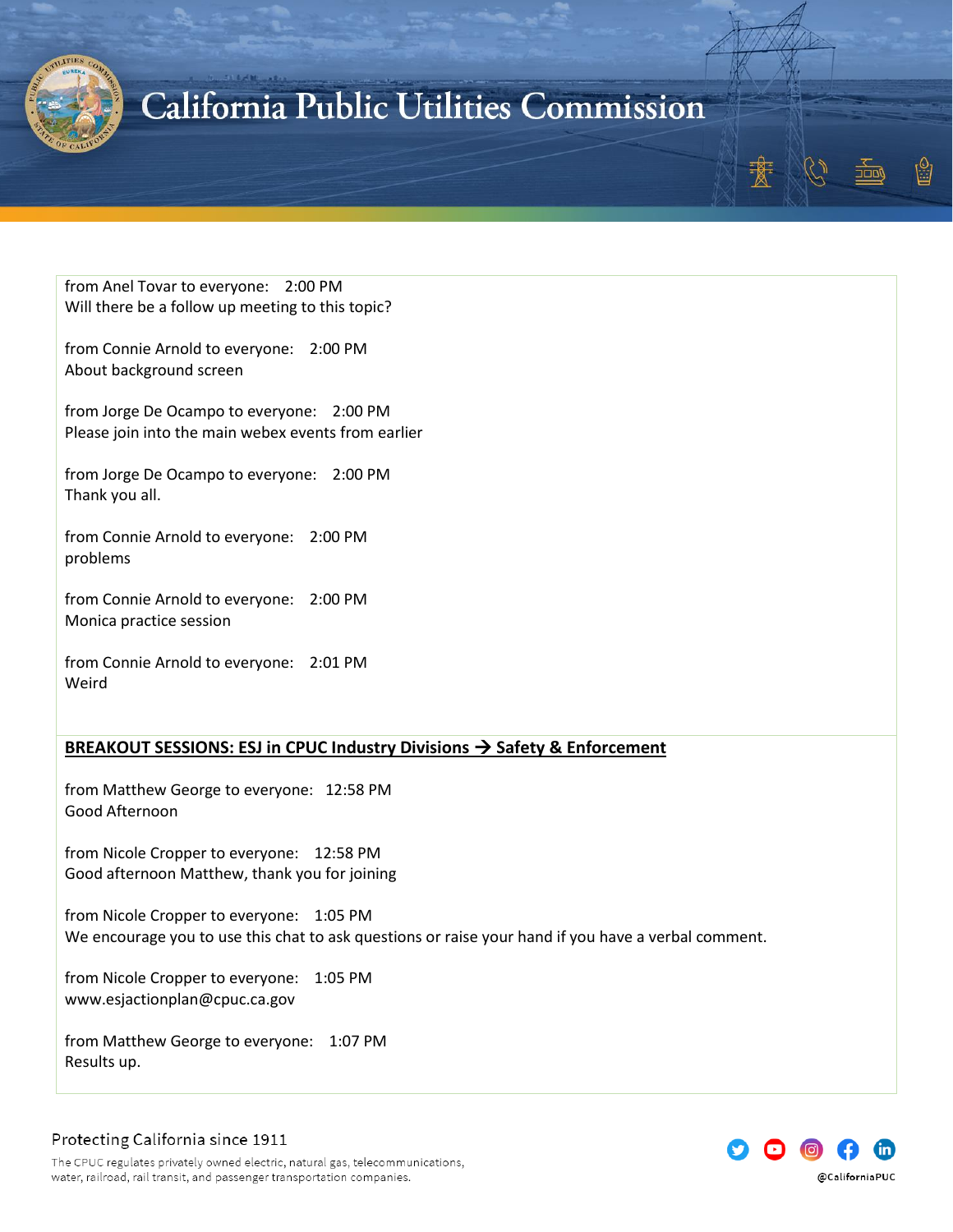

from Matthew George to everyone: 1:32 PM Penalties are either to drive behavior or reallocate resources

#### from Yvonne Chi to everyone: 1:33 PM

Examples of SEPs that benefit disadvantaged communities include: installing air filtration devices in schools, community centers, and residences to reduce the community's exposure to air pollution; monitoring groundwater quality from infiltrating stormwater to detect harmful contaminants; providing regular health screenings for affected communities; or providing community members training to enable them to identify environmental violations and to notify regulatory agencies of those violations.

from Matthew George to everyone: 1:33 PM

So if remedial acts or some sort of specific performance can benefit the aggrieved community, both goals would be accomplished

#### from Yvonne Chi to everyone: 1:35 PM

For example, the California Air Resources Board's SEP policy provides for a public process to solicit potential SEPs from disadvantaged communities themselves, and gives priority to projects in disadvantaged communities, and allows for the amount of the SEP to be up to 50 percent of the settlement penalties. Examples of potential SEPs that the Commission may adopt include free rooftop solar installations for low-income households and providing for broadband infrastructure to bridge the digital divide experienced by low-income communities, public housing, and others facing socioeconomic barriers.

#### from Yvonne Chi to everyone: 1:38 PM

Do you look at CalEnviroScreen's census tracts and environmental indicators to determine which communities are considered vulnerable and disadvantaged? SED can designate the census tracts that score at the highest 25 percent for environmental burdens as the communities in need of tailored enforcement actions. Maybe those communities can receive more safety audits? Perhaps the penalties for violations in these communities could be higher? Perhaps those communities can get quicker service.

from Matthew George to everyone: 1:39 PM Would those ESJ concerns already be in the EIS or EIR?

from Yvonne Chi to everyone: 1:42 PM Does SED collect data on these categories of safety issues, and also information on the racial and socioeconomic makeup of the communities affected by these safety issues?

from Carter Smith to everyone: 1:44 PM Keep on your mayor



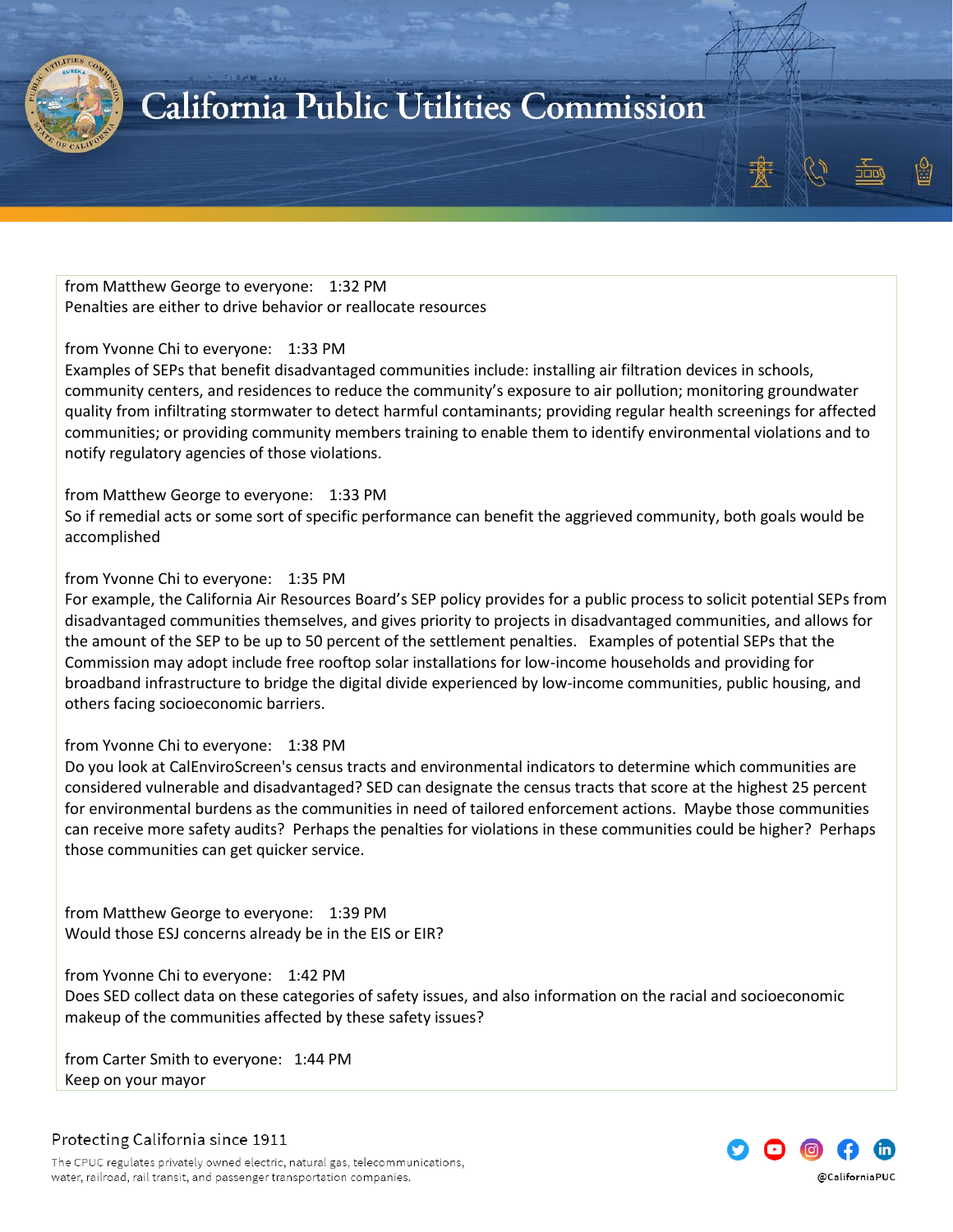

from ctsang to everyone: 1:44 PM City and County usually take care of the local street lighting issues.

from Matthew George to everyone: 1:45 PM SB 1 also funded an Active Transportation Program; see http://rebuildingca.ca.gov/programs.html. Sidewalks are eligible

from Matthew George to everyone: 1:48 PM Are you working with HCD to identify parks with violations in other areas?

from Matthew George to everyone: 1:49 PM Housing & COmmunity Dveelopment

from Matthew George to everyone: 1:50 PM They also regulate mobile home parks

from Nicole Cropper to everyone: 1:54 PM nicole.cropper@cpuc.ca.gov

from Nicole Cropper to everyone: 1:55 PM esjactionplan@cpuc.ca.gov

from Yvonne Chi to everyone: 1:57 PM Thank you!

from Matthew George to everyone: 1:57 PM Thank you!

from Vanna Bodine to everyone: 1:57 PM Thank you

from Vanna Bodine to everyone: 1:58 PM Thank you, Nicole

#### <span id="page-44-0"></span>**BREAKOUT SESSIONS: ESJ in CPUC Industry Divisions → Water**

from Palmeira, Monica to everyone: 1:06 PM



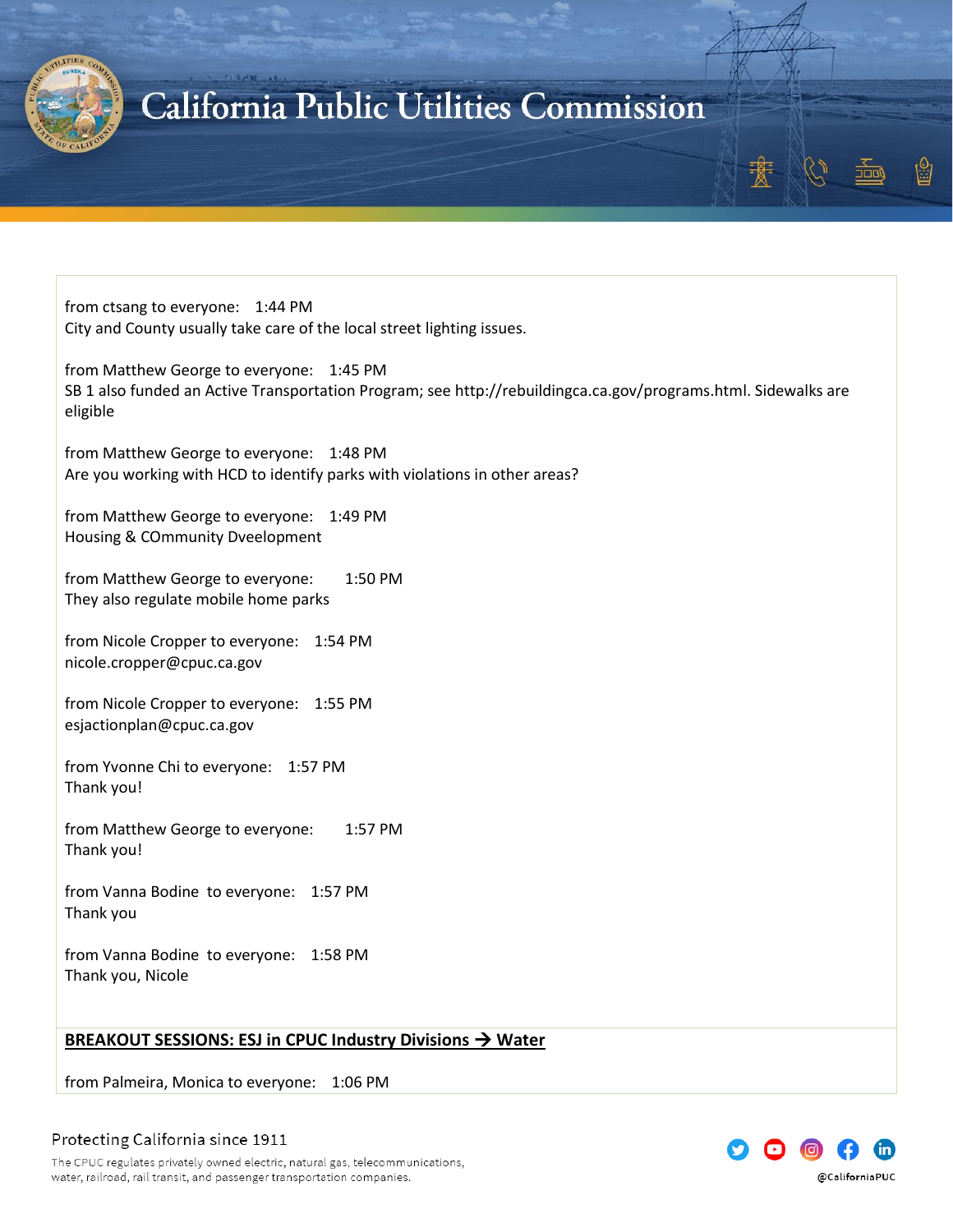

#### Email: ESJActionPlan@cpuc.ca.gov

from OWENSSW to everyone: 1:24 PM hand raised

from Ikle, Judith to everyone: 1:25 PM Some of the discussion this morning seemed to indicated that Cost Benefit Analysis itself as a construct might undermine some of the equity objectives of the ESJ Plan.

from Edward Simon to everyone: 1:47 PM

Hi Monica Palmeira - Ed Simon. I would like to follow-up with you on how CWA can engage in the CPUC workforce diversity efforts. If you would send me your email address I can arrange an off-line discussion. – Thanks

from Palmeira, Monica to everyone: 1:48 PM Sure! I am at Monica.Palmeira@cpuc.ca.gov look forward to chatting more! We can also loop in Stephanie Green.

from Edward Simon to everyone: 1:49 PM Great. Thanks!

from Edward Simon to everyone: 1:56 PM Thanks for scheduling these calls around environmental and social justice - a very important topic. Glad to see CA addressesing these long standing isssues in particular the social injustice piece.

from Lauren James to everyone: 1:56 PM Agreed, thank you.

#### <span id="page-45-0"></span>**Making the Most of Marketing, Education & Outreach (ME&O): Maximizing Impact and Aligning Strategies**

from Monica Palmeira to all attendees: 2:01 PM Hi everyone, we will get started shortly thank you!

from leslie martinez to everyone: 2:30 PM I also think it is very important to ensure that CBOs are being compensated for their work. Community engagment is a skill that takes a lot of work.

from Whitney Richardson to everyone: 2:36 PM Sorry about that everyone

Protecting California since 1911

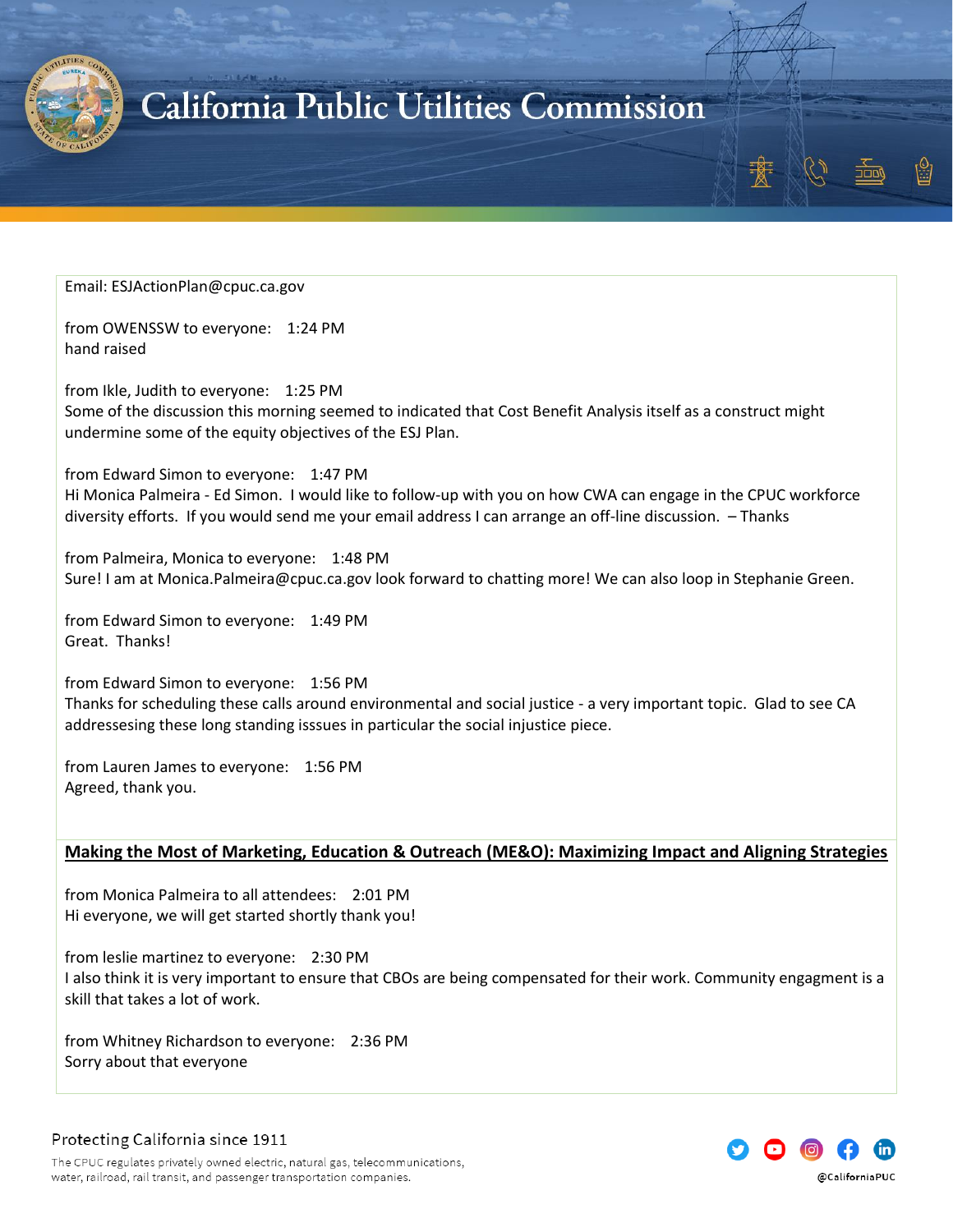

from Martita Armas to everyone: 2:39 PM im here

from Martita Armas to everyone: 2:39 PM my hand is up

from Alexandra McGee to everyone: 2:43 PM Bravo, love that comment. Does the CPUC have a reference list of CBOs throughout the state that you can easily filter by location in order to engage or invite to relevant proceedings?

from Monica Palmeira to all attendees: 2:47 PM I will say we have our Business and Community OUtreach Liaisons that have lists by region.

from Monica Palmeira to all attendees: 2:48 PM Find them here: https://www.cpuc.ca.gov/General.aspx?id=2004

from Alexandra McGee to everyone: 2:51 PM Thank you for this link, Monica! Is there a list of NGOs publically accessable? or the liaisons have their own lists?

from Charles Mason to everyone: 2:51 PM The News and Outreach Local Government Liaisons have a comprehensive list of CBOs statewide. Monica's link above can get you to us all...

from Sarah Sharpe to everyone: 2:55 PM

If there are new groups who are not on our list, please contact our News and Outreach team to make sure we have your contact info, although if you participated in this workshop I assume we have your email. Thanks everyone!

from Alexandra McGee to everyone: 2:56 PM Thanks Sarah! I'm on the page that Monica shared, but I'm not finding the list of groups who the liaisons have cultivated. Can you help me get to the right place?

from Monica Palmeira to all attendees: 2:57 PM That list is just who are liaisons are, who keep lists for their territories. They do the hard work to reach out to stakeholders to involve them in our proceedings and processes.

from Monica Palmeira to all attendees: 2:58 PM \*Who our liaisons are

from Charles Mason to everyone: 2:58 PM

Protecting California since 1911